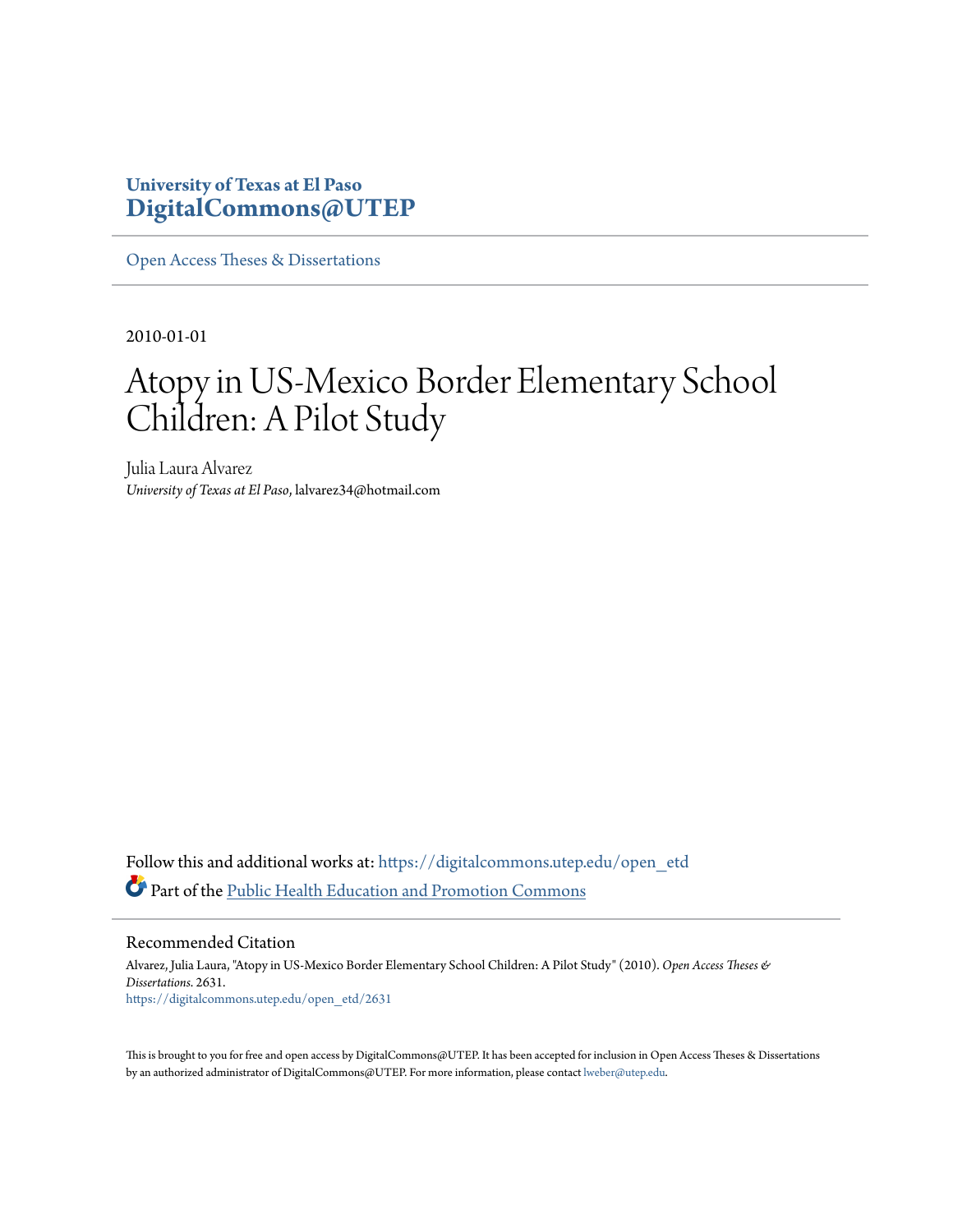# ATOPY IN U.S. - MEXICO BORDER

# ELEMENTARY SCHOOL CHILDREN: A PILOT STUDY

JULIA LAURA ALVAREZ

Department of Public Health Sciences

APPROVED:

Mary-Margaret Weigel, Ph.D.

\_\_\_\_\_\_\_\_\_\_\_\_\_\_\_\_\_\_\_\_\_\_\_\_\_

Rodrigo X. Armijos, M.D., ScD

\_\_\_\_\_\_\_\_\_\_\_\_\_\_\_\_\_\_\_\_\_\_\_\_\_\_

Hugo S. Staines, M.D., MSc

\_\_\_\_\_\_\_\_\_\_\_\_\_\_\_\_\_\_\_\_\_\_\_\_\_

Patricia D. Witherspoon, Ph.D. Dean of the Graduate School

\_\_\_\_\_\_\_\_\_\_\_\_\_\_\_\_\_\_\_\_\_\_\_\_\_\_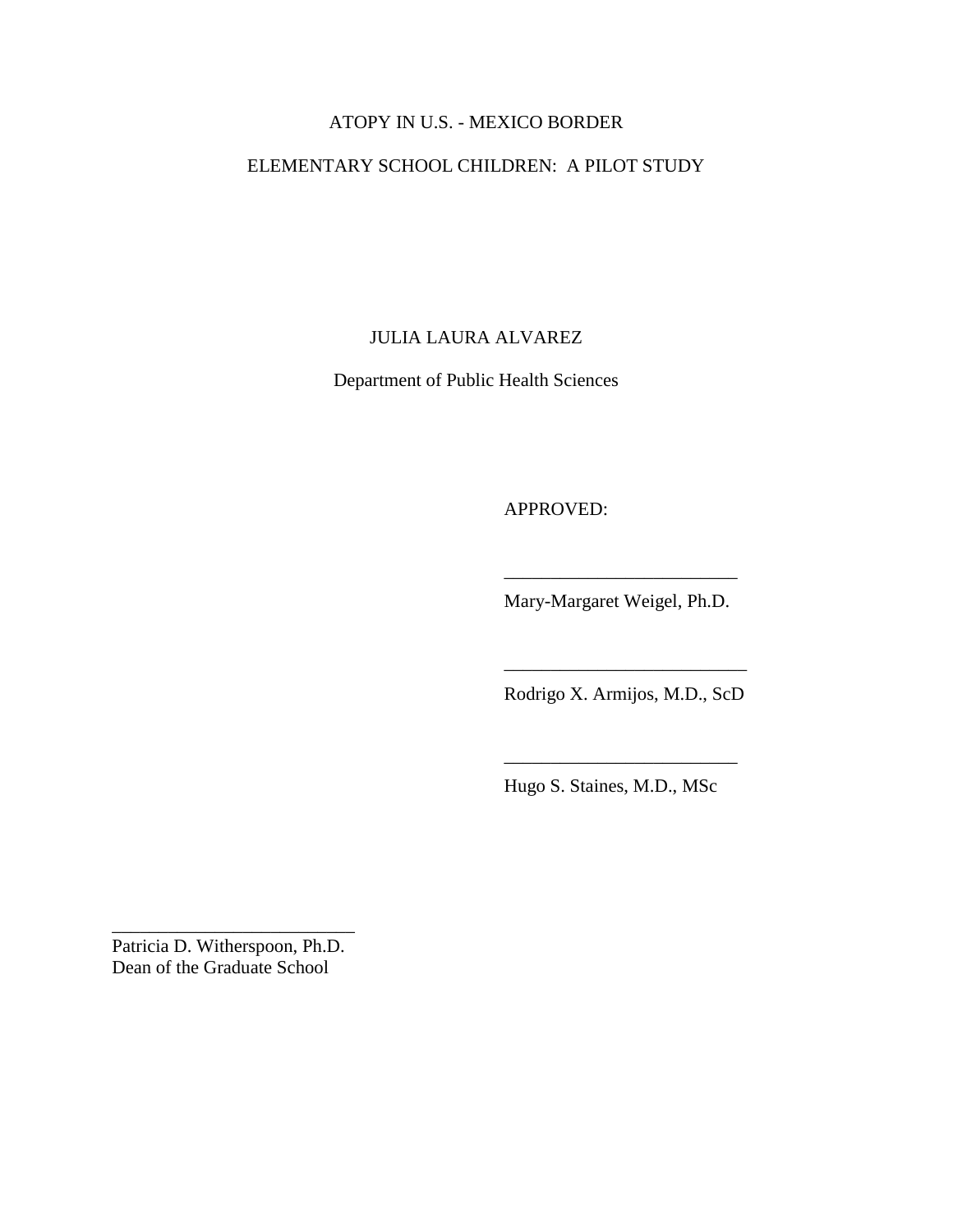Copyright ©

by

Julia Laura Alvarez

2010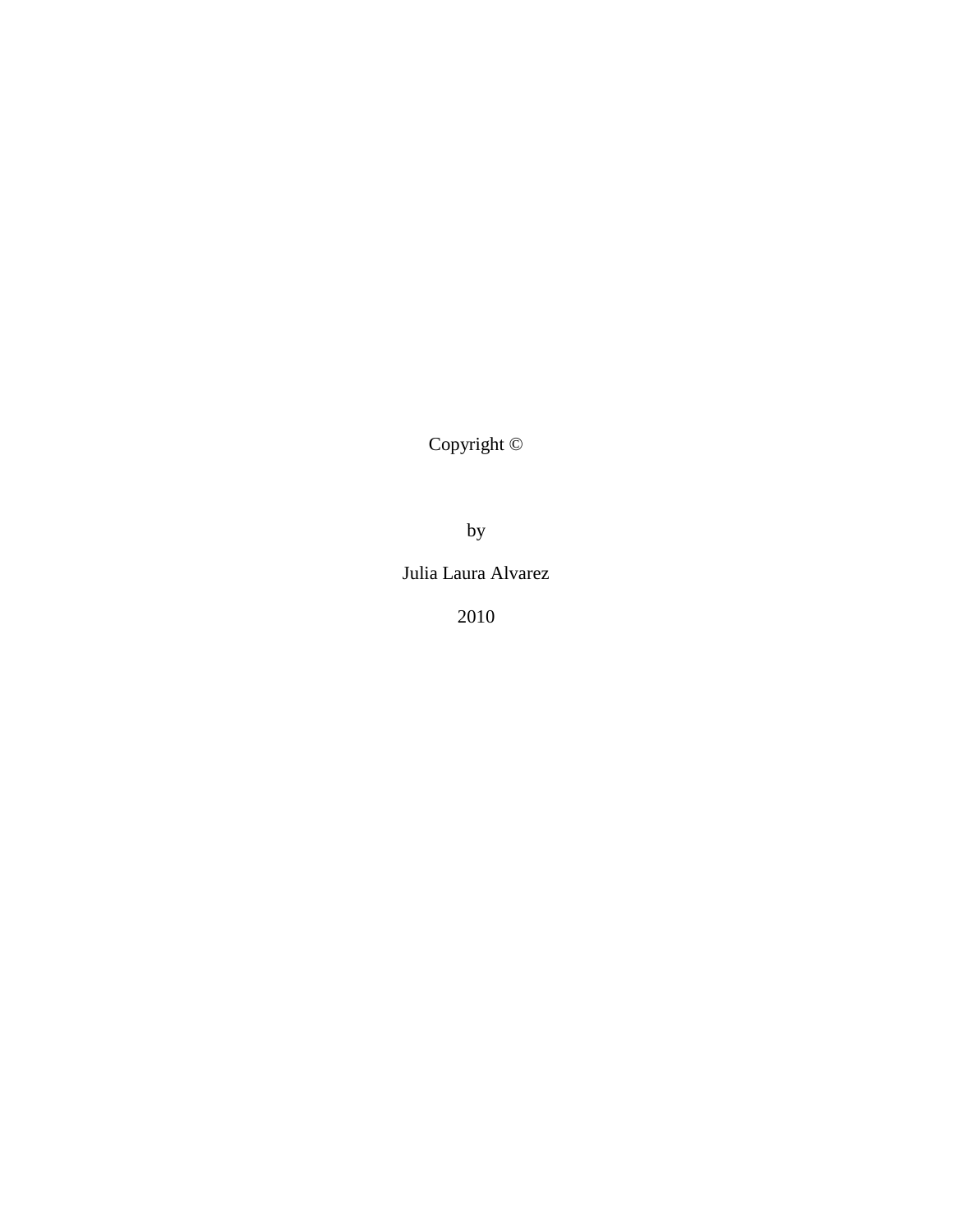#### **DEDICATION**

This work is dedicated to my dearly loved sons Paul and Mark who have been a constant inspiration to continue my education journey, once again God gave the opportunity to teach my children by setting examples; this is also dedicated to my children's father who always showed a steady solidarity and gave me motivation to persist with my dream. I want to thank my mother, sisters, and rest of my family for their constant support and for believing with me that great dreams may come true.

I would like to thank to the TIES students for their data collection used in this study, thank you Alejandra, Ximena, and Oscar; thanks to Juan and my friends, classmates, and coworkers who bear with me during both: good and bad times. Finally, thanks too to all my Mexican colleagues because you were the original inspiration to pursue a professional degree in Public Health.

Thank you very much to all of you!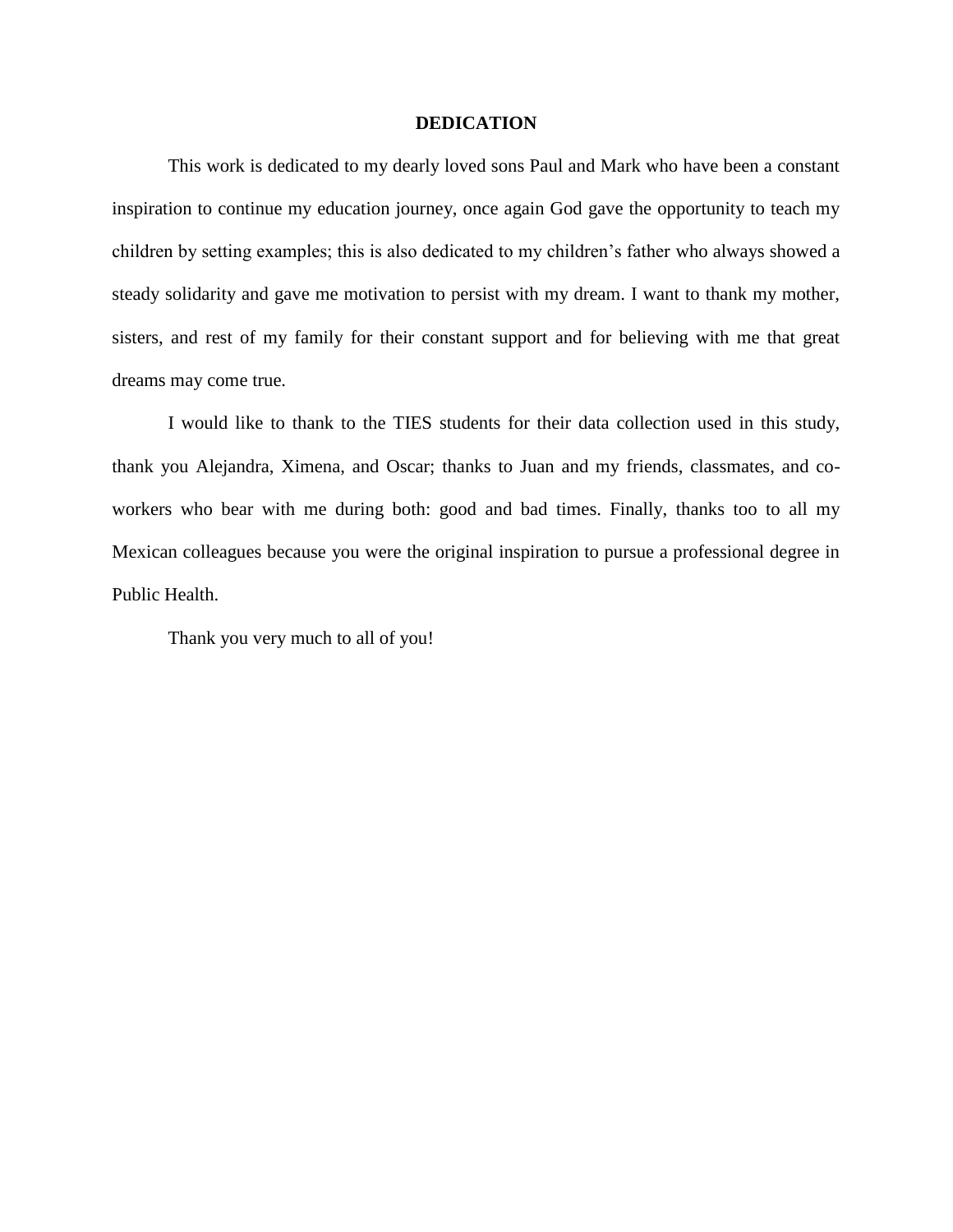# ATOPY IN U.S. –MEXICO BORDER

# ELEMENTARY SCHOOL CHILDREN: A PILOT STUDY

By

# JULIA LAURA ALVAREZ, M.D.

## THESIS

Presented to the Faculty of the Graduate School of

The University of Texas at El Paso

in Partial Fulfillment

of the Requirements

for the Degree of

# MASTER OF PUBLIC HEALTH

Department of Public Health Sciences

THE UNIVERSITY OF TEXAS AT EL PASO

May 2010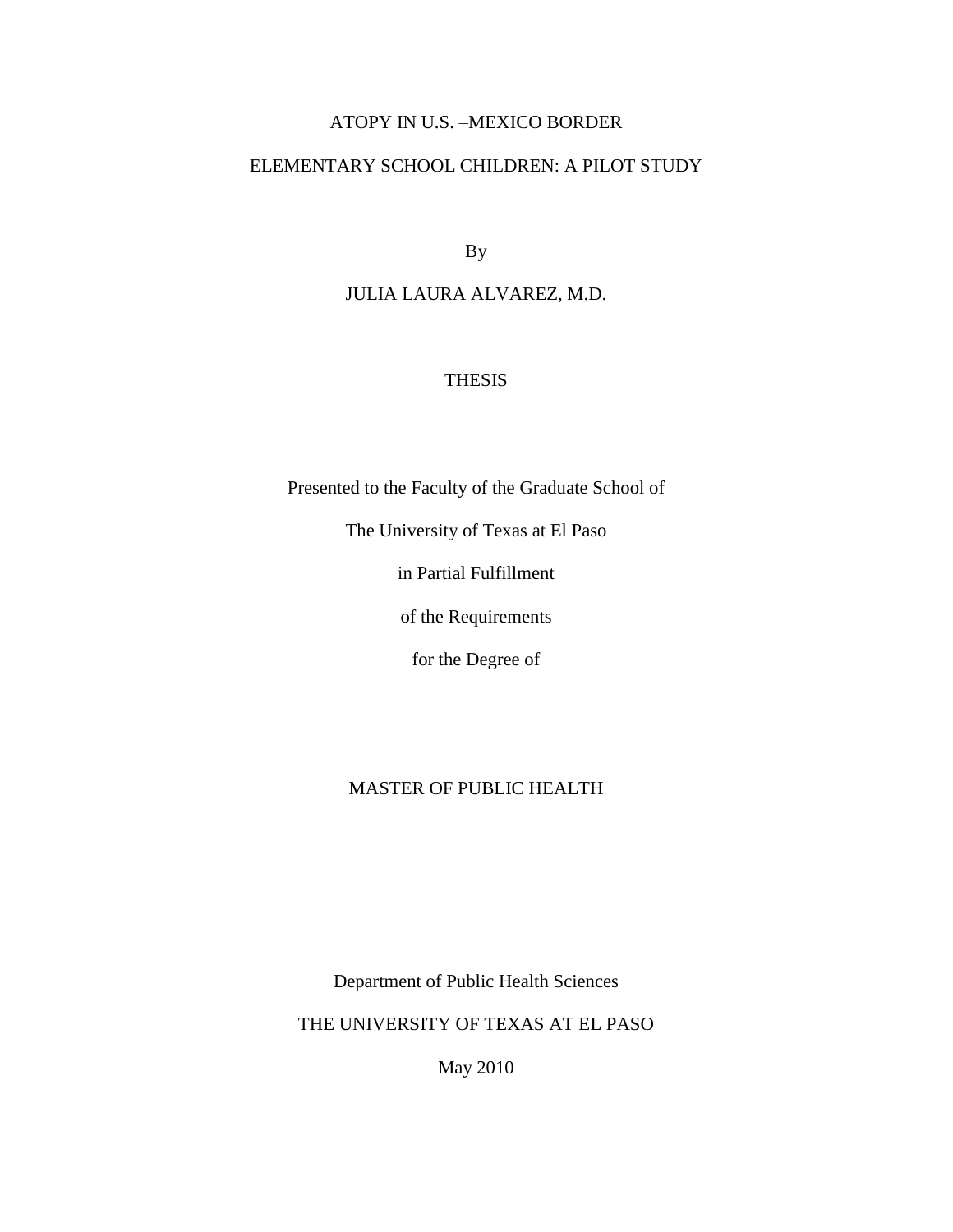#### **ACKNOWLEDGMENTS**

I would like to express my most sincere thanks to the professors and mentors who helped me to achieve my goals. Thank you Dr. Weigel for your invaluable guidance and for being patient with me, thank you Dr. Armijos for your support and for sharing your experience with me, and thank you Dr. Staines for your time and expert input. As well, I would like to thank to all the professors in the Public Health Sciences Department of UTEP College of Health Sciences.

Study funding was provided by The Center for Border Health Research (CBHR), an Initiative of the Paso del Norte Health Foundation (Dr. MM Weigel, PI).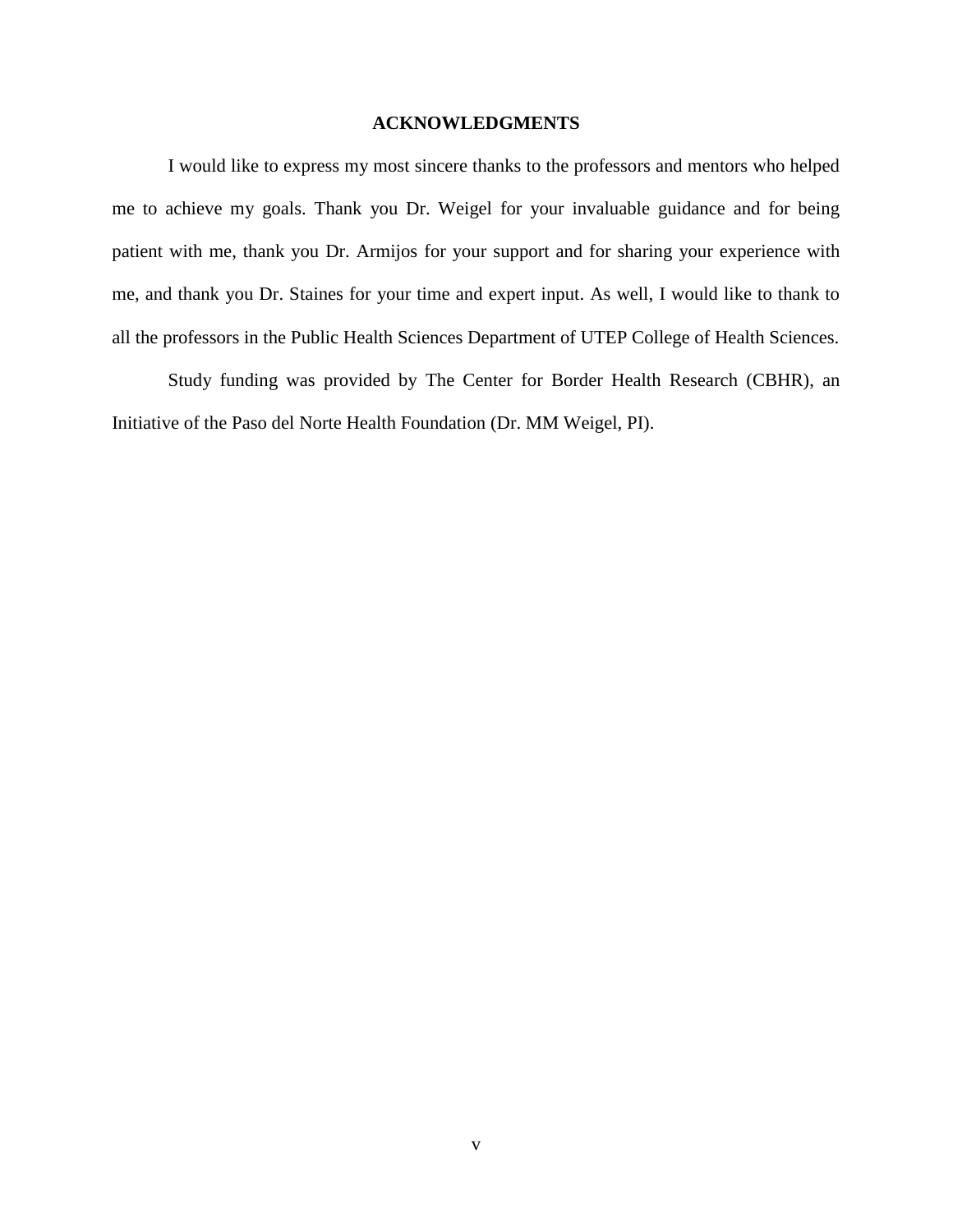#### **ABSTRACT**

**Background and Significance.** Atopy is a hypersensitivity disorder that mainly affects the mucous membranes and the skin. It is reported to be the most prevalent type of clinical allergy syndrome. Persons who have atopy suffer from various combinations of asthma, rhinoconjunctivitis and/or eczema. Atopy is defined as an inherited predisposition to generate IgE against common environmental allergens. Atopy is a type I hypersensitivity condition mediated by IgE immune response, while allergy is any excessive immune response to a foreign antigen. Thus, all atopic disorders are allergic response but some allergic conditions are not atopic per se.

The etiology of pediatric allergic diseases is complex; it involves multiple phenotypes that are influenced by a variety of genetic, host, and environmental factors. The scientific literature also suggests that certain environmental factors may act to either promote or protect against the development of allergic diseases, depending upon when exposure occurs such as in the prenatal period, early infancy, or later childhood. While some of these such as exposure to tobacco smoke and other indoor and outdoor ambient air pollutants are well documented, the evidence for others is less certain. It is important to investigate these other environmental influences in order to better understand the potential for allergic disease and ways to reduce risk in children. There are no published data the prevalence of childhood atopy in the U.S.-Mexico border region.

 **Objectives.** The major objectives of the current study were to investigate the prevalence and environmental factors associated with the development of childhood atopy in young Mexican schoolchildren. These included familial allergy history, size at birth, respiratory infection history, overweight/obesity, breastfeeding, early weaning, type of weaning foods, and parasitic infections).

vi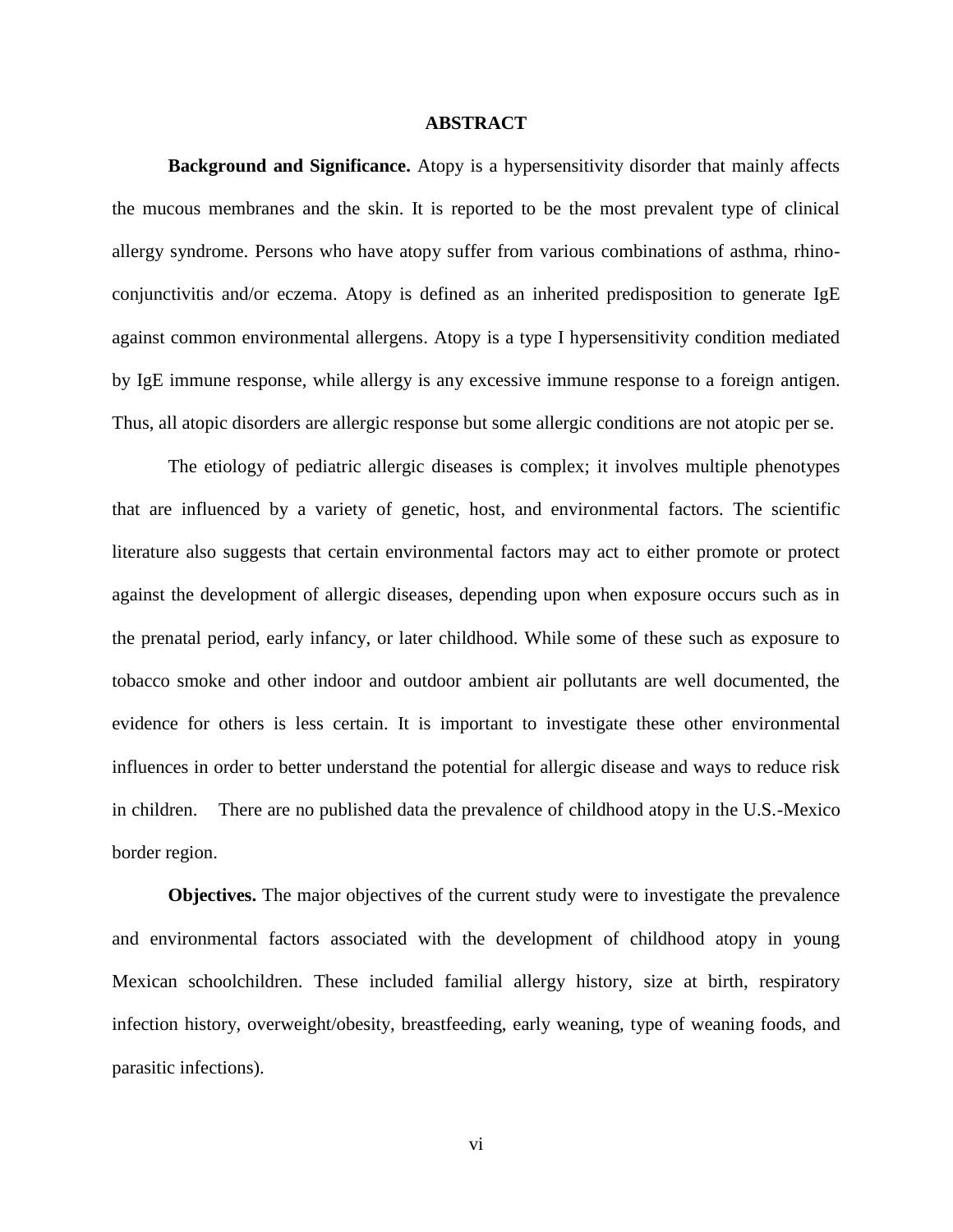**Hypothesis.** It was hypothesized that the combination of a positive familial allergy history, a proxy for genetic background, in concert with early exposure to certain environmental allergens alters Th1-Th2 immune profile and increases the risk for developing atopy during childhood. It also was hypothesized that overweight/obesity causes chronic inflammation (generated in adipocytes) thereby increasing the risk for childhood atopy by elevating cytokine tumor necrosis factor –α (TNS –alpha) from adipose tissue, from interleukins 1 and 6 and leptin.

**Methods.** The survey was carried out in a public elementary school in Ciudad Juarez, Mexico. A total of 175 children attending the school who were enrolled in grades 1-4 completed the study. Only one child per family was allowed to participate to prevent oversampling by household. Data were collected from the student participants using a structured questionnaire containing closed and open-ended questions on child and household characteristics (sociodemographic, housing and living conditions, and child health history). Participants also underwent a comprehensive physical examination and anthropometric assessment. Serial fecal samples (3) were collected and analyzed for protozoal and helminth infections. The descriptive data were analyzed as number and percent or as means  $\pm$  S.D. Two by two contingency table analysis with corrected  $X^2$  or Fisher's exact test, were used as appropriate to assess the bivariate categorical data. Students' independent t-test or one-way ANOVA was used to analyze continuous data, as appropriate. Multiple logistic regression analysis was employed to further analyze variables identified as significant  $(> 0.05)$  in the bivariate analyses.

**Results.** Slightly more than one-fifth (17.1%; 30) of the 175 child participants had one or more atopic conditions. Six children (2.9%) had asthma and 14.3% (25) had other conditions such as rhinoconjunctivitis (hay fever) and atopic dermatitis. Five of the six children (80%) with asthma also had other atopies. The children were reported to have several different types of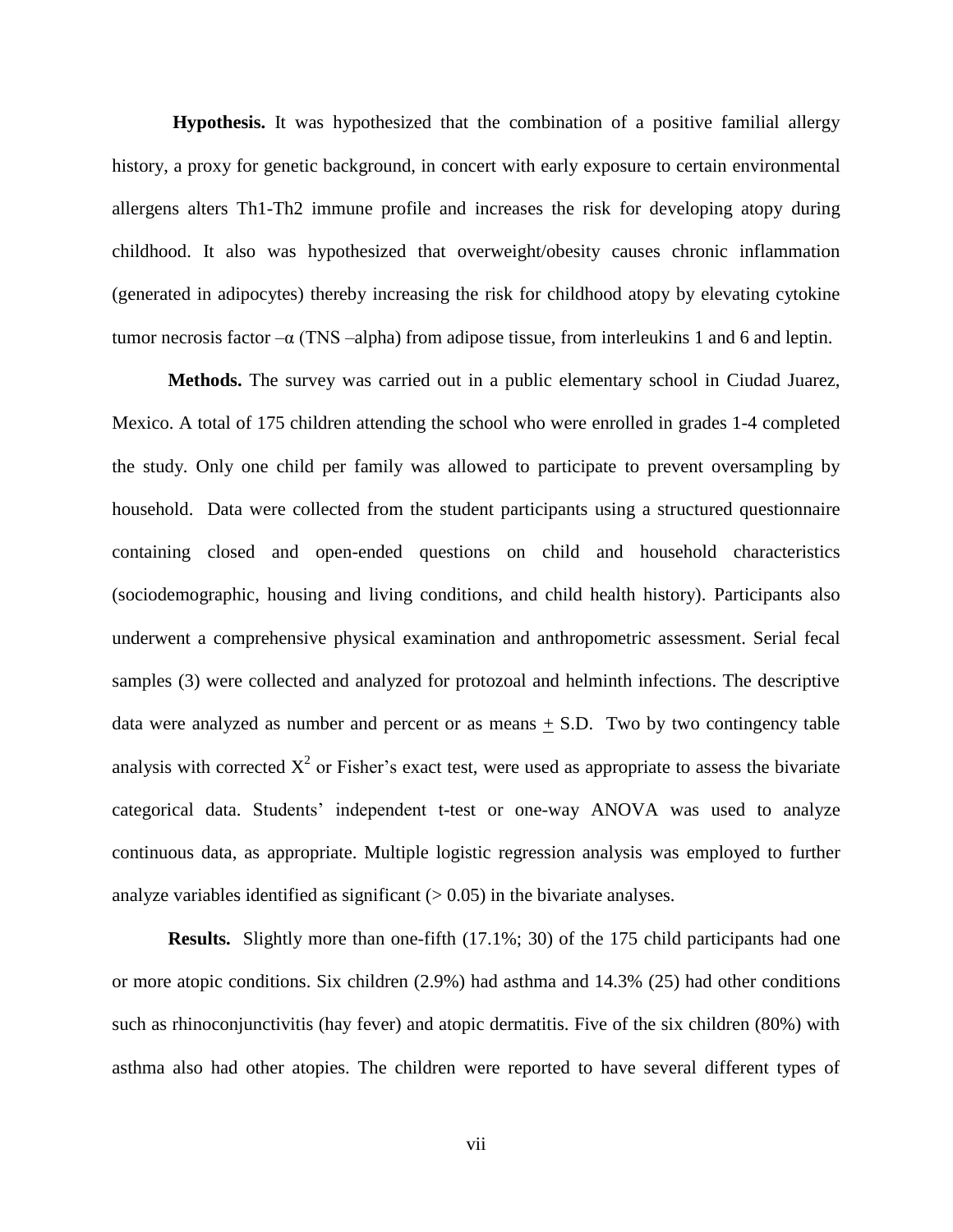allergy triggers. These included dust/soil, pollen, mold, furred animal dander, foods (i.e., avocado, pizza, tunafish, peach, egg, and fried meat), drug (penicillin, sulfa drugs), and stuffed animal toys. Children with a familial history of atopy (34.8%; 16) were more likely than those without (10.9%; 14) to develop asthma or other atopic conditions during childhood (OR=  $4.38$ , 95% C.I.  $= 1.93, 9.97; P < 0.0001$ ). Children who were fed with any artificial formula during the first 3-4 months (13.2%; 7) were not at increased risk than others (18.9%; 23) to develop atopy (OR=1.53; 0.62, 3.81. Children who were exclusively fed with breast milk for the first six months after birth (3.2%; 1) had a marginally reduced risk than others (20.1%; 29) for developing atopy (OR=  $0.13$ ; 95% CI=  $0.17$ , 1.01). It was not possible to assess the contribution of intestinal helminth infection to childhood atopy due to the absence of these in any serial stool samples.

The environmental factors identified as significant in the bivariate analyses included current obesity, early solid food introduction (< 4 mos. of age), meat/fish introduction (< 12 mos. of age) and a positive history for severe respiratory infection history. The results of the multiple regression analysis revealed that childhood obesity (AOR=2.78; 95% C.I.= 1.11, 6.96), early solid food introduction (AOR=3.66; 95% C.I.= 1.43, 9.33), and meat/fish introduction before the first year of life (AOR=3.15; 95% C.I.= 1.24, 8.02) remained significant even when controlling for the influence of the other variables in the model. However, the contribution of severe respiratory infection history was no longer apparent and was dropped from the model (AOR=3.36; 95% C.I.= 0.95, 12.0).

**Conclusions and Recommendations.** The study results confirmed that young children with history of family allergy are at very high risk for developing atopy compared to others. The three environmental factors (i.e., premature introduction of solid food and foreign animal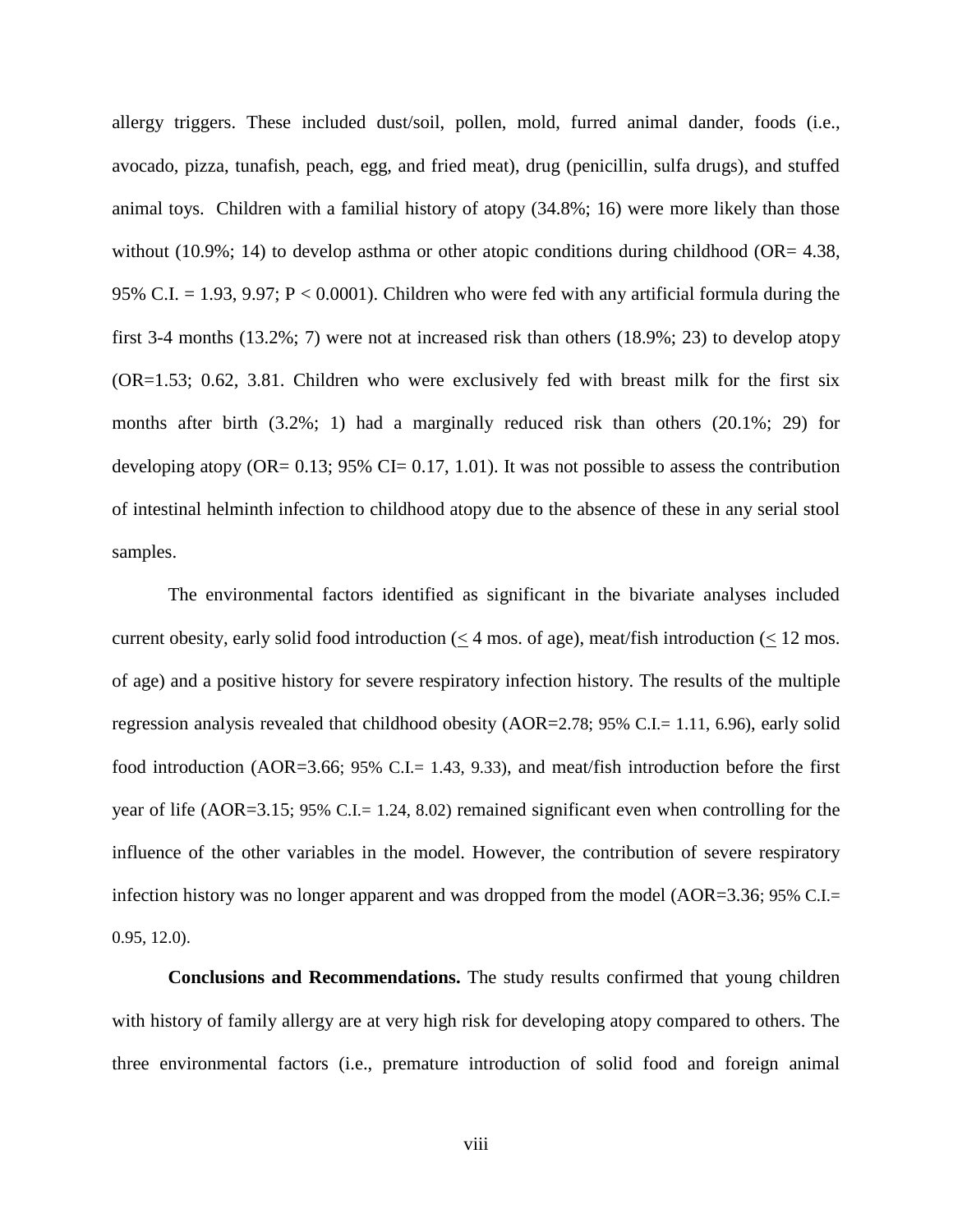proteins, and child obesity) associated with an increased risk for atopy are all potentially modifiable through dietary and physical activity education/promotion.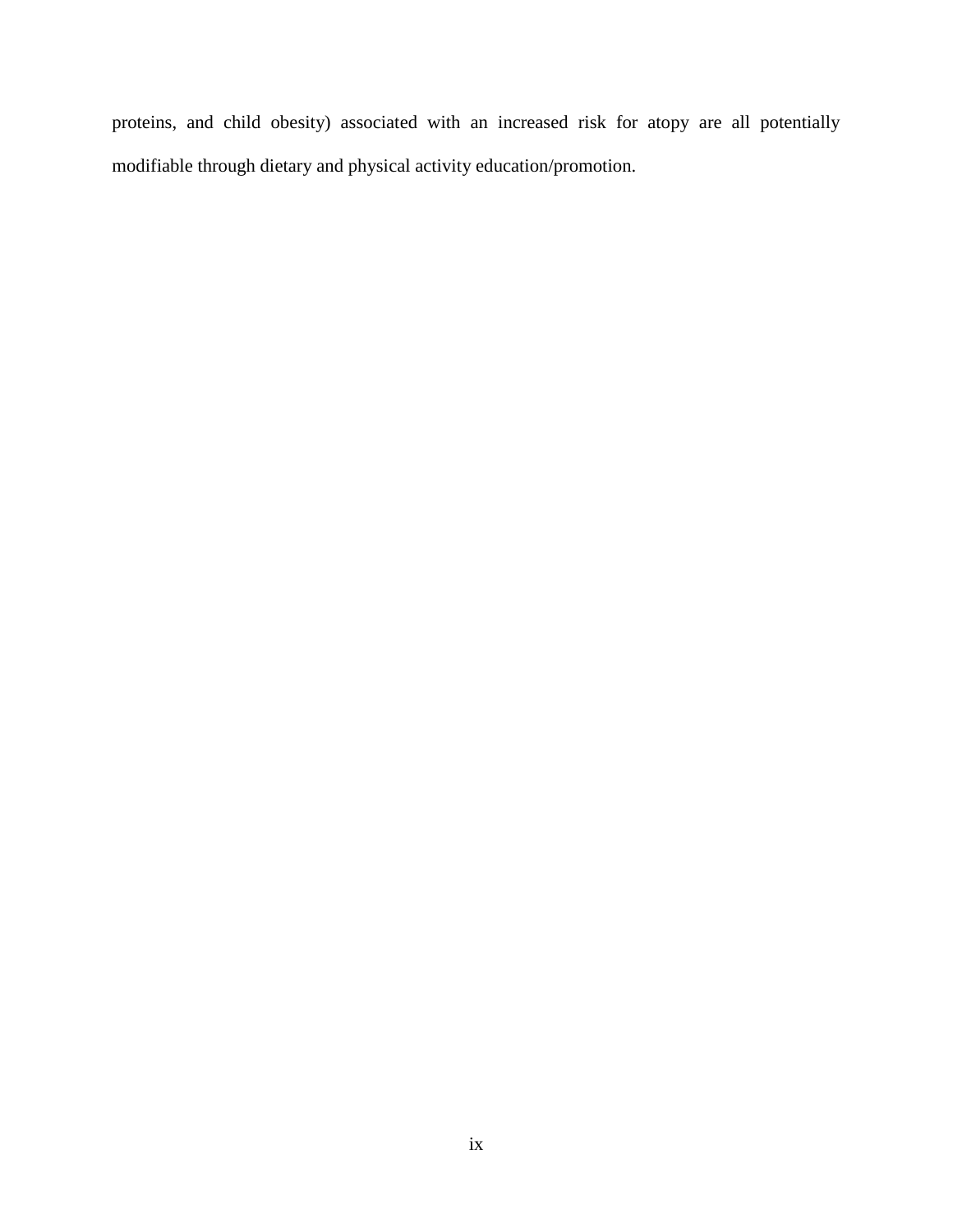# **TABLE OF CONTENTS**

| 6  |
|----|
| 6  |
| 7  |
| 7  |
| 8  |
| 9  |
| 11 |
| 12 |
| 12 |
| 13 |
| 13 |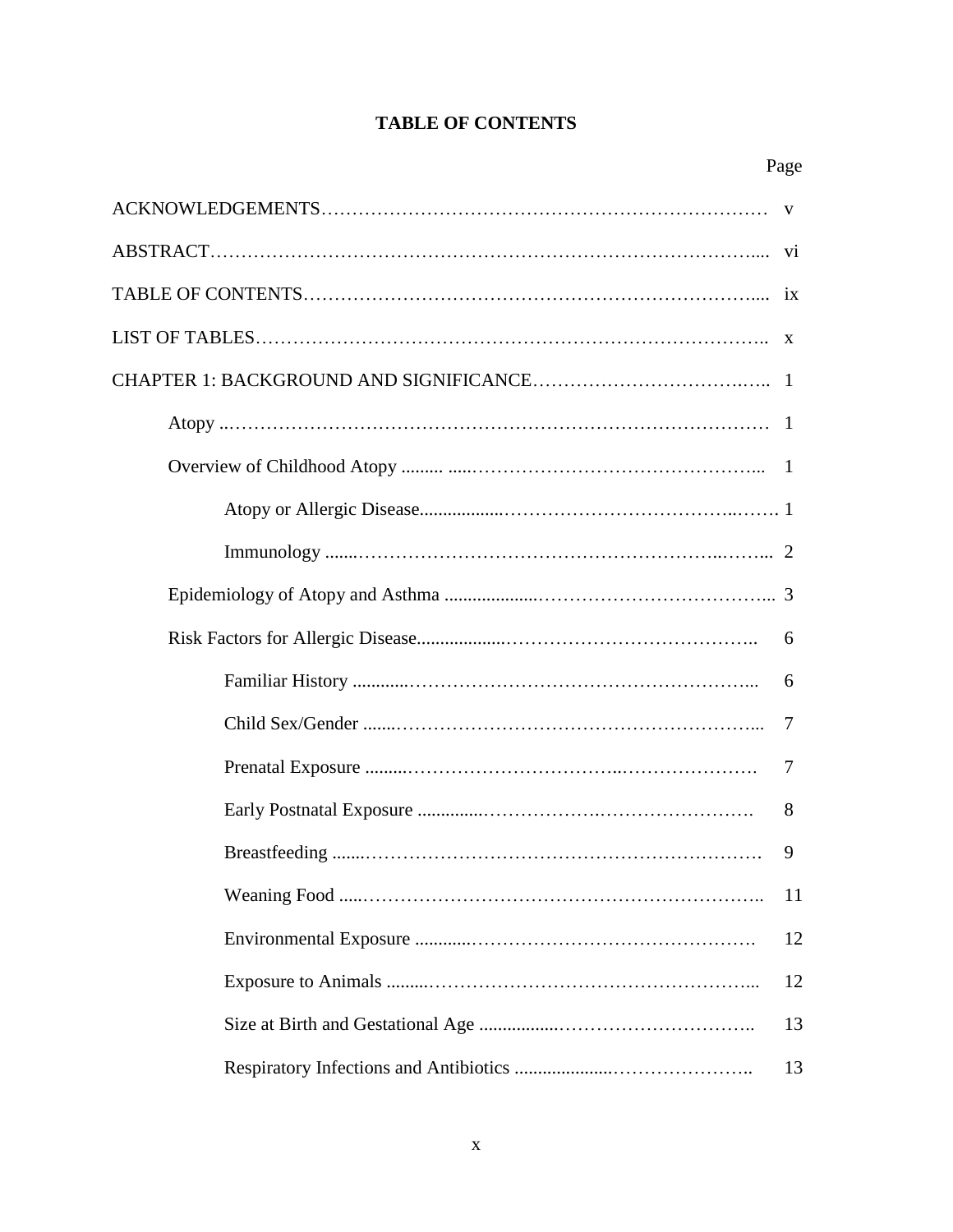| 14 |
|----|
| 15 |
| 16 |
| 18 |
| 18 |
| 18 |
| 18 |
| 19 |
| 19 |
| 19 |
| 20 |
| 21 |
| 23 |
| 23 |
| 24 |
| 24 |
| 24 |
| 24 |
| 25 |
| 27 |
| 27 |
| 29 |
| 31 |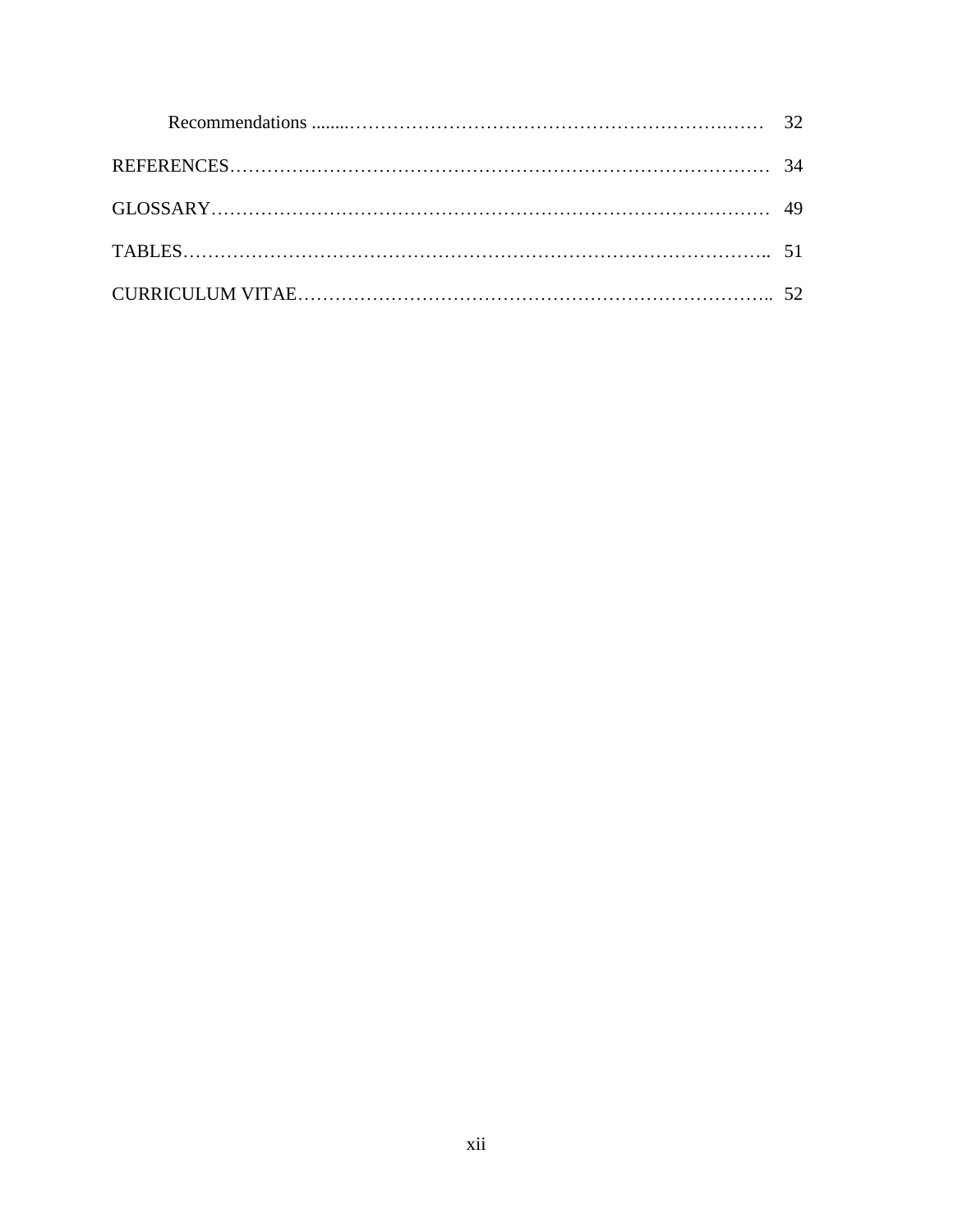# **LIST OF TABLES**

|--|--|--|--|--|--|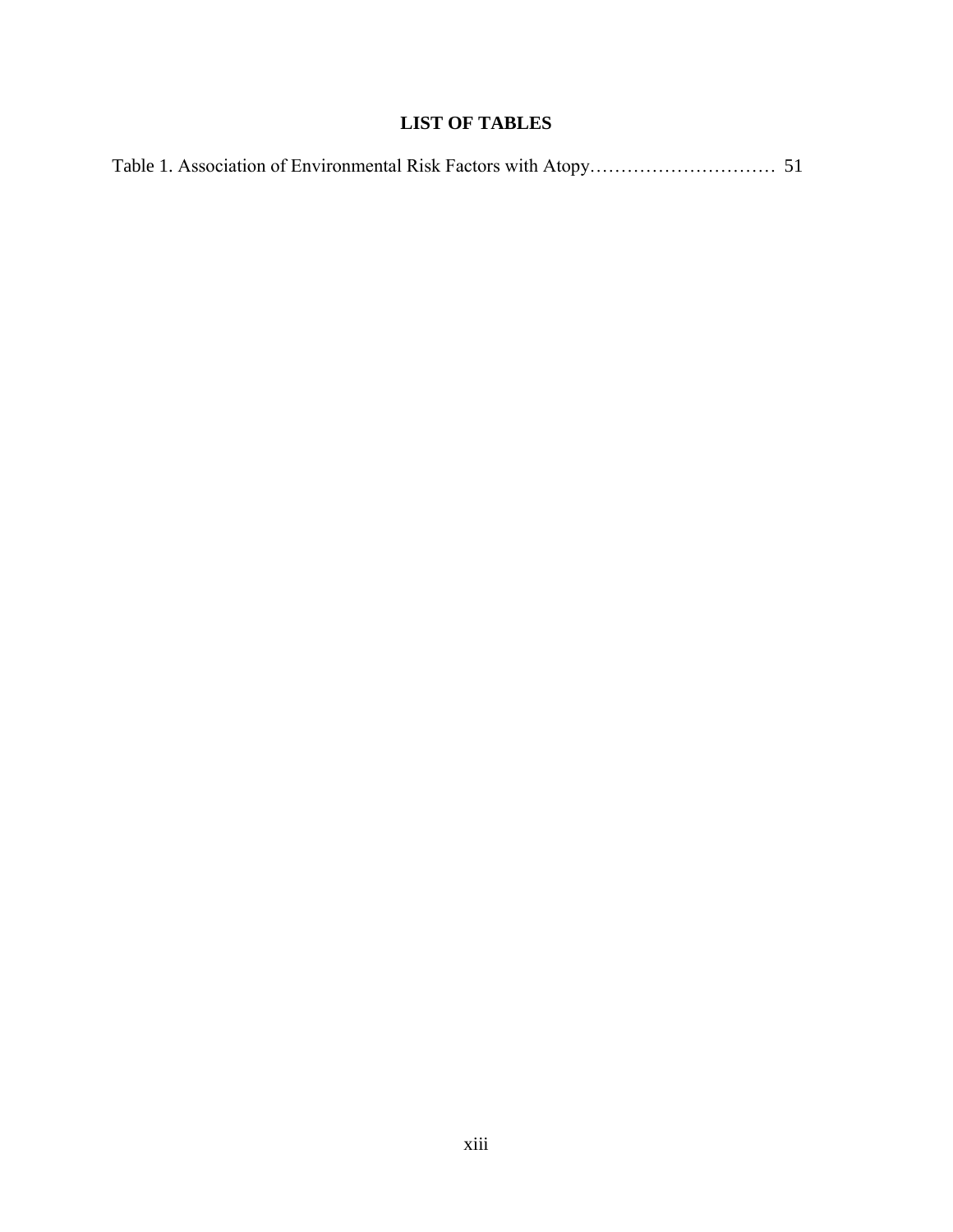#### **CHAPTER 1**

#### **BACKGROUND AND SIGNIFICANCE**

 Atopy is a hypersensitivity disorder that mainly affects the mucous membranes and the skin. It is reported to be the most prevalent type of clinical allergy syndrome. Persons who have atopy suffer from various combinations of asthma, rhino-conjunctivitis and/or eczema (Galli et al. 2008; Hopkin, 2009). The etiology of pediatric allergic diseases is complex. It involves multiple phenotypes that are influenced by a variety of genetic, host, and environmental factors (Sly et al., 2008; Subbararo et al., 2009).

#### **Overview of Childhood Atopy**

#### **Atopy or Allergic Disease**

Atopy comes from *atopos,* a Greek word for "out of place", placelessness, special, or unusual. Atopy is defined as "the inherited predisposition to generate IgE against common environmental allergens" (Holgate, 2010). The terms atopy and allergy are often used interchangeably. However, atopy is a type I hypersensitivity condition mediated by IgE immune response while allergy is any excessive immune response to a foreign antigen. Thus, all atopic disorders are allergic response but some allergic conditions are not atopic per se (Merck Manual, 2010).

The term "atopy" is often used to describe conditions such as asthma, eczema, and hay fever. Atopy may also be quantified in regards of the number and size of positive skin prick tests (Carroll, 2006). In genetically susceptible children, there appears be a tight link between atopy and asthma (Gaffin, 2009). Atopic sensitization is thought to be a major risk factor for childhood asthma although not all authors agree as to the robustness of the reported association (Pearce et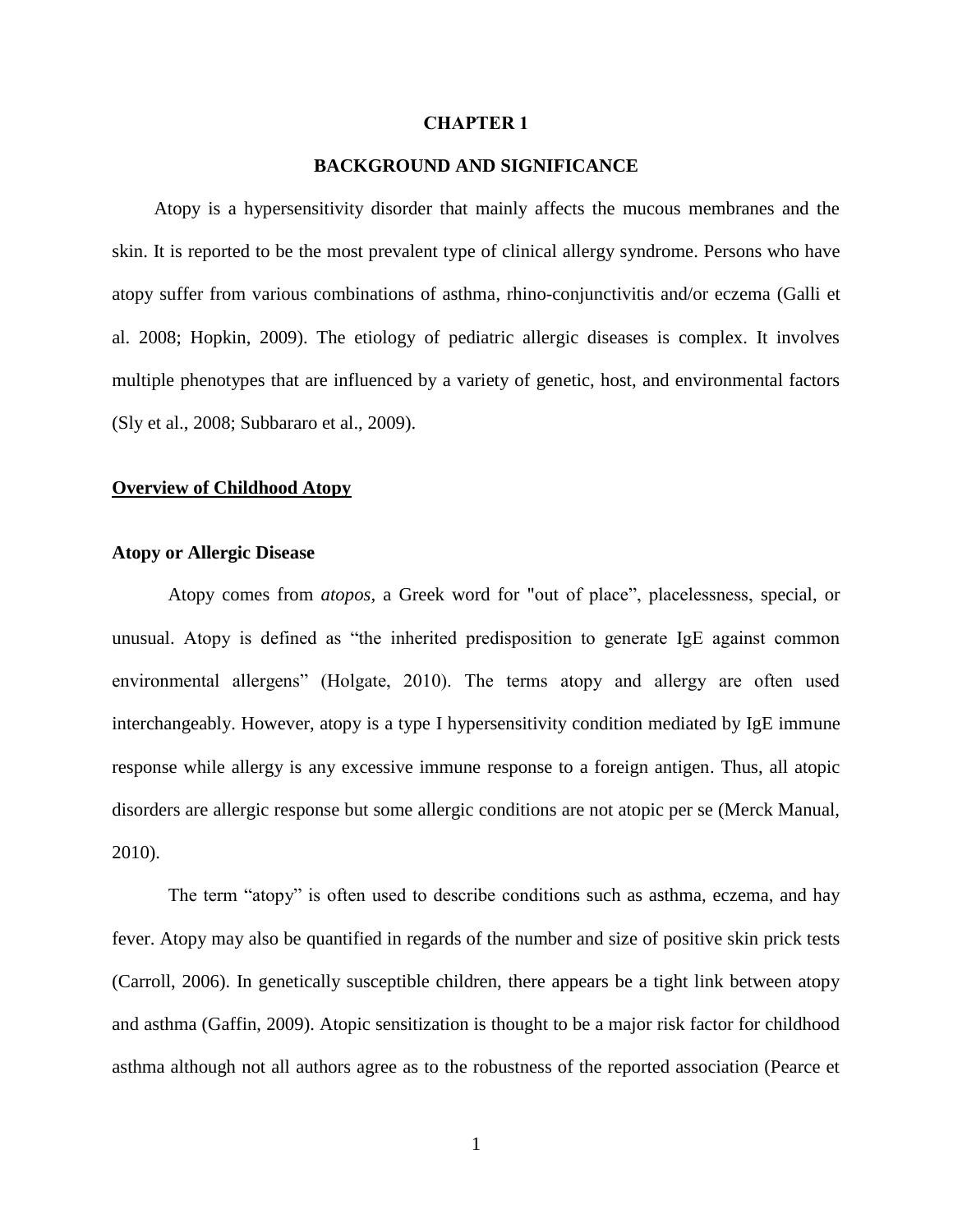al., 1999; von Mutius, 2002). In addition, as Weinmayr and associates (2007) have pointed out, the majority of the evidence that supports a strong association between atopic sensitization and asthma development has been collected in more developed countries (Weinmayr, 2007). Recent results from Kenya, Ethiopia, China, and other less developed countries suggest that the relationship between the two may not be as simple as was once assumed (Weinmayr, 2007).

#### **Immunology of Atopy**

Atopic disease arises when the immune system is non-regulated producing an allergic inflammation characterized by IgE antibodies. Such dysregulation and the development of an atopic disease is mediated by genetic and environmental factors (Gold, 2005). Unhygienic environmental conditions may be a factor providing protection against atopic disorders by inducing not only Th1 responses but also producing additional immunologic regulatory complexes (von Hertzen, 2004).

Atopic diseases also include rhinoconjunctivitis and eczema in addition to asthma. The "atopic march," refers to the progression from eczema, the first atopic disease that is usually manifested early in infancy, to asthma and/or rhino-conjunctivitis (Gold, 2005). Atopic diseases in children are usually diagnosed using ISAAC parameters (Wördemann, 2006). Atopy is tested using a skin prick test (RAST) to determine IgE antibodies specific to common environmental allergens (Tariq, 1998; Gold, 2005).

#### **Epidemiology of Atopy and Asthma**

#### **Atopy Prevalence**

The global ISAAC study surveyed the prevalence of allergic rhino-conjunctivitis and atopic eczema symptoms in a sample of approximately one-half million subjects living in 56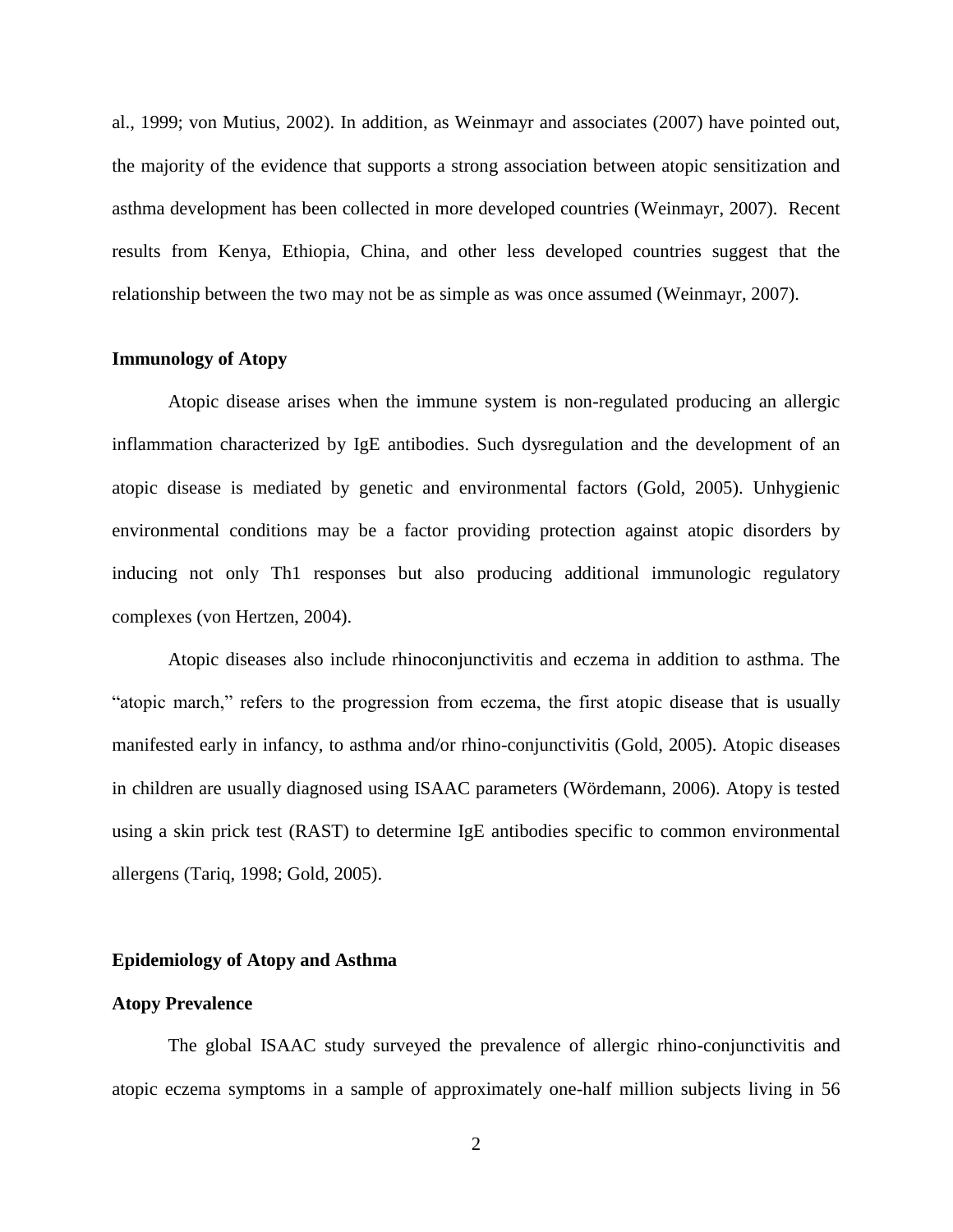countries (Asher et al., 2006; Williams et al., 1999; von Hertzen, 2004; Beasley et al., 1998). They identified wide variations in the population prevalence of these two allergic conditions among the various countries in the study during study phases I and III similar to that seen in the case of asthma (Asher et al., 2006). In Latin America, allergic rhino-conjunctivitis symptoms in children aged 6-7 years were most prevalent in Costa Rica (11.6-15.9%) and Brazil (12-12.5%) and somewhat less so in Panama (7.1-11.7%) and Chile (8.2-12.3%).

The atopy prevalence recorded for Mexico was lower, i.e., 8.6-7.2%, compared to other countries surveyed in the region. The prevalence of eczema symptoms for the Latin American countries participating in the survey was ranged from 10.9-12.9% in Chile and 7.9-14.4% in Panama to a low of 4-4.9% in Mexico (Asher et al., 2006). A more recent study carried out in Mexico City by Lopez-Perez and colleagues (2009) confirmed that 42.6% of 8,000 persons surveyed had at least one symptom of allergic diseases. Allergic rhinitis was the most frequent condition identified and children were the most affected group.

#### **Asthma Prevalence**

The prevention and control of asthma is ranked as a public health problem of major global significance. The most recent estimate from the World Health Organization (2010) indicates that approximately 300 million people worldwide suffer from asthma. Asthma is the most common chronic disease found in among children. Approximately 255,000 die annually from asthma-related causes. Most asthma-related deaths are reported to occur in low and middle income countries. The World Health Organization projects that asthma-related deaths will increase by one-fifth during the next decade if public health authorities do not take immediate action (WHO, 2010).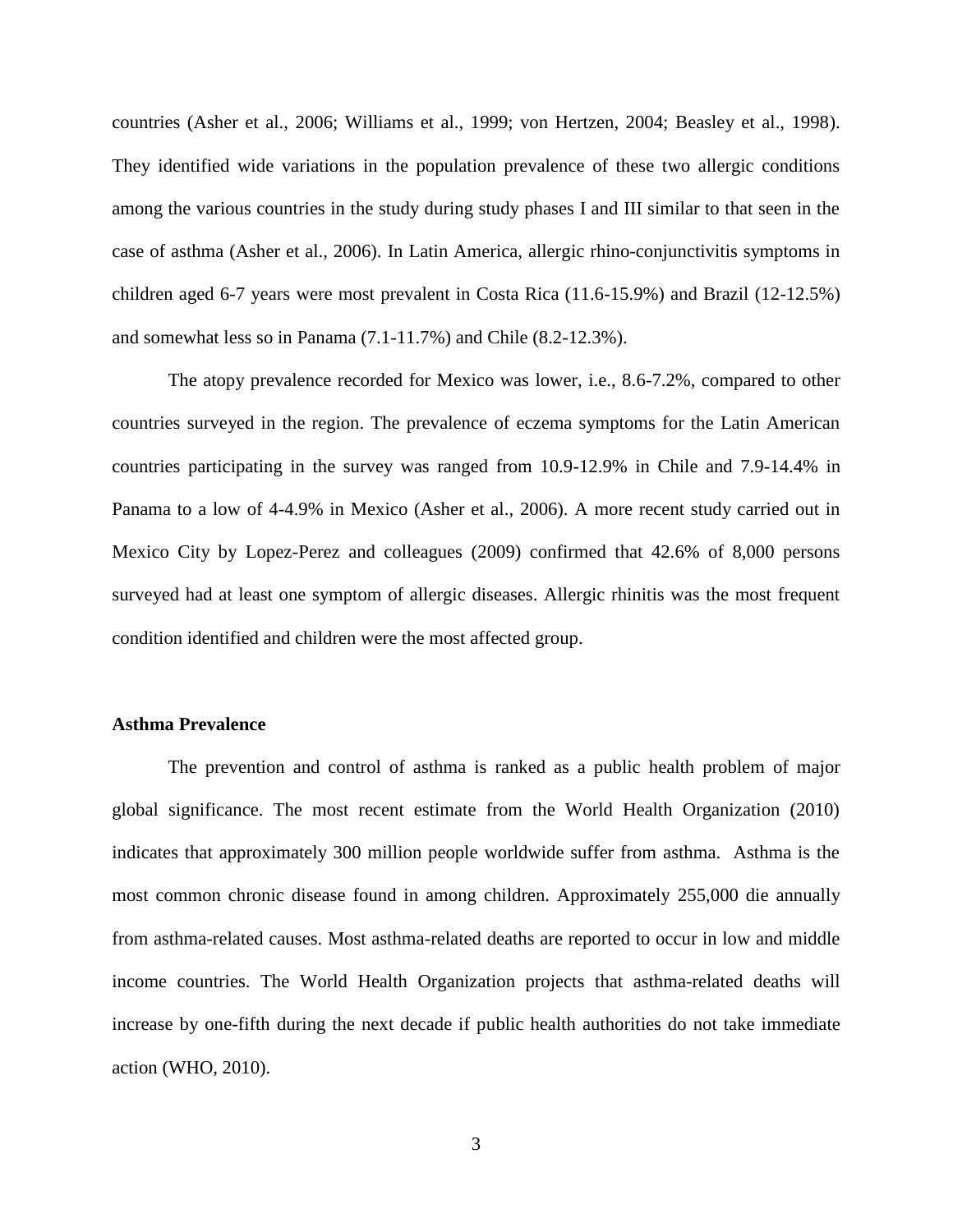The prevalence of asthma appears to be increasing in populations around the world especially those in more developed regions. However, it is uncertain whether this because the true prevalence is higher or because health care access is better and cases are more likely to be reported in more compared to less developed countries. Estimates range from 32.2% (in United Kingdom) to 1.7% (in Ethiopia) worldwide for children aged 10 to 19 years old (Patel, 2008).

 The Centers for Disease Control and Prevention (CDC, 2010) estimates that the prevalence of asthma in the U.S. population is 22.2 million or 7.7% of the population (CDC, 2010). Children are especially affected by asthma. The disease reported to be the most frequent cause of chronic illness among children living in the United States (CDC, 2008). Surveillance data collected by the CDC over the past three decades also suggests that the national prevalence of asthma has been steadily increasing and is now estimated to affect 7-15% of all U. S. children (CDC, 2010). Childhood asthma is reported to be the third leading cause of hospitalizations in kids and also accounts for 14 million missed schooldays annually (CDC, 2008).

 The prevalence of asthma and asthma-related morbidity and mortality is especially high among African-American children and those of Hispanic descent especially Puerto Rican- and Cuban-Americans (CDC, 2008; Canino, 2006; Wördemann, 2006). However, the reported population prevalence is reported as lower in Mexican-American children including those living in U.S.-Mexican Border States (Svendsen, 2009). Grineski and associates (2007) reported that in Texas, asthma-related hospitalizations averaged 29.0/10,000 inhabitants. However, it was slightly lower in border areas (i.e., 21.2/10,000 inhabitants). Estimates of the population prevalence of childhood asthma in the El Paso area vary between 5-15% (Neas et al. 2004; Alexander et al. 2000; Dr. Maria Amaya, (unpublished data).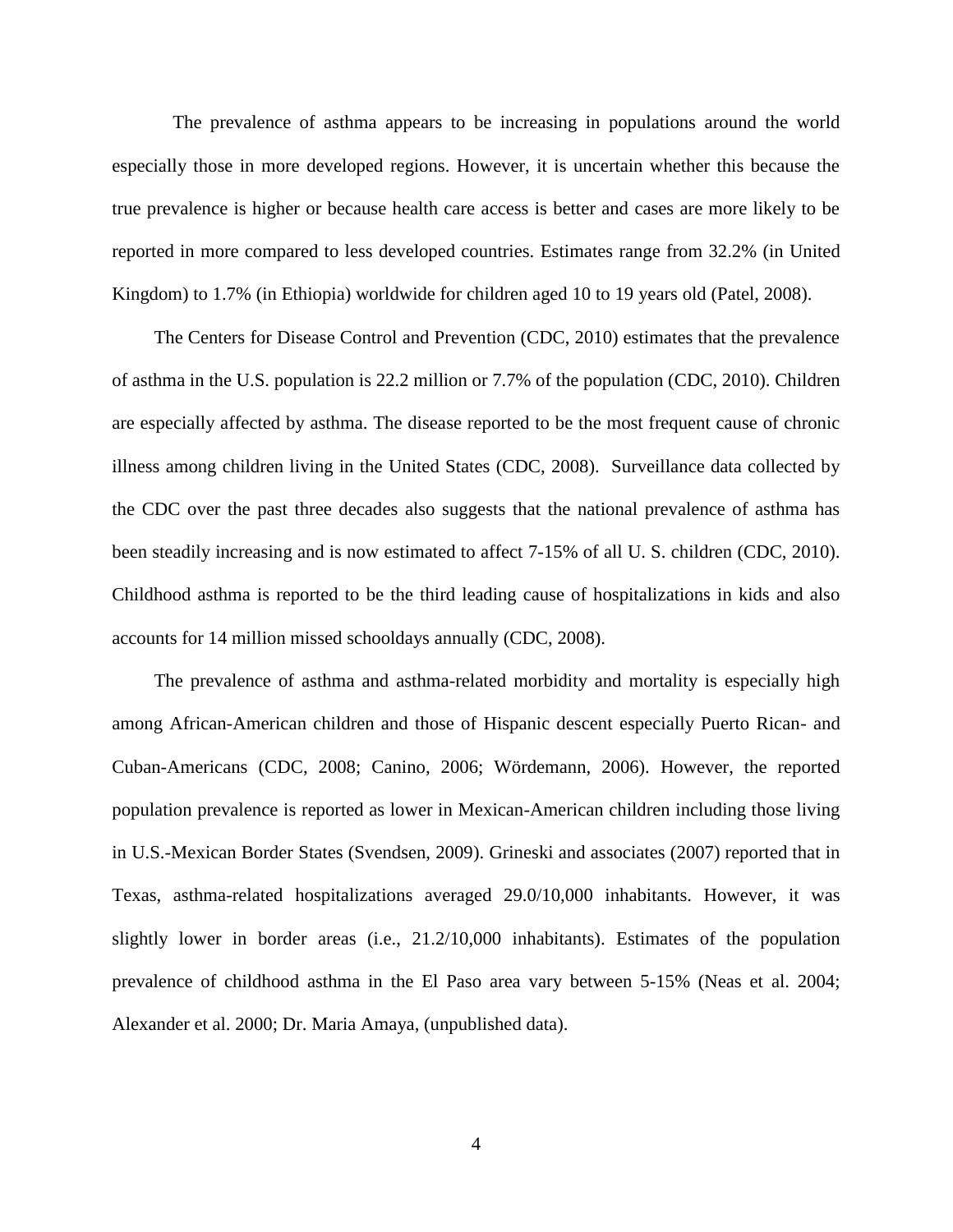The International Study of Asthma and Allergies in Childhood (ISAAC) reported that the prevalence of wheezing among children aged 6-7 years in Latin America varies by country. For example, Asher and associates (2006) have reported the population prevalence of wheezing in Chile (17.9-18.2%), Brazil (21.3-24.4%), and Panama (22.7-23.5%) identified in Phase 1 and III of the ISAAC study is comparable to that reported in the United States or Canada (Neffen, 2005; Patel, 2008) but is much higher in Costa Rica (32.1-37.6%). In contrast, Mexico had one of the lowest recorded population prevalence recorded for the Americas region by the ISAAC study, i.e., 8.4-8.6% (ibid). Similar prevalence rates were reported for adolescents aged 13-14 living in the same countries (ibid).

Other studies have recorded even lower asthma prevalence estimates for the country, i.e., 3.3% (GINA, 2004). On the other hand, asthma prevalence appears to depend on location. The results of a study conducted by Del Rio-Navarro (2007) and associates revealed that 19.4% of 4,106 children aged 6-7 years who had lived in Mexico City since birth had asthma symptoms. Information on the prevalence on the northern Mexican side of the U.S.-Mexico border is scant. The results of a 1996 survey conducted in the "sister cities" of Nogales, Arizona and Nogales, Sonora among elementary school students (n=631) revealed a comparable prevalence on both sides of the border, i.e., 7.6% in Arizona vs. 6.9% in the Sonora side (Stephen, 2003). A survey conducted in Ciudad Juarez estimated the prevalence of wheezing at 20% and medically diagnosed asthma at 6.8% (Barraza-Villareal et al., 2003).

#### **Risk Factors for Allergic Disease**

The etiology of pediatric allergic diseases is complex. It involves multiple phenotypes that are influenced by a variety of genetic, host, and environmental factors (Sly et al., 2008). For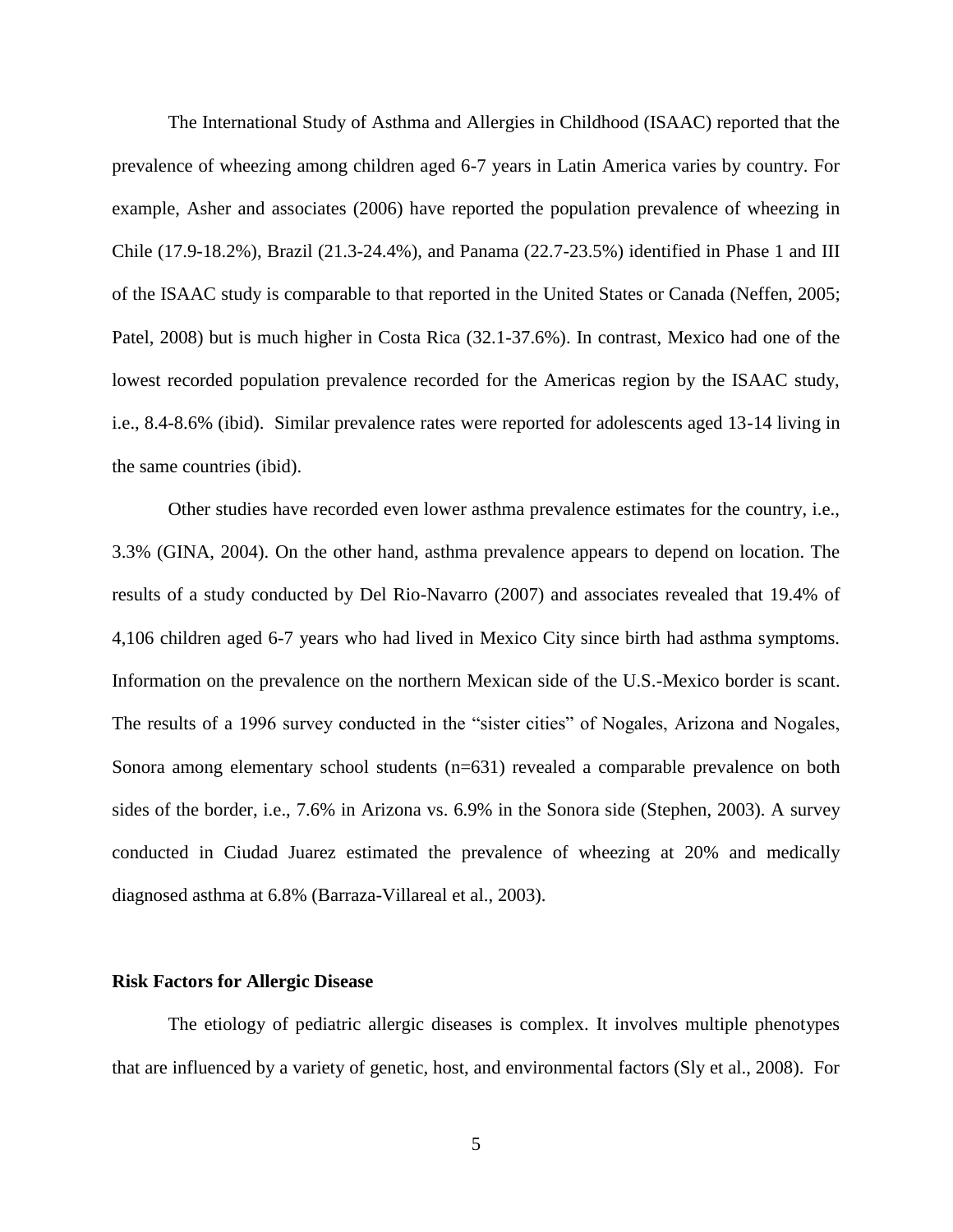example, three of the most common pediatric asthma phenotypes include transient wheezing, late-onset wheezing, and persistent wheezing (Subbararo et al., 2009). Some of the risk factors hypothesized to increase or protect against asthma and atopy in children include familial history, child sex/gender, prenatal and early postnatal exposure, breastfeeding and weaning patterns, overweight/obesity, respiratory/other infections and antibiotics, exposure environmental tobacco smoke, other air pollutants, and aeroallergens.

#### *Familial History*

 The results of familial linkage, monozygotic twin, and other studies conducted over the past several decades indicate that genetics plays an important role in the pathogenesis of asthma and other allergic diseases (Subbarao et al., 2009). For example, parental asthma is strongly linked with increased asthma susceptibility in offspring (Gelfand 2009). Previous studies have documented that the risk for a child developing asthma is increased by 40% if one of their parents suffers from allergic disease. The risk for the condition is nearly doubled (70%) if two parents have allergies (COMPEDIA, 2008). The evidence also indicates that family history appears to be the single most important risk factor associated with the development of other allergic conditions. For example, the results of a study conducted by Tariq (1998) revealed that the offspring of asthmatic mothers were approximately three times as likely to develop asthma or allergic rhinitis compared to children without such a family history.

 Recent studies have identified the existence of modest to robust associations between a number of different genes and genomic regions and the risk for asthma and allergy (ibid). For example, Weidinger et al. (2008) have reported that genetic mutations linked with certain skin genes were associated with a substantially increased for several allergic conditions including eczema, allergic rhinitis, and asthma in infants with atopic dermatitis. Moffatt and associates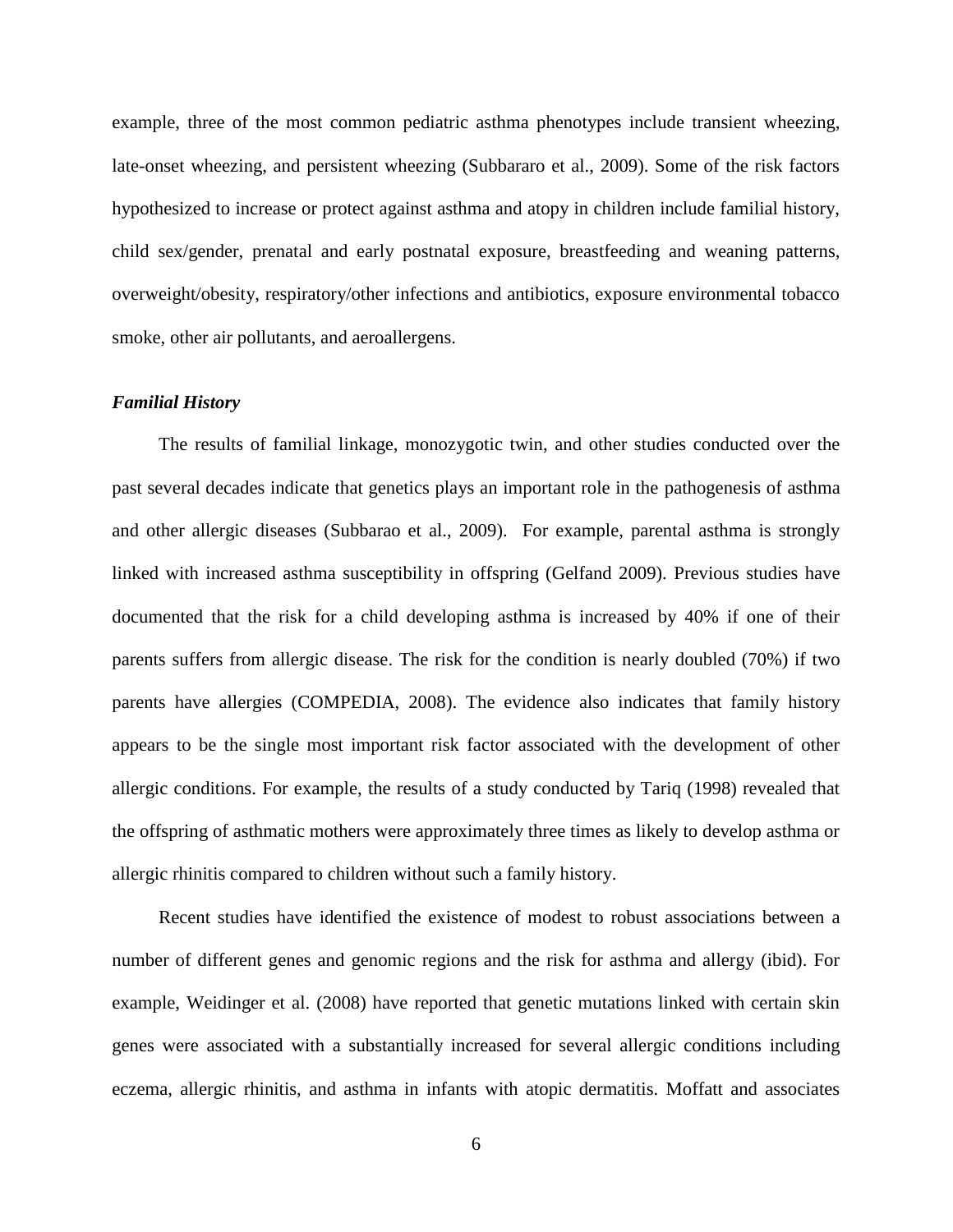(2007) have reported that the ORMDL3 gene was highly associated with asthma. However, since the results of many studies vary by population, it has been suggested these distinctions may be the result of two factors: genetic heterogeneity related to asthma and allergy and geneenvironment interactions. (Subbarao et al., 2009).

#### *Child Sex/Gender*

 Previous studies have shown that the prevalence and incidence of asthma and atopy is much higher among male compared to female children from birth until puberty when the pattern is reversed (Subbarao et al., 2009; Sears et al. 2002). Boys also are more likely to exhibit airway hyper-responsiveness (le Souf et al., 1995), more clinically severe asthma and to be hospitalized more for asthma-related problems than girls (ibid). The reason or this is unknown but it has been hypothesized that the influence of some environmental allergens may be modified by sex (Oryszcyn et al., 2007).

#### *Prenatal Exposure*

Emerging evidence also suggests that certain epigenetic factors may cause immunological changes that could increase the risk of a fetus to develop atopic disease later in life (Hersoug et al., 2007). It also indicates that exposure to certain nutrients (Litonjua, 2008), fatty acids (Chatzi, 2008), and other substances in the maternal diet (Miller, 2008) as well as those in early postnatal life appear to influence the development of childhood asthma and allergic disease (Robinson, 2010; Kumar, 2008). For example, the results of several studies suggest that the infants of women with higher prenatal intakes of fresh fish or fish oil were at apparent decreased risk for eczema and atopic wheeze (Willers et al., 2007; Romieu et al., 2007). Other observational study results also suggest that higher maternal vitamin E and zinc concentrations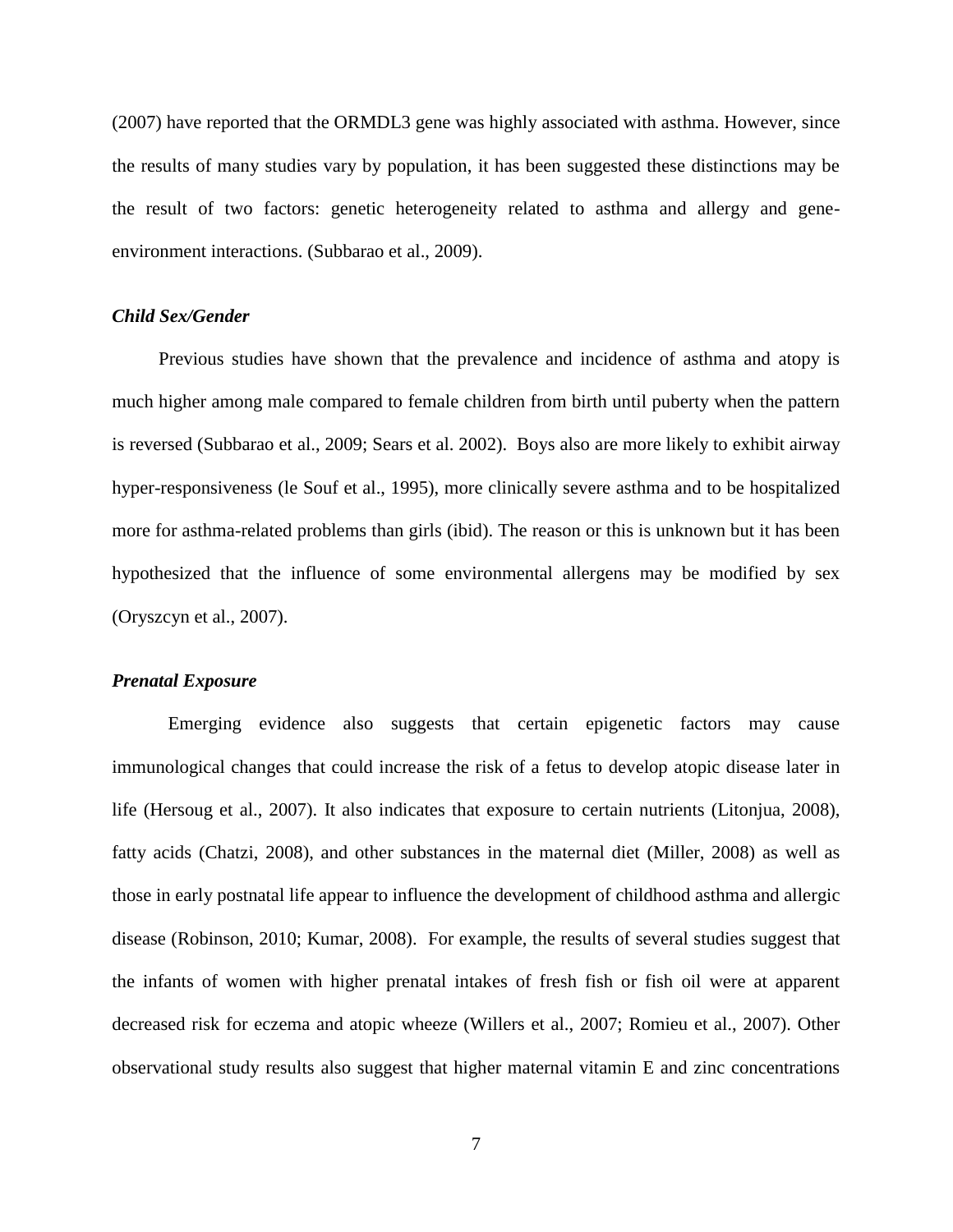appears to protect against wheezing in kids as long as for five years after birth (Devereaux et al., 2006; Litonjua et al., 2006; Martindale et al., 2005). In contrast, dietary restriction of eggs, milk and other common food allergens during pregnancy did not appear to reduce the risk for later allergic disease development in children (Subbarao et al., 2009). Other studies have reported that the children of mothers who consumed a diet rich in n-6-poly-unsaturated fatty acids (PUFA's) during pregnancy are more likely to have eczema by age two years (Pali-Scholl et al., 2009).

Previous studies have also shown that development of fetal immune response is modifiable by allergens inhaled by the pregnant mother. This promotes initial T-helper2 (Th-2) immune response which is then subsequently modified to a non-allergic T-helper1 (Th-1) response after birth (Barret, 2008). Prenatal cigarette smoking significantly increases the risk for food allergy and wheezing development during early childhood (Subbarao et al., 2009). Prior studies have demonstrated a dose-response effect between prenatal exposure to cigarette smoke and reduced airway function in young children. It also appears that in high risk infants, prenatal alcohol consumption may increase IgE levels and the risk for developing pediatric atopic dermatitis according to Gold and associates (2005) who studied the issue in a Danish national child cohort.

#### *Early Postnatal Exposure*

Many potentially modifiable post-natal environmental influences are documented to play important roles. The common allergens reported to act as triggers to provoke asthma or allergic disease include foods such as peanuts, seafood, wine, dried fruits treated with sulfites, plant pollens, and furred animal dander, dust mite, cockroach and other insect allergens. Changes in humidity and exposure to air pollutants (cigarette smoke, dust storm events, indoor and outdoor particulate matter and pollutant gases), physical exercise, emotional stressors and anxiety, and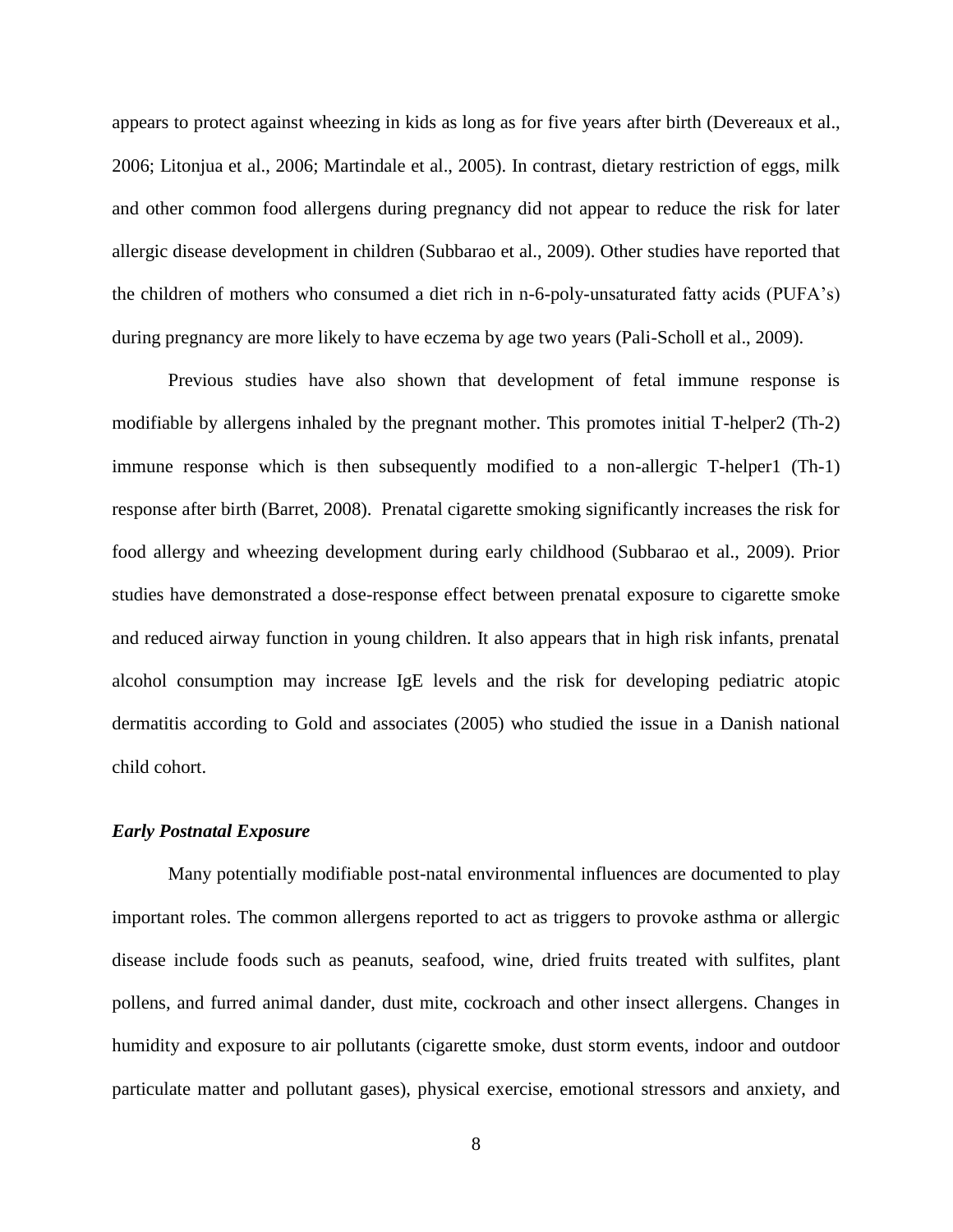certain medications (e.g., penicillin, aspirin) also can serve as asthma and atopic disease episode (Kim et al., 2008; Drake 2008; Karmaus, 2008; COMPEDIA, 2008; Ho et al., 2007; ALA, 2007; NHLBI, 2007; English, 1998; Cookson, 2009). However, emerging evidence also suggests that some dietary factors such as adherence to a Mediterranean-type diet may exert protective effects against persistent wheeze, atopic wheeze, or atopy in children (Chatzi, 2008).

#### *Breastfeeding*

 Human breast milk is documented to contain a number of different immune-related compounds with the potential to affect the immune system of the nursing child such as: IgA, Tlymphocytes, IFN-gamma, and cytokines, among others (Schack-Nielsen & Michaelsen, 2007). These play critical roles in protecting against certain types of infectious pathogens. Investigators also have hypothesized that breast-feeding may act to speed up immune system maturation by stimulating the development of Th-1 type cells (ibid). Skewing of the Th1-Th2 type cell ratio in favor of Th1 is associated with a decreased risk for the development of allergies (ref).

However, the role of breastfeeding in the development of atopic diseases is controversial. Results from diverse observational and clinical studies differ regarding as to whether or not breastfeeding protects against or increases the risk for the development of allergic diseases and if so, for which specific conditions (Greer et al., 2008; van Odijik et. al., 2003; Duncan & Sears, 2008; Halken, 2004; Gdalevich et al., 2001; Purvis et al. 2005; Bergman et al., 2002). Other questions remain regarding whether breastfeeding is protective only for children with a genetic predisposition (Laubereau et al., 2004; Benn et al., 2004; van Odijik et. al., 2003), the length of time it confers protection (Kramer & Kakuma, 2002) and whether the specific macronutrient composition of breast milk or other constituents that may be responsible (Schack-Nielsen & Michaelsen, 2007; Laurite et al., 2005).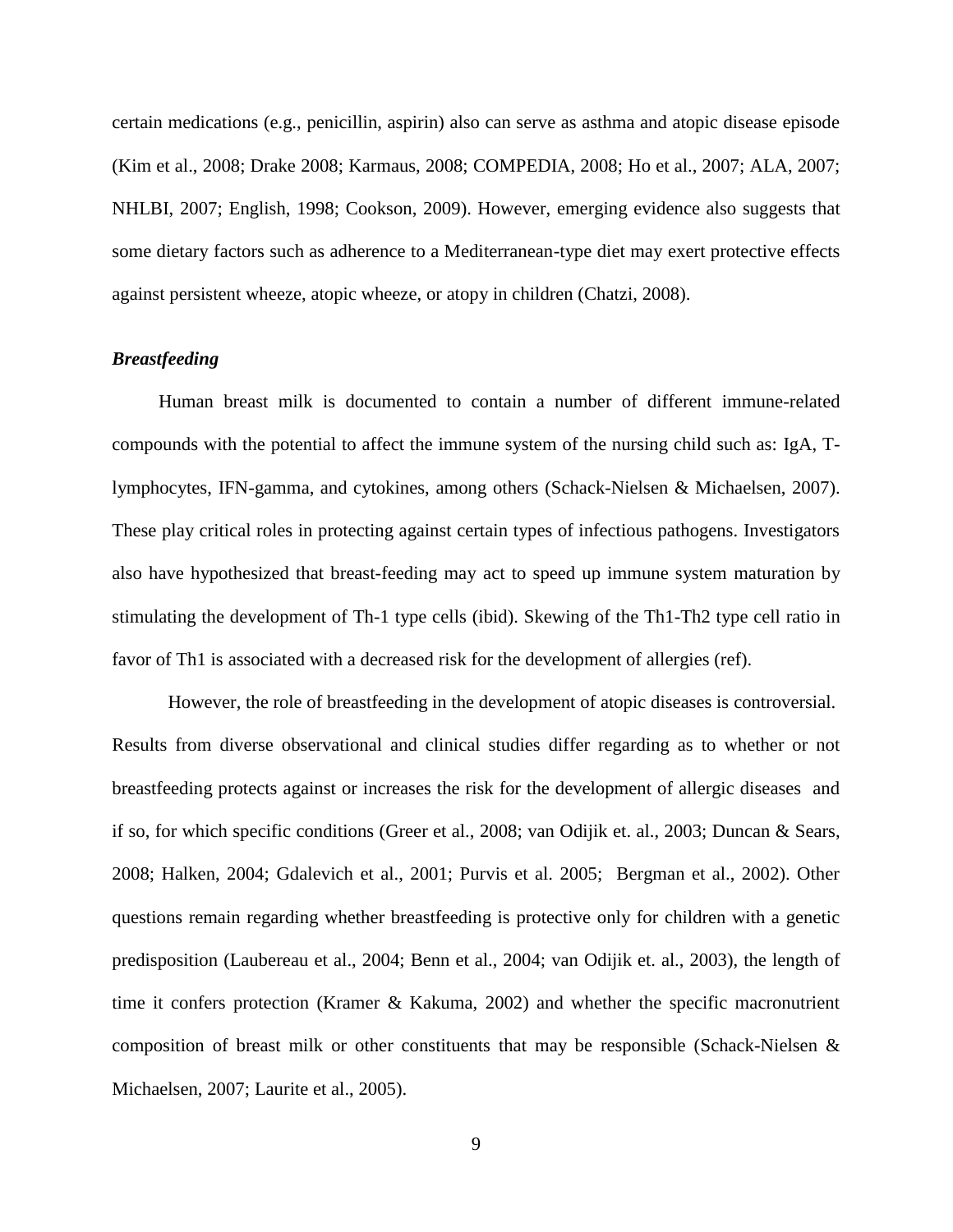Oddy and collaborators (1999) reported that breastfeeding appears to be protective against severe asthma by age six years in children, even after adjustment for covariates such as sex, gestational age, history of infections, overweight, parental smoking, and maternal history of allergies/asthma. Likewise, Hidalgo and associates (2009) found that children who were not breastfed at least 3-6 months and/or those who were weaned before the age of 4-6 months had an elevated risk for food allergy (Hidalgo, 2009). It has also been reported that children who were fed with infant formula rather than breastfed before the age of three years had a risk that was almost doubled for asthma by the age of four years compared to others (Tariq, 1998). Siltanen and colleagues (2003) also have reported that breastfeeding appeared to have significant protective effects in children with inherited atopy against allergic rhino-conjunctivitis and furred animal sensitization. However, in children whose atopy was not inherited, it was associated with a significantly elevated risk for atopy symptoms and serum IgE values (ibid).

 A cohort study conducted by Sears et al. (2002) examined a group of 1,037 newborns to analyze the potential benefits of extended breastfeeding on reducing childhood atopy and asthma development. Their results indicated that breastfeeding did not appear to protect against atopy or asthma. They also found that breastfeeding for  $\geq$  4 weeks was associated with an increased risk of having a positive skin prick tests to common allergens (Sears, 2002). The reason for this is unknown but could be due to sensitization to allergens present in maternal breastmilk. In contrast a study of 14,000 pregnant women participating in the Avon Longitudinal Study of Parents and Children (ALSPAC) concluded that breastfeeding does not increase the risk of asthma or atopy even when the mothers themselves are asthmatic (Elliot, 2008).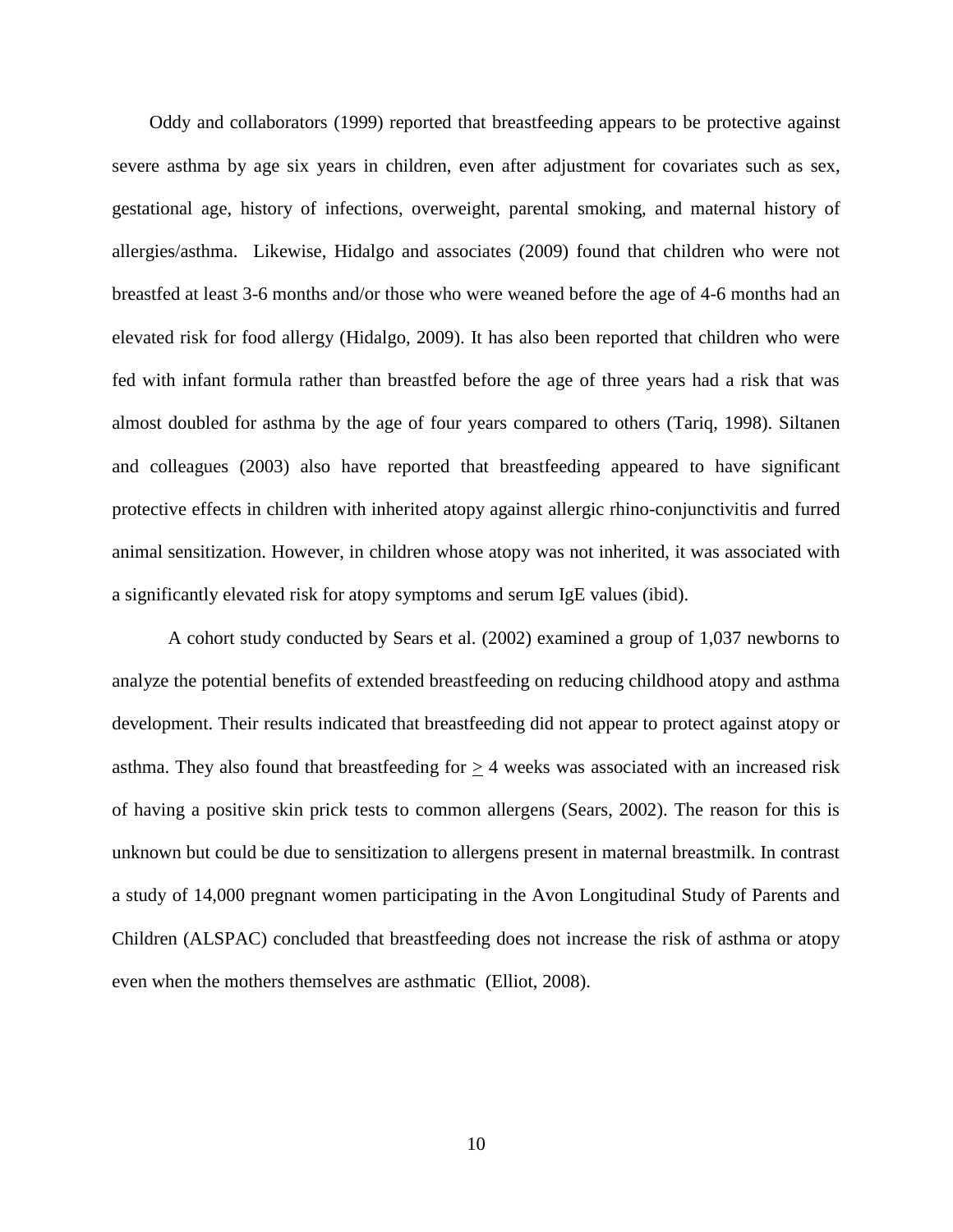#### *Weaning Foods*

The American Association of Pediatrics (AAP, 2004) and the European Academy of Allergology and Clinical Immunology (Muraro, 2004) have both recommended the delay of complementary food introduction until after 4-6 months of age in children. The AAP (2004) also recommends that cow's milk be delayed until after 12 months in infants. The two academies based their recommendations upon several earlier studies (Greer et al., 2008). However, the results of more recent studies differ as to the allergenic effects of early weaning and those of specific weaning foods on childhood asthma and asthma (Poole et al., 2006; Nafsted et al., 2003; Zutavern et al., 2008; Morgan et al., 2004). In addition, the potential benefits of dietary interventions designed to prevent or delay the onset of atopic disease are mostly restricted to infants with a high asthma risk, particularly those with at least one first-degree relative afflicted with allergic disease.

 Wilson and colleagues (1998) reported that children weaned before 4 months of age had a significantly increased risk for developing atopy. However, Greer and associates (2008) reported that delaying the timing of complementary food introduction beyond 4 to 6 months of age does not appear to prevent atopic disease from occurring. However, Zutavern and colleagues (2008) reported that the observed prevalence of eczema, asthma, and allergic rhinitis was comparable in children regardless of whether they were first introduced to solid foods at  $<$  4 months of age, 4-6 months of age, and  $\geq$  6 months.

 Nafsted and coauthors (1996) reported that the introduction of fish during the first year of life appeared to lower the risk for asthma and allergic rhinitis in Norwegian children  $(n=2531)$ , a population with frequent fish consumption. The results of their multivariate study indicated that early dietary fish introduction was associated with a significantly reduced risk for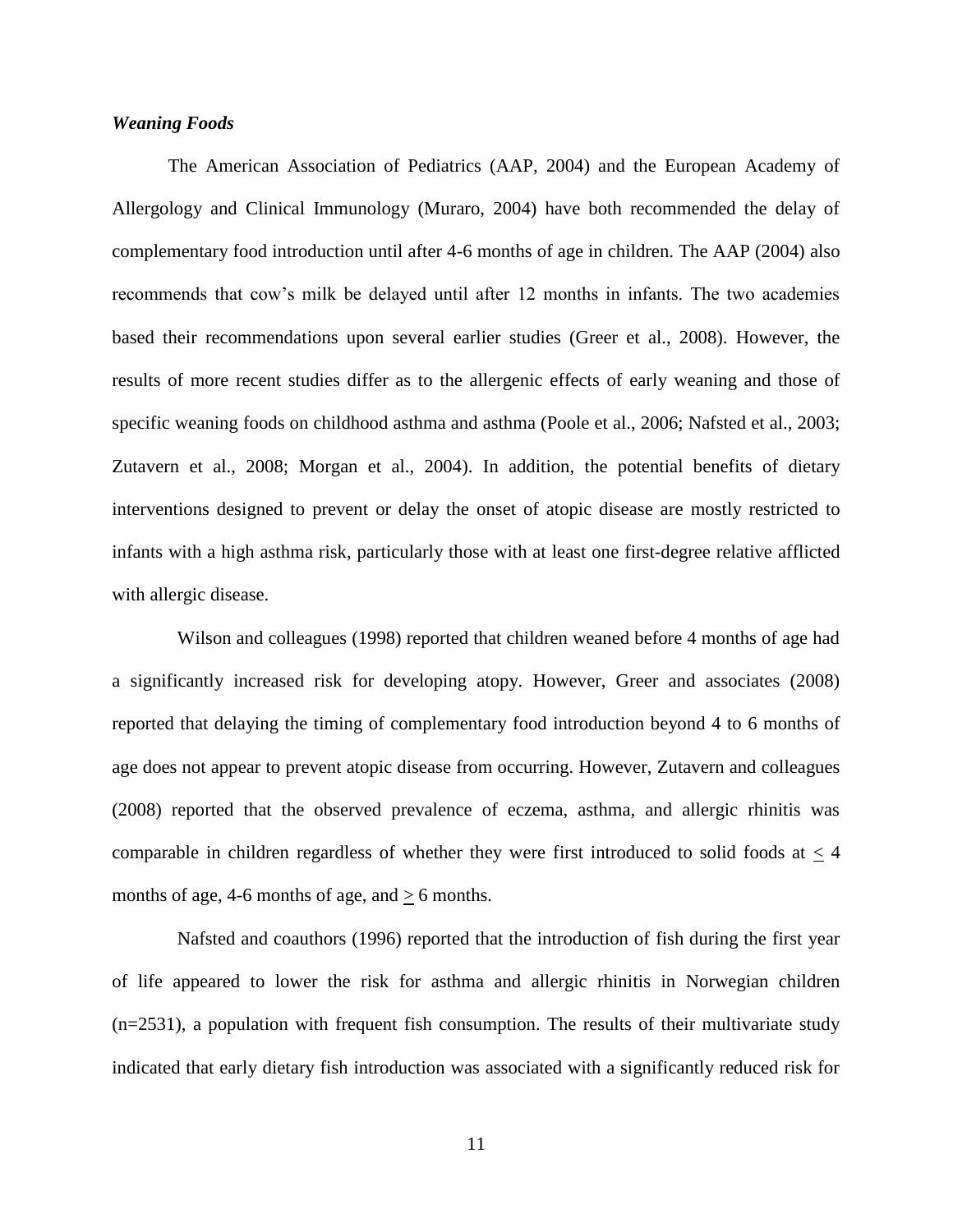allergic rhinitis (AOR=0.45, 95% CI= 0.28, 0.74) and asthma during childhood (AOR=0.84, 95% CI = 0.57, 1.22). Poole et al. (2006) reported that the early introduction of cereal grains, i.e.,  $<$  6 months vs.  $>$  6 months, were protected from developing wheat allergies as measured by wheat-specific IgE.

#### *Environmental Exposure to Tobacco and other Ambient Air Pollutants*

Early postnatal exposure to maternal and other sources of second-hand tobacco smoke has been linked with a significantly increased risk for the development of wheezing (Stein et al., 2008; Desauteux et al., 1999) and asthma in children (Karmaus, 2008). The risk is reported to be especially elevated in cases where the mother also smoked during pregnancy (Subbarao et al., 2009). This relationship has also been confirmed in U.S.-Mexico border children. For example, a study of 6,174 school-aged children in living in Ciudad Juarez revealed that those with a positive history for second-hand tobacco smoke exposure as an infant increased their risk for the subsequent development of wheezing by more than one-third (Barraza, 2003).

#### *Exposure to Animals*

The results of studies investigating the effects of childhood exposure to domestic cats and dogs on the risk for asthma and atopy are equivocal. For example, Almqvist and co-authors (2003) have reported that children who are exposed to cats are more likely to present with allergic sensitization but other authors either showed no difference in risk for a higher risk for allergic sensitization (Hendriksen et al., 2001; Huss et al., 2001). In addition, some studies have reported that children who are exposed to dogs early in life exhibit decreased sensitization to dog dander as well as other allergens and asthma (Alqvist et al., 2003; Huss et al., 2001). The evidence from early studies has suggested that children who are exposed to farm animals at an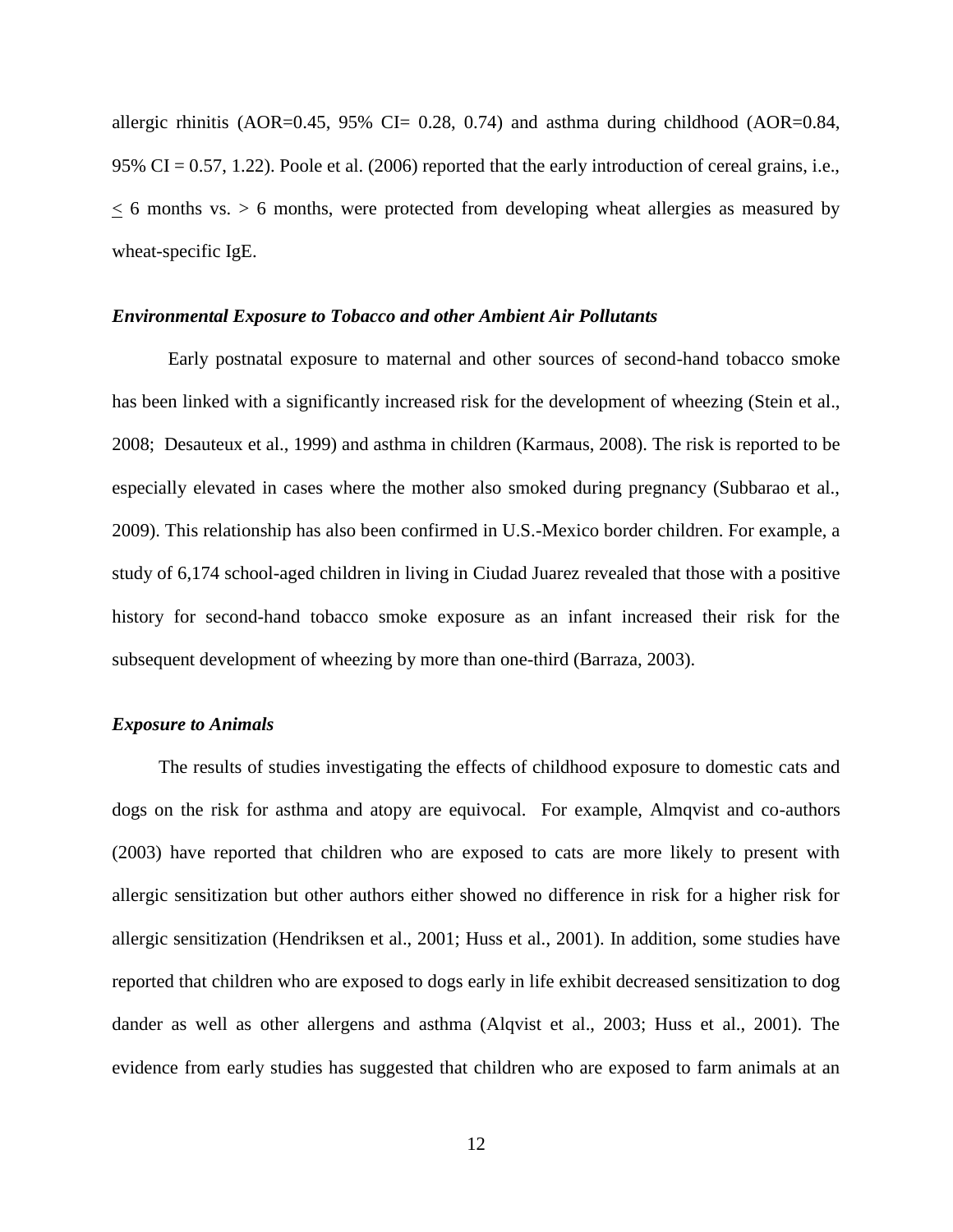early age appear to be less like to development allergic disease later in life (Subbararo et al., 2009).

#### *Size at Birth and Gestational Age*

A meta-analysis of size at birth as measured by a high ponderal index  $(wt/ht^3)$  or elevated birthweight revealed a relative risk of 1.2 (95% CI=  $1.1$ -1.3) for the future development of childhood asthma and in some cases, wheezing (Flaherman & Rutherford, 2006). Low birth weight has been linked with a reduced risk for childhood development of atopic dermatitis in some studies (Buhrer et al., 1999). However, Liem and co-authors were unable to identify any significant associations between the development of childhood food allergies in low birth weight infants and those born prematurely (Liem and associates, 2007).

# *Respiratory Infections and Antibiotics*

 Severe lower respiratory tract viral infections have been linked with chronic wheezing, asthma and atopy in both clinical and animal studies (Subbarao et al., 2009; Karmaus, 2008; Walton & Johnston, 2008). It has been estimate that at least one-fifth of all children in their first year experience lower respiratory tract infections caused by viral infections accompanied by wheezing (Sly et al., 2008). The viruses identified as most likely to induce these conditions are human rhinovirus, respiratory syncytial virus, and parainfluenza viruses (Sly et al., 2008; Walton & Johnston, 2008). In addition, adenoviruses, human metapneumovirus, and influenza virus have been implicated but to a lesser degree (Sly et al., 2008).

 It remains, however, unclear as to whether sensitization occurs in genetically susceptible infants who were previously sensitized to allergens. This could result in skewing toward a Th2 type immune response leading to asthma or other atopic conditions (Subarrao et al., 2009). It is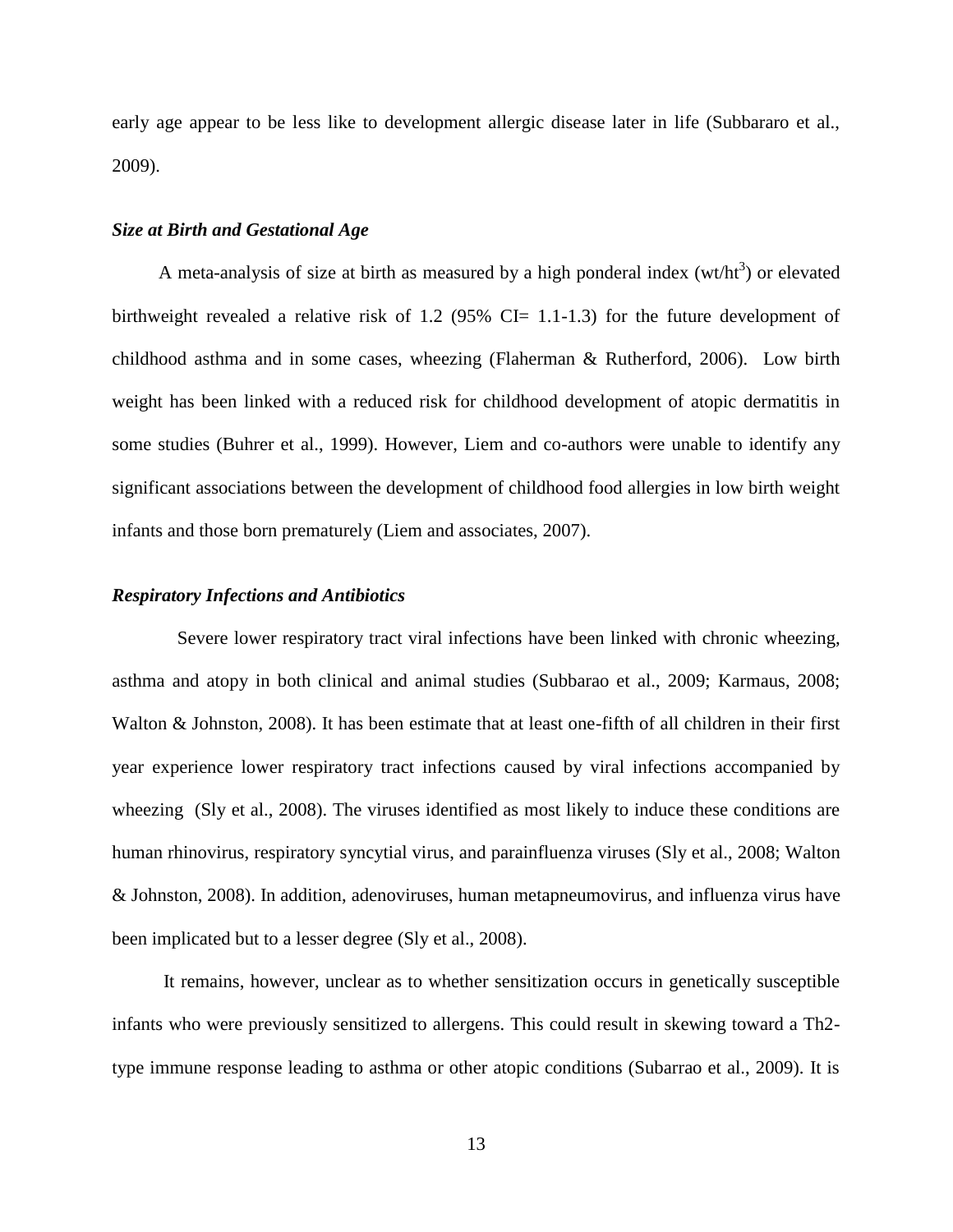also unclear as to whether the hypothesized effects are virus-specific or if repeated and synergistic allergen exposures are able to induce Th2 immune responses in children who do not have genetic vulnerability to allergic disease (ibid). The available evidence suggests that although lower respiratory tract infections appear to promote sensitization to aeroallergens and asthma in some children, in others they may actually play a protective role (Subbarao et al., 2009). In addition, the potential role of exposure to antibiotic drugs during early life in causing allergic disease is controversial. The use of antibiotics was linked to an increased risk for early allergic sensitization such as childhood wheezing and asthma by recent authors (Alm et al., 2008; Kozyrsky et al., 2007; Kummeling et al., 2007). However, it could be proxy for frequent lower respiratory illnesses caused by viruses or bacteria, both of which are frequently treated with antibiotic drugs at the insistence of parents.

#### *Parasitic Infections*

 It has also been hypothesized that exposure to parasitic infections early in life may act to reduce asthma and allergy. Specifically, the "hygiene hypothesis" suggests that in populations such as those in more developed countries (MDC's), cleaner environmental conditions, use of antibiotics, and vaccinations, decreases the probability of children being exposed and contracting infectious diseases early in life. This, in turn, increases the risk for the development of allergic disease such as atopy in susceptible persons through the effects on Th1 response. It is hypothesized that exposure to certain parasites, especially helminths, in early life may prevent immune diseases since these may promote healthy immunomodulation (Carvalho et al.; 2006). The inverse relationship between helminth infection and atopy has been demonstrated by a number of prior studies (Hagel et al., 1993; Lynch et al., 1993; Cooper et al., 2003; 2004; Carlswell et al., 1976). However, the results of some other studies suggest helminth infection can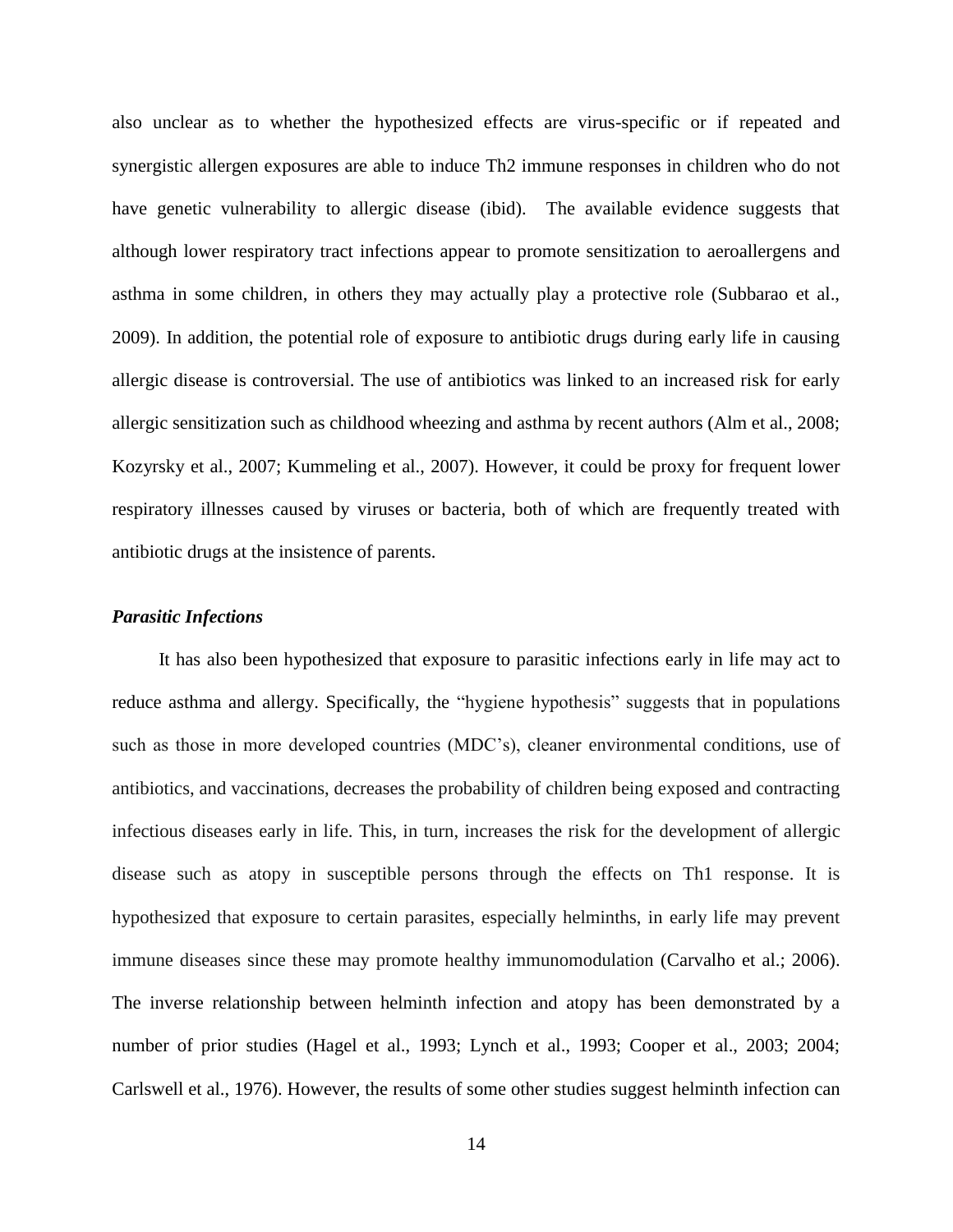result in exacerbation of asthma symptoms (Palmer et al., 2002; Kayhan et al., 1978; Guement1973) and eczema (Cooper et al., 2004).

#### *Overweight and Obesity in Infancy and Childhood*

The global prevalence of obesity has been steadily increasing among all age, ethnic, gender, and socioeconomic groups in both more- and less-developed countries (WHO, 2000; Speiser et al, 2005). This continued increase in prevalence makes obesity a problem of epidemic proportions, with a behavior that is comparable to the characteristics of infectious diseases (WHO, 2000). The global increase in the overweight/obesity has paralleled that of asthma (Ayres, 2009) and atopic diseases (Bodner, 1998). The epidemiologic evidence generally suggests that children who are overweight are at increased risk for asthma. Oddy and associates (2004) reported that high BMI (kg)/ [height (m)] <sup>2</sup>, was a risk factor for asthma even after adjustment for most known risk factors. However, the risk for atopy development in children was not associated with BMI (Oddy, 2004). Another study conducted by Schachter (2003) found that although a BMI of  $85-95<sup>th</sup>$  percentile in boys significantly increased the risk for wheeze and cough, it was not associated with either recent asthma episode or increased airway elevated sensitivity. In contrast, higher BMI in girls was associated with significantly increased risk for atopy, wheeze and cough (ibid).

Another randomized, double blind clinical trial study  $(n=1005)$ , mean age: 9.0 years) found that children at risk for overweight were more likely than their peers to have mild-to-moderate asthma (Bender, 2007). The results of the bivariate analysis for a study conducted by Beuther and associates (2006) found a positive association between child BMI and the risk for asthma and atopy using NHANES III data (n= 5984). However, after adjustment for confounders, only the previously identified contribution of BMI remained significant only for asthma. In contrast,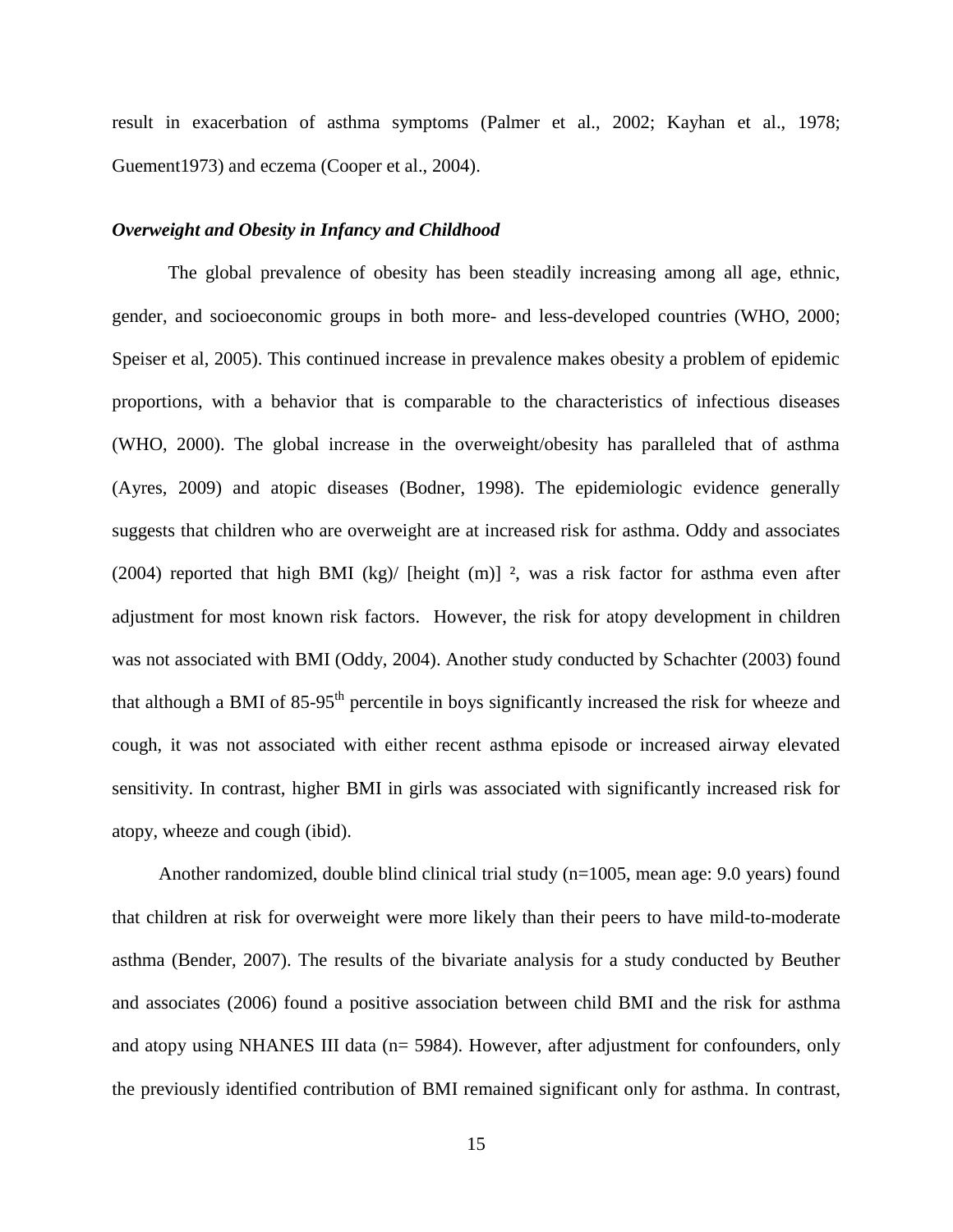other studies suggest that overweight children are more likely than those that are normal weight to develop atopy (Nathan, 2008).

Although the precise mechanism responsible for the apparent association between high BMI (overweight/obesity) and asthma and atopic disease development is not known, the emerging evidence suggests that the relationship is mediated by chronic low grade inflammation. Obesity in animal models is strongly linked with inflammation due to overexpression and subsequent elevation of the cytokine tumor necrosis factor (TNS) -α from adipose tissue (Hotamisligil, 1995). In obese individuals, CRP is regulated by substances secreted by adipose tissue such as cytokine tumor necrosis factor  $\alpha$  (TNS), interleukins 1 and 6, and leptin (Economou, 2005; Nathan, 2008).

#### **Study Rationale**

 The available evidence suggests that gene-environment interactions are most likely responsible for worldwide variance in the prevalence of pediatric allergy and asthma. The scientific literature also suggests that certain environmental factors may act to either promote or protect against the development of allergic diseases, depending upon when exposure occurs such as in the prenatal period, early infancy, or later childhood. While some of these such as exposure to tobacco smoke and other indoor and outdoor ambient air pollutants are well documented, the evidence for others is less certain. It is important to investigate these other environmental influences in order to better understand the potential for allergic disease and ways to reduce risk in children.

 Published data reporting on the prevalence of asthma and atopy in Mexican populations is scant, particularly for those living along the U.S.-Mexico border including the Paso del Norte area. Data collected using active surveillance methods suggests the prevalence of medically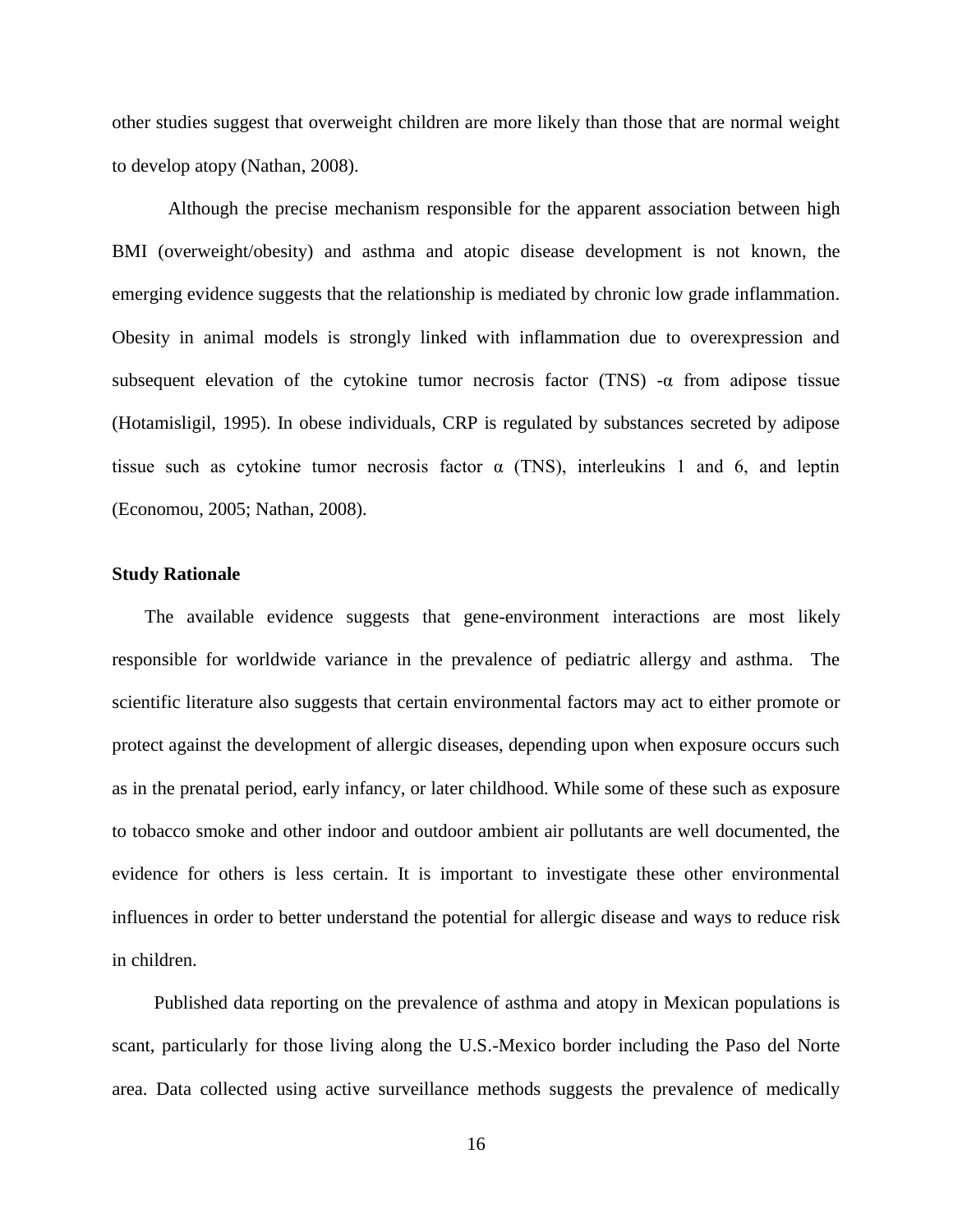diagnosed asthma may be much higher than previously realized (M. Amaya, unpublished data). There are no published data the prevalence of atopic disease in the border region.

 The prevalence of childhood overweight is reported to be elevated and growing among the predominantly Hispanic (i.e., Mexican descent) groups that inhabit both sides of the U.S.- Mexico border in the Paso del Norte region. However, the relationship between overweight and asthma has not been investigated in this population groups on either side of the border. In addition, little is known about the breastfeeding, weaning, and early introduction of foods in the northern Mexico border area. These have the potential allergenic potential that could predispose children to develop asthma and atopy.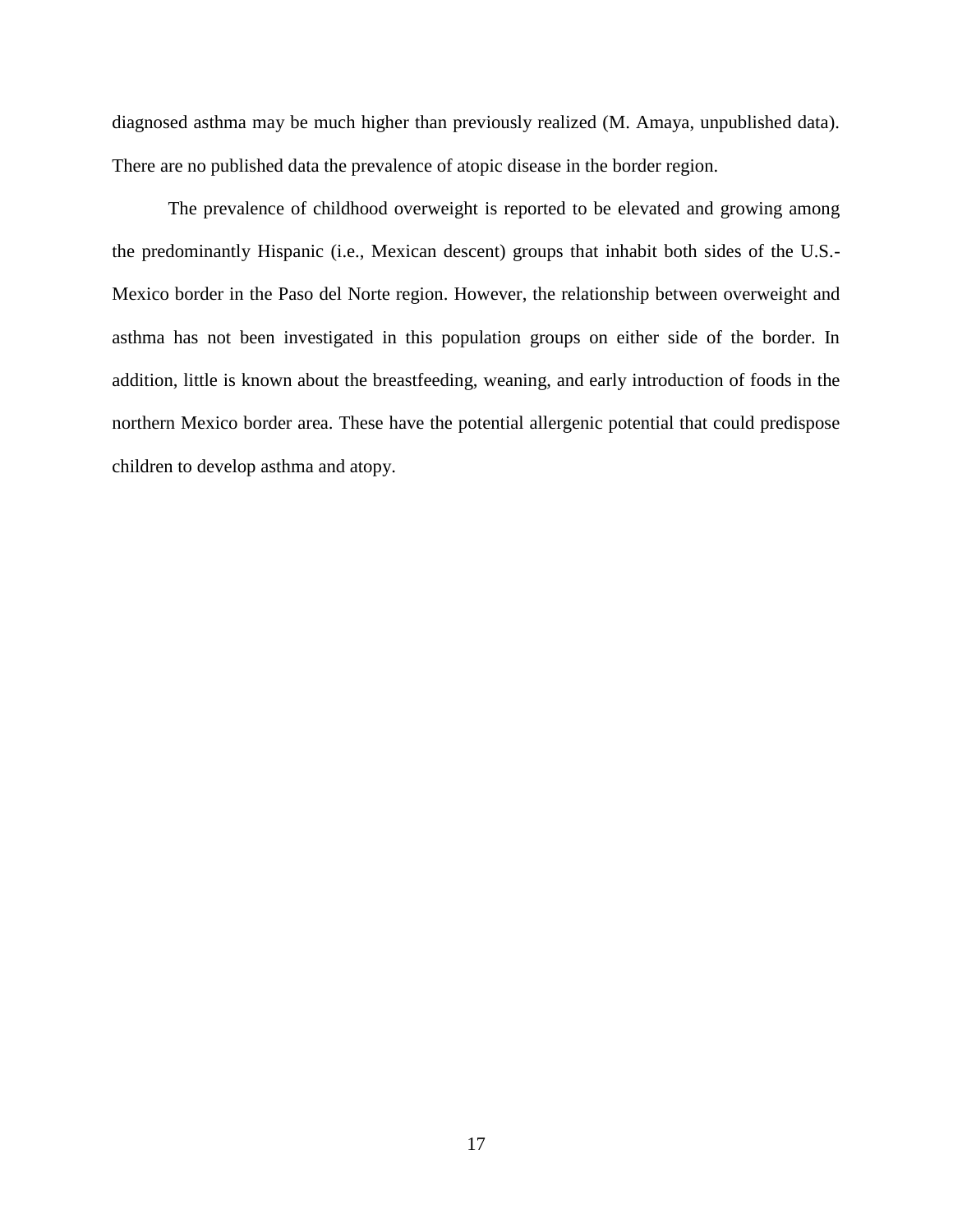#### **CHAPTER 2**

### **STUDY OBJECTIVES AND HYPOTHESIS**

#### **Major Objective**

 The major objective of the proposed study is to investigate the prevalence and factors associated with the development of childhood atopy in young Mexican schoolchildren.

## **Specific Objectives**

- 1. To investigate the prevalence of atopy in a group of Mexican public elementary schoolchildren.
- **2.** To examine the role of the hypothesized risk factors for atopy. These include familial allergy history (a proxy for genetic atopy inheritance), and environmental factors such as size and gestational age at birth, respiratory infection history, overweight/obesity, breastfeeding, early weaning and type of weaning foods, and parasitic infections.

#### **Hypothesis**

It is hypothesized that the combination of a positive familial allergy history, a proxy for genetic background, in concert with early exposure to certain inhaled, dermatologic, and ingested allergens (i.e., meat, fish, tobacco smoke, infections, and pet dander) alters Th1-Th2 immune profile and increases the risk for developing atopy. It also is hypothesized that overweight/obesity causes chronic inflammation (generated in adipocytes) which increases the risk for childhood atopy by elevating the cytokine tumor necrosis factor  $-\alpha$  (TNS –alpha) from adipose tissue, from interleukins 1 and 6 and leptin.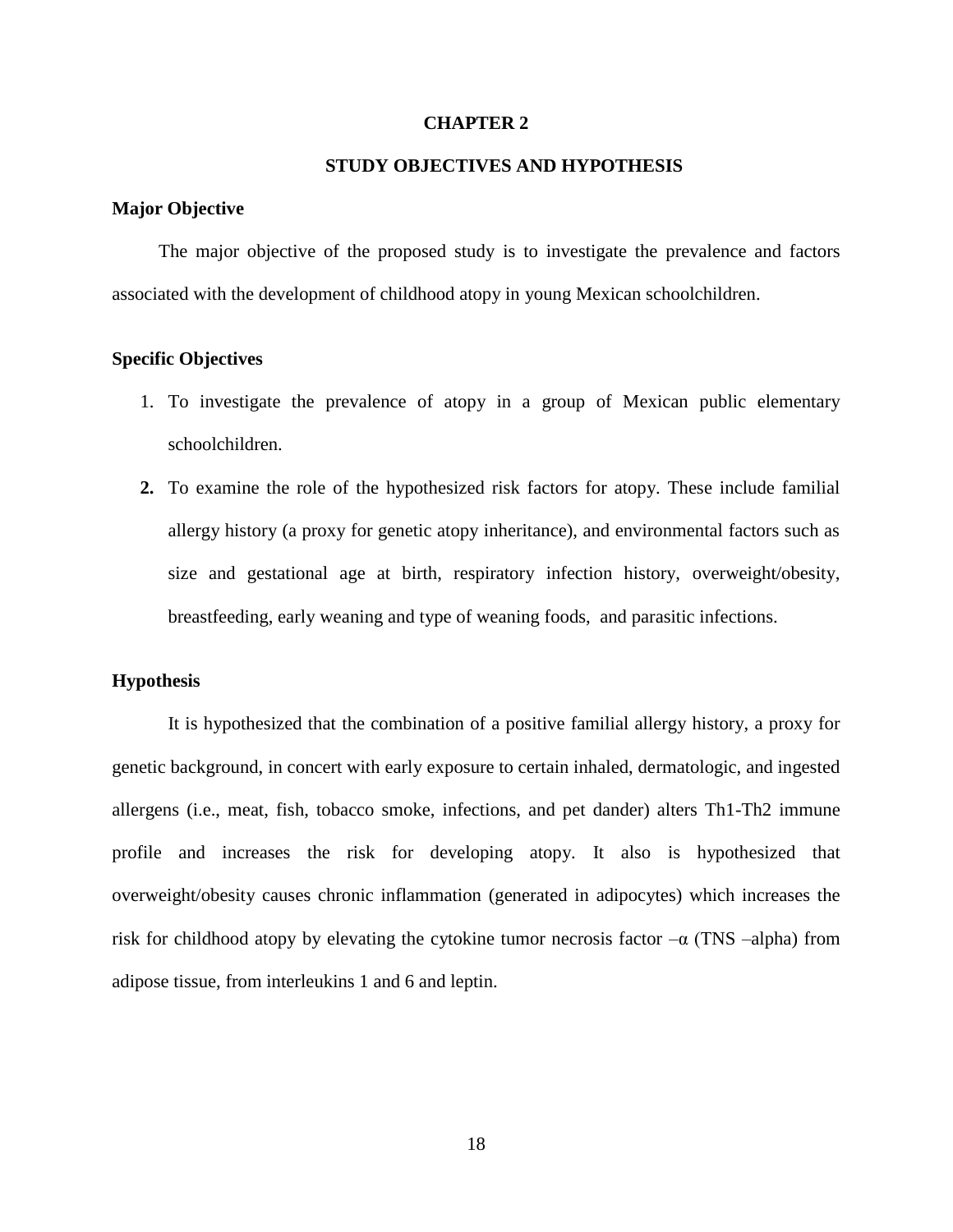#### **CHAPTER 3**

### **METHODS AND MATERIALS**

#### **Study Design and Research Site**

The cross-sectional study was carried out in a working class neighborhood in the Mexican city of Ciudad Juarez at the "Francisco I. Madero" public elementary school. It was selected pursuant to discussions with Mexican colleagues at the Universidad Autónoma de Ciudad Juarez and after meeting with the school's administration and the parents/guardians of the child students. The majority of the homes in which the school is located have potable water, adequate sewage and solid waste disposal, and paved roads. The neighborhood has good transportation services facilitated by the city's public transportation system.

#### **Sample Selection and Informed Consent**

 One-hundred eighty-one children attending the school were selected to participate in the study. A total of 175 participants completed the study. Prospective participants were eligible to participate if they were currently enrolled in grades 1-4. In order to minimize the possibility of over-sampling, only one child per family was eligible for study participation. The study protocol was approved by both the University of Texas at El Paso and the Universidad Autónoma de Ciudad Juárez, Instituto de Ciencias Biomédicas institutional review boards (IRB). The written informed consent and assent processes were carried, respectively, with for the study parents/guardians and child participants. This occurred previous to enrolling any of these in the study.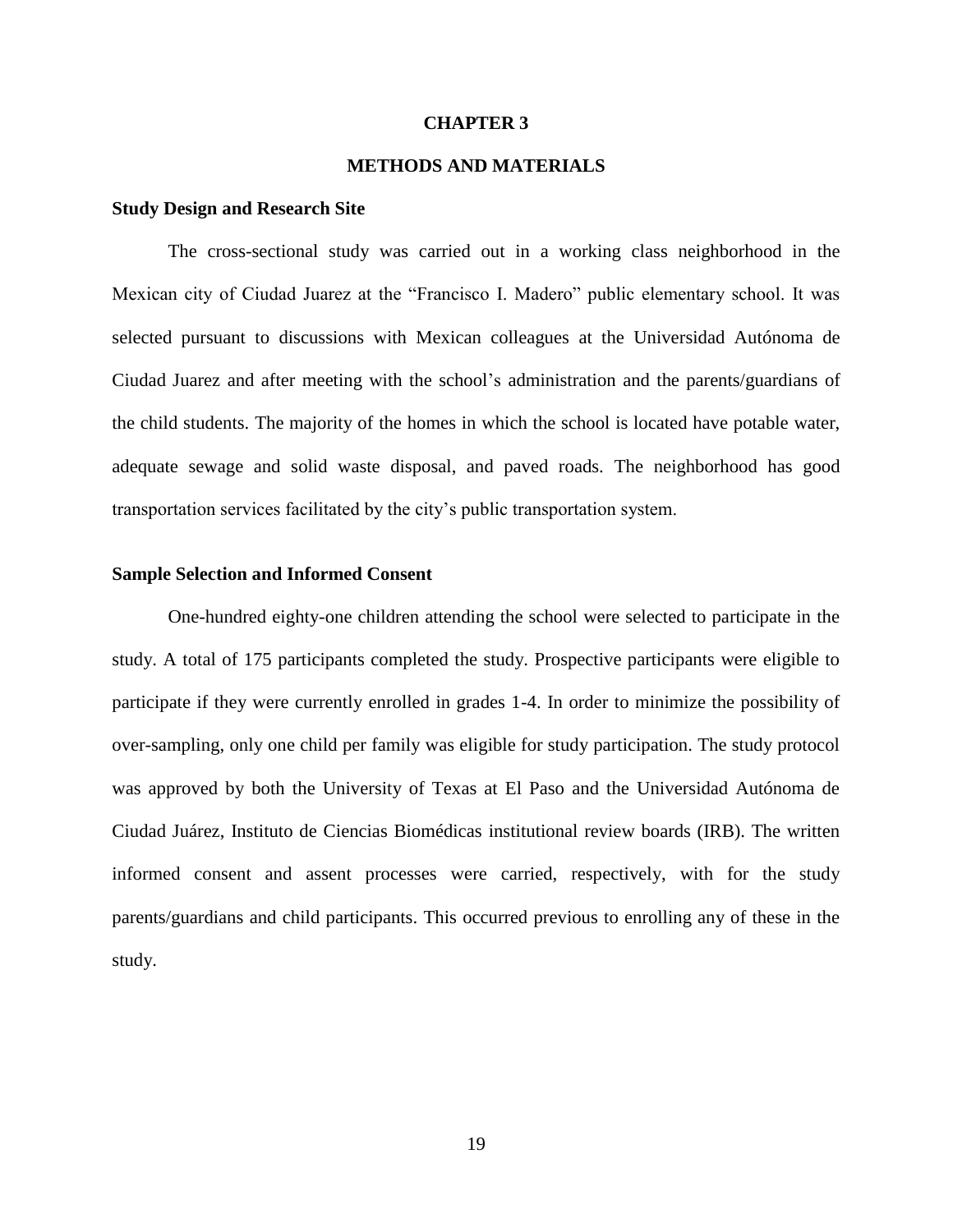#### **Study Protocol**

 The data were collected from the participants in a vacant schoolroom at the school during morning class hours. The study data were gathered by the trained interviewers in Spanish from the participant parents/guardians using a structured questionnaire containing closed- and openended questions on child and household sociodemographic characteristics/housing/living conditions and a child health history. The physician-administered clinical examination of the child participants focused on the identification of objective indicators and subjective signs and symptoms of chronic and infectious illness. Subsequently, the anthropometric assessments of the child participants were performed. The children donated a 6 mL sample of fasting venous blood into a heparinized blood collection container. The blood samples were immediately placed in a cool box and transported to the Quest Laboratory outlet in Cd. Juarez for subsequent analysis. In addition, the participants donated three serial stool samples in sterile fecal sample collection vials provided to them. These were also transported to the Quest Labs in Cd. Juarez after being given to the study team by the participant's parents. At the lab, they were analyzed for the presence/absence of protozoal and helminths.

 The child participants were each provided with snacks immediately after completing their data collection session. They also received a monetary incentive which was given to the child participant families who participated in the study for the purpose of compensating them for their time and trouble. Twenty dollars cash compensation was given to each parent/guardianchild pair who completed the interview, health history, physical, anthropometric, and laboratory study portions of the study. They also were given two dollars for each stool sample that they submitted for the analyses for a total of six dollars. Furthermore, all parents/guardians were informed verbally and in written form about the results of their children's clinical, lab, and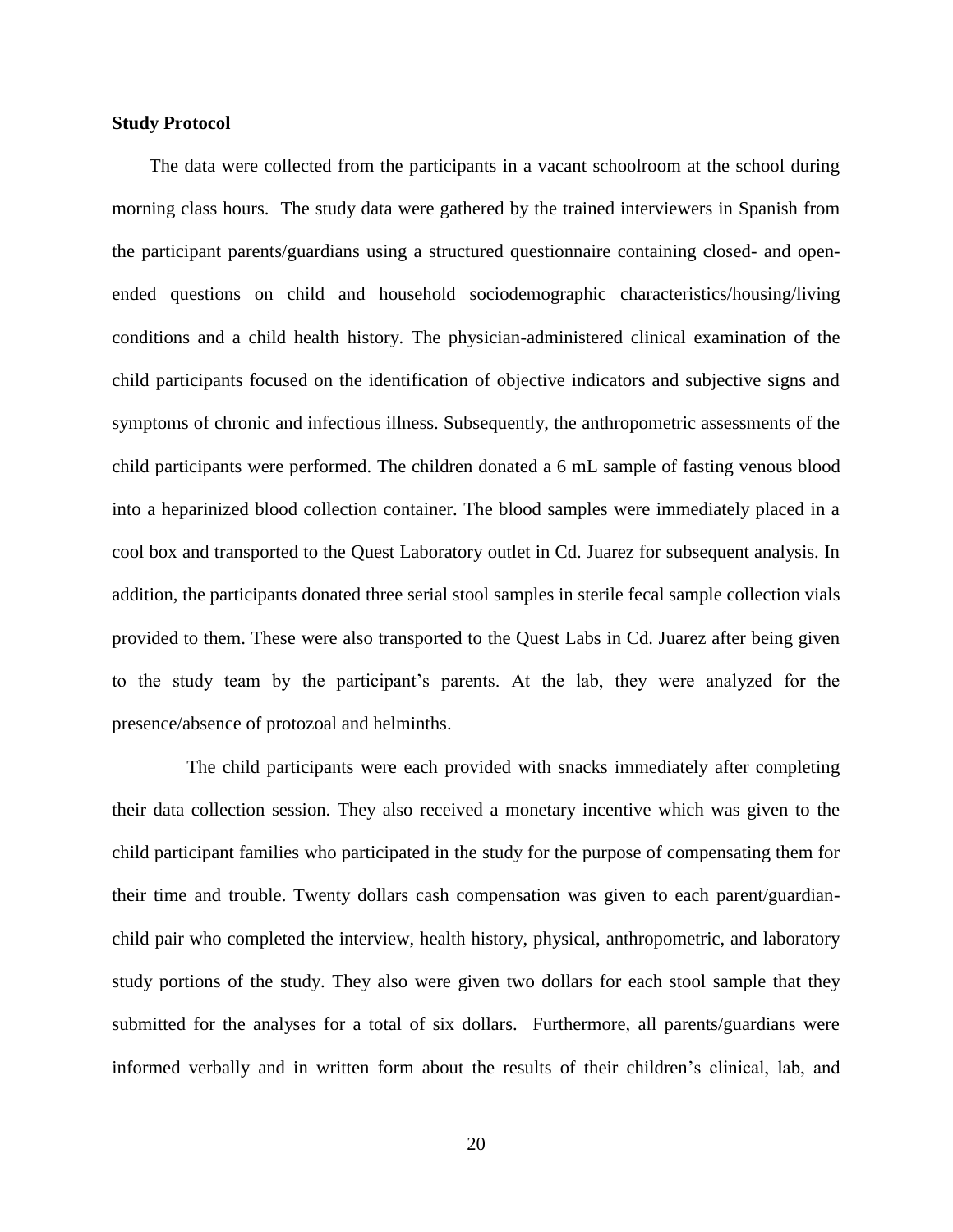anthropometric exams. Each also had their children's results interpreted for them. In addition, they were given their written referrals and recommendations for those children who were detected to have conditions that required intervention.

#### **Data Collection Instruments**

#### *Household Characteristics Questionnaire*

The structured questionnaire containing open- and close-ended questions was used to collect data on child participant and sociodemographic, housing, lifestyle and other characteristics. This Spanish-language instrument was previously developed for use local border residents by the study P.I. (Weigel et al., 2006).

#### *Child Health History*

 A modified version of the main health history portion of the California Farmworker Health Survey CAWHS was used to collect information on recent and current illnesses of child subjects (CIRS, 2002). The CAWHS was previously validated for use in Mexican and U.S. Mexican populations (Mines et al., 2001). The instrument was administered by the study team during interviews with the parents/guardians of the child participants. The CAWHS instrument used open- and closed-ended items to question parents/guardians about the history and timing of recent and current conditions that their child may have experienced. These included gastrointestinal respiratory and other infections (e.g., colds, measles, TB, HIV, varicella), chronic (e.g., diabetes) and allergic diseases (e.g., asthma, eczema, rhinoconjunctivitis). Additional questions on physician-diagnosed conditions, hospitalization events, vaccination history, and the use of conventional and traditional remedies to treat illnesses were also asked.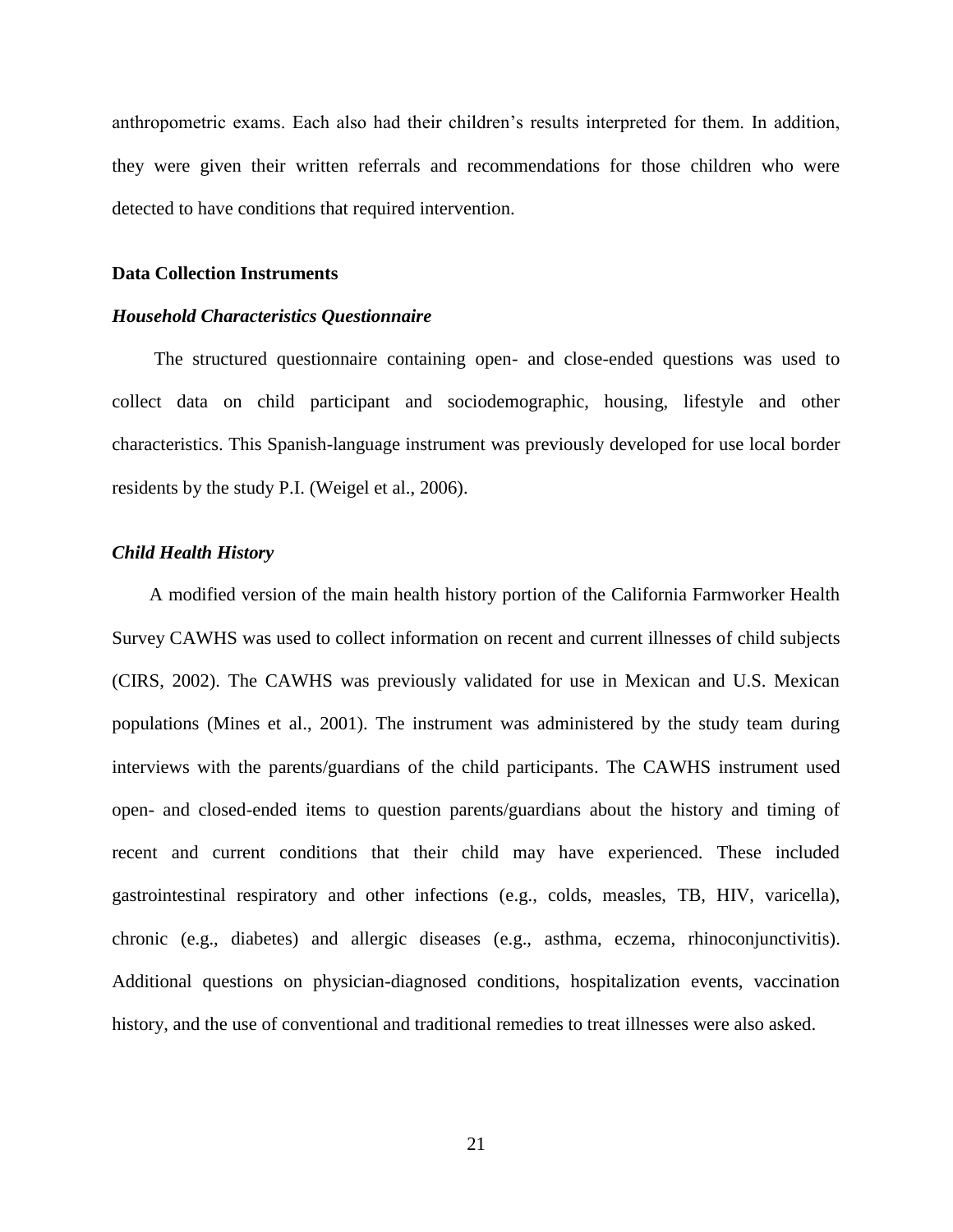#### *Clinical Examination*

 Each child participant received a comprehensive physical examination. The licensed medical physicians on the study team performed examination of the heart, lung, skin, central nervous system (CNS) and other organ systems. The exam also concentrated on the child's general appearance, eyes, nose, throat, lymph, cardiac, abdomen, pulmonary, neurological, spine and extremities. In addition, the physicians measured cardiac frequency rate (b/min) and blood pressure using a manual sphygmomanometer (System 5, Multicuff BP system) with a child cuff  $size(s)$ .

#### *Anthropometric Assessment*

Standardized protocols (Gibson, 2005) were used to collect the anthropometric measurements on each child: body weight, standing height, mid-upper arm circumference, and triceps skinfold, and mid-upper-arm fat area. Body weight was measured to the nearest 0.5 kg using a calibrated portable scale (Detecto, USA). The scale was recalibrated after each subject was weighed. Standing height was measured to the nearest 0.1cm using a portable stadiometer (Detecto, USA). All shoes, coats, hats and other headwear were removed from the children prior to taking their weight and height measurements. Subject MUAC was measured to the nearest 0.1 mm using a semi-flexible insertion tape measure (Ross Labs-USA). Triceps skin fold was measured using a Lange skin fold caliper (Beta Technologies, MA). The triceps skin fold and MUAC was used to calculate mid-upper arm muscle area and mid-upper arm fat areas and then compared with reference standards (Gibson, 2005). Mid-upper arm fat area (MUFA) is reported to provide a better estimate of total body fat than a single skinfold at the same site (Gibson 2005). Subject body mass index (BMI) was compared to the 2000 International Obesity Task Force recommendations (Cole, 2000).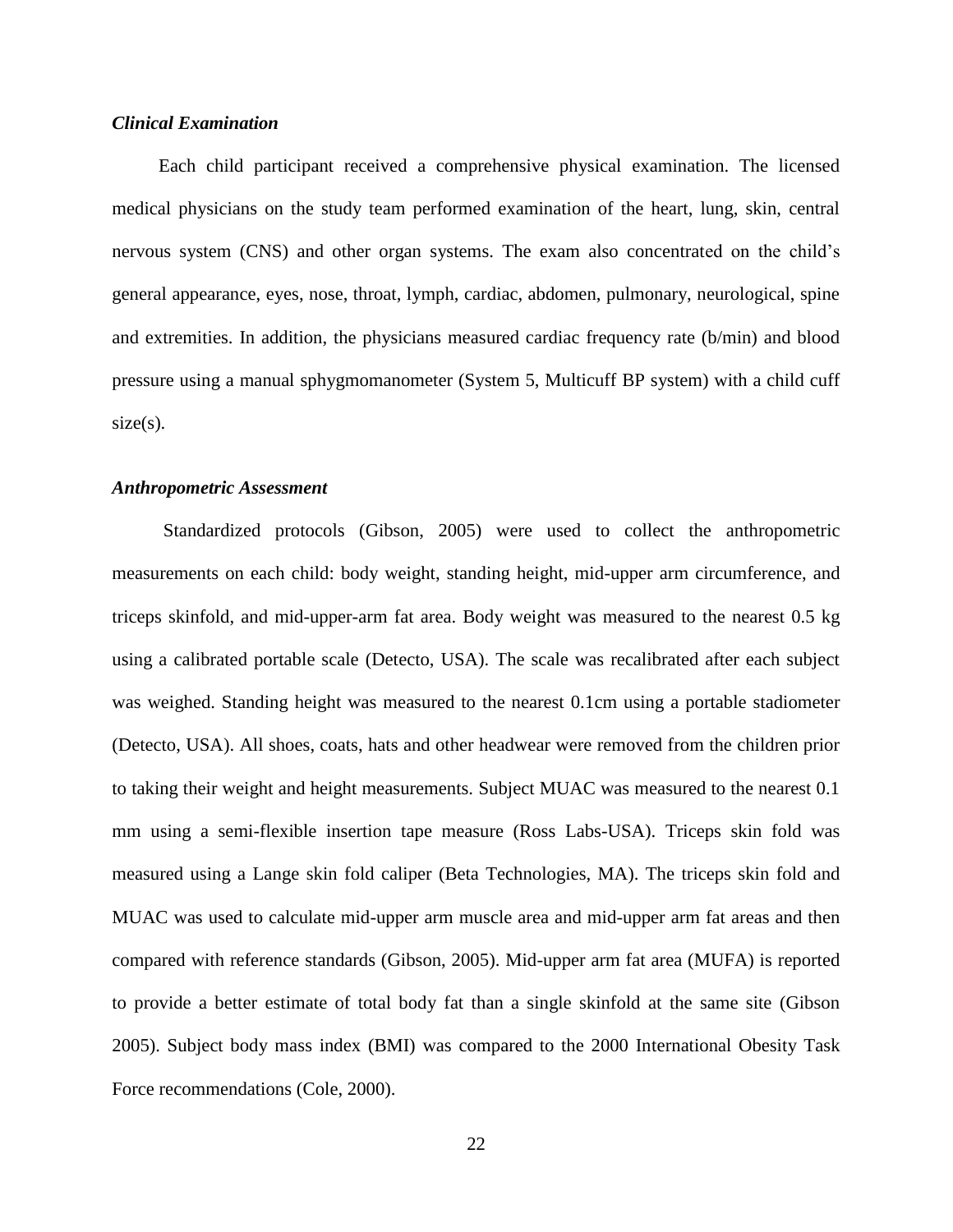#### *Fecal Samples*

Three fecal samples were collected during 3 consecutive days in containers provided to the parents; the parents were instructed on the proper method for its collection. Subsequently, the samples were examined within 24 to 72 hours by parasitologic techniques for detection of protozoal and helminth infections. All fecal samples were processed at Quest Laboratories in Cd. Juarez.

### **Data Analysis and Interpretation**

 The data was entered into a SPSS database (SPSS, version 17). Descriptive data was presented as number (percent) or means + S.D. Bivariate analysis of the differences between proportions was assessed using 2 x 2 contingency table, analyses with corrected  $X^2$  or Fisher's exact test, as appropriate. Students' independent t-test or one-way ANOVA were used to analyze mean differences. Simple linear regression was employed to analyze the association of continuous independent and dependent variables. Multivariate analysis was used to further analyze variables identified as significant  $(> 0.05)$  in the bivariate analyses. These used multiple logistic regression with adjustment for potential confounders.

#### **Sample Size & Power**

The effect size reported by prior studies for the major atopy predictors of interest ranged from approximately 0.15-0.25. With a setting of the statistical power of 0.8 (β) at the 0.05 level (α) and with an estimated effect size of 15%, the sample size of 175 was found to be sufficient to establish statistical significance for the desired power and the effect size.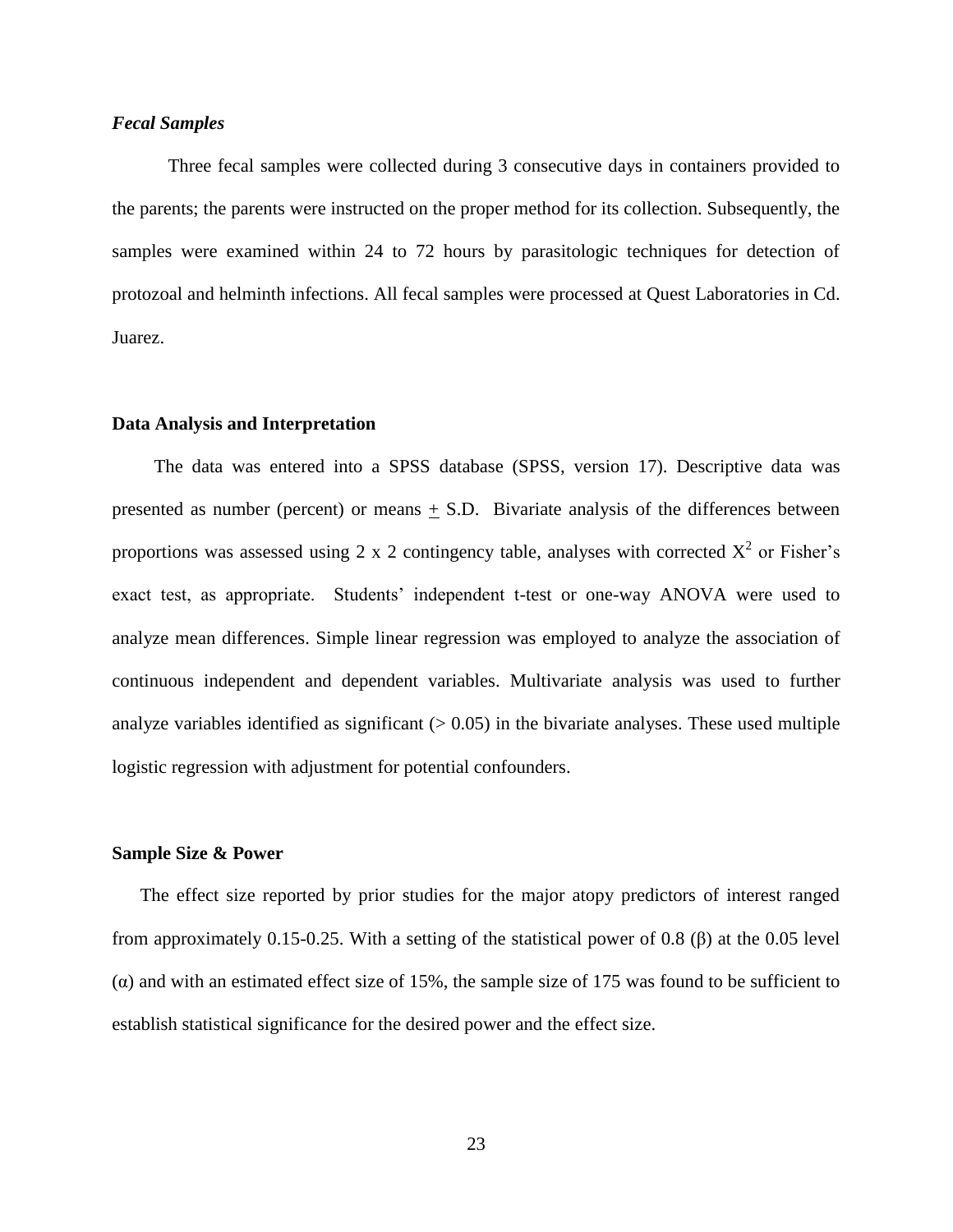#### **CHAPTER 4**

### **STUDY RESULTS**

#### **Participant Characteristics**

 All of 175 children in the study were Mexican nationals from working class families. The mean age of participants was  $8.3 \pm 1.3$  years. All attended grades 1-4 at the Francisco I. Madero public elementary school in Ciudad Juarez. Fifty-six percent (97) were female.

#### **Atopy Prevalence**

 Slightly more than one-fifth (17.1%; 30) of the 175 participants had one or more atopic conditions. Six children (2.9%) had asthma and 14.3% (25) had other conditions such as rhinoconjunctivitis (hay fever) and atopic dermatitis. Five of the six children (80%) with asthma also had other atopies. The children were reported to have several different types of allergy triggers. These included dust/soil, pollen, mold, furred animal dander, foods (i.e., avocado, pizza, tunafish, peach, egg, and fried meat), drug (penicillin, sulfa drugs), and stuffed animal toys.

#### **Atopy Risk Factors**

#### *Familial Allergy History*

 Participants with a familial history of atopy (34.8%; 16) were more likely than those without (10.9%; 14) to develop asthma or other atopic conditions during childhood (OR=  $4.38$ , 95% C.I. = 1.93, 9.97;  $P < 0.0001$ ).

#### *Size at Birth*

 The results of the bivariate analyses did not identify any statistically significant associations between the birth characteristics of the participants and their risk for childhood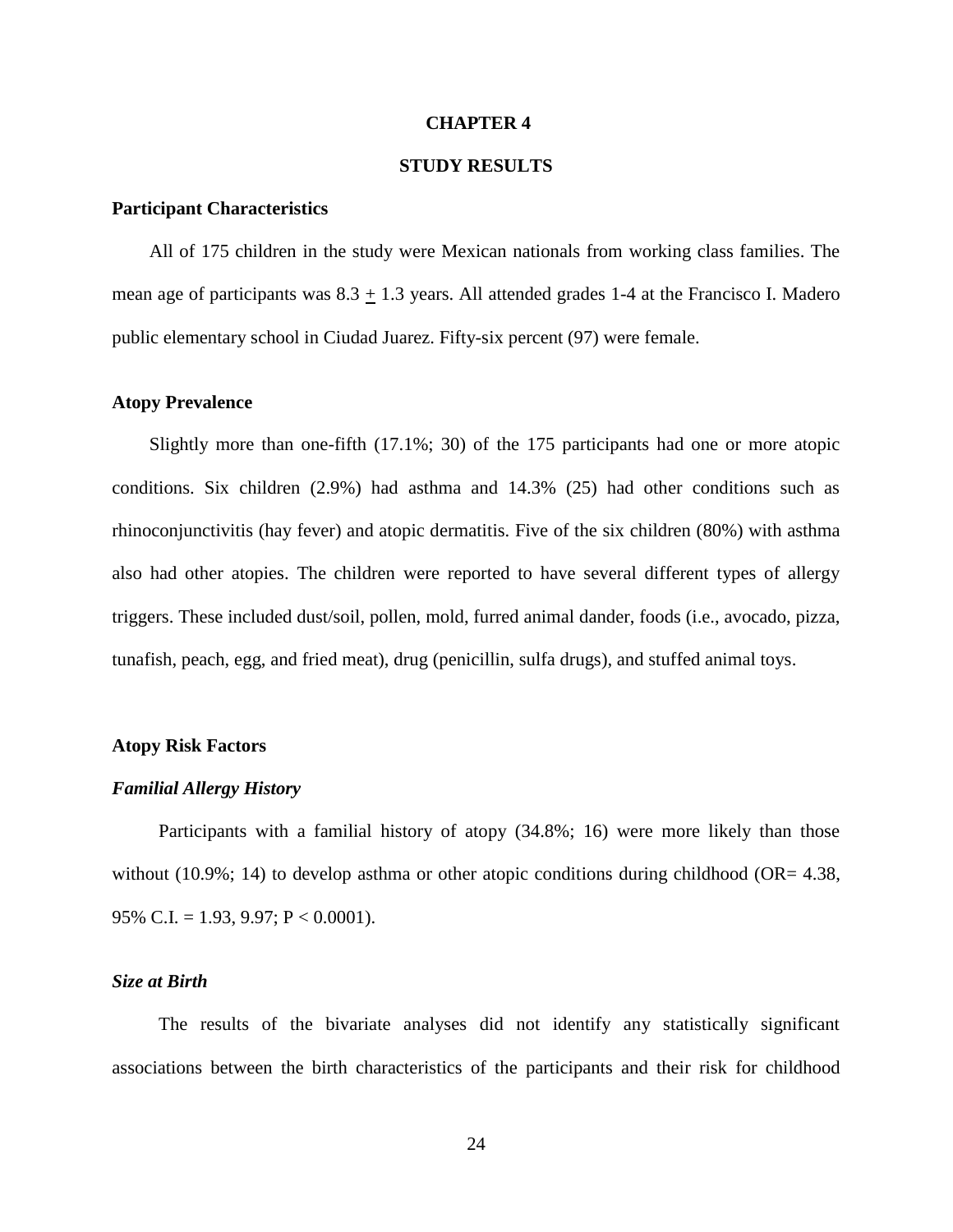atopy. The average weight  $(3.4 + 0.63 \text{ kg} \text{ vs. } 3.4 + 0.68 \text{ kg}; t=0.08; P=0.94)$ , crown-heel length  $(52.1 \pm 3.3 \text{ cm vs. } 51 \pm 4.3 \text{ cm}; t = -1.0; P = 0.32)$ , ponderal index  $(24.3 \pm 4.8 \text{ vs. } 27.1 \pm 8.6;$ t=1.3; *P*=0.19) and gestational age  $(40 + 1.02 \text{ vs. } 39.4 + 1.8; t= -1.5; P= 0.13)$  at birth of the children who later developed childhood atopy was similar to those who did not develop atopy. Likewise, the proportion of children with low birthweight (13.3% vs. 19.2%; Fisher's exact test  $P=$  0.91) and premature delivery (0% vs. 17.6% Fisher's exact test  $P=$  0.42) was comparable between those who did and did not develop atopy by the time of the study.

### **Nutritional Factors**

#### *Infant Feeding History*

 For the first several months of life, approximately one-third (30.3%; 53) were breastfed exclusively, 24% (42) received artificial infant formula, and 45.7% (80) were fed with a combination of breastmilk and formula. Only 17.7% (31) of the infants were breastfed exclusively for at least six months. Children who were fed with any artificial formula during the first 3-4 months (13.2%; 7) were not at increased risk than others (18.9%; 23) to develop atopy (OR=1.53; 0.62, 3.81; *P*=0.49). Children who were exclusively fed with breast milk for the first six months after birth  $(3.2\%; 1)$  had a marginally reduced risk than others  $(20.1\%; 29)$  for developing atopy (OR= 0.13; 95% CI= 0.17, 1.01; *P*=0.045).

 Vegetables were one of the most common first solid foods given to infants (58.3%; 102). These were fed in mashed or soup form and included green leafy vegetables, squash, carrots, beets, and potatoes. Mashed or pureed fruits such as apple, pear, melon, papaya, peaches, and banana also were a common first food (49.7%; 87). Cereals such as rice and oats (24.6%; 43), finely ground or shredded meats (e.g., chicken, turkey, pork) and fish (22.3%; 39), whole or egg yolks (16.6%; 29) or legumes such as mashed/soupy lentils, beans, green peas (12%; 21) were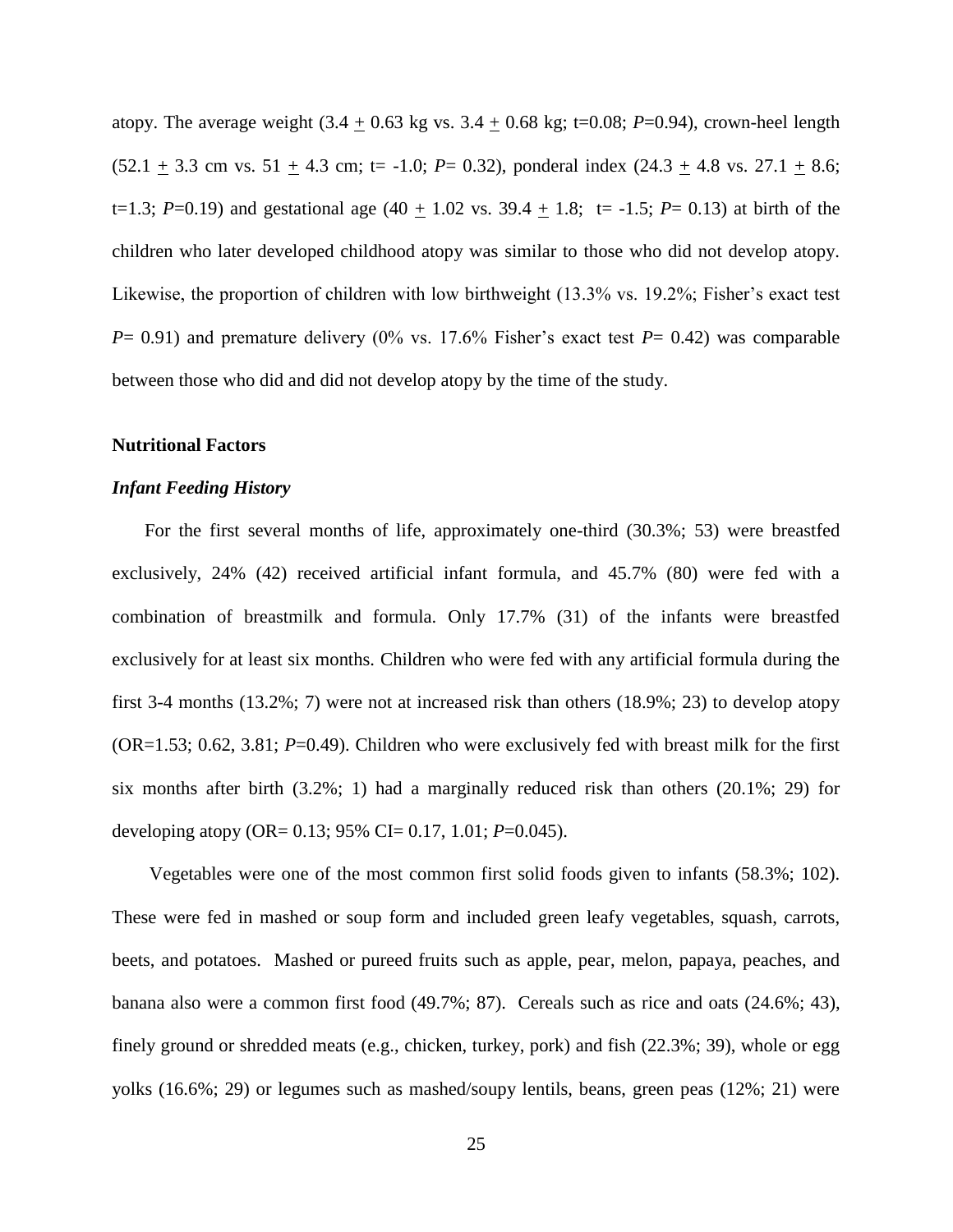less frequently given as first foods compared to vegetables and fruits. Only one child (0.6%) received a dairy product (yogurt) as one of their first foods.

 The bivariate analysis results revealed that the average age at which children were introduced to their first solid food was reduced in children who later developed atopy compared to those who did not develop atopy  $(4.1 + 1.7 \text{ months vs. } 5.9 + 2.7 \text{ months}; t = 3.4; P = 0.001)$ . The results also showed that the risk for atopy was increased almost five-fold among children who were fed any type of solid food before the age of four months compared to others (30%; 21 vs. 8.1%; 8; OR= 4.88;  $95\%$  C.I.=2.01, 11.8). Children who were given meat/fish in their diet before the age of 12 months (33.3%; 13/30 vs. 12.5%; 17) also were at 3.5 times the risk for developing atopy compared to other kids (OR=3.50; 95% C.I.=1.52, 8.09; *P*=0.005).

#### *Anthropometric Indicators*

 One-third (34.9%) of the Mexican children in the study were classified as being either overweight (17.8%; 31) or obese (17.2%; 30) according to the International Task Force on Obesity classification. One fifth (20.2%; 35) of the children also had a mid-upper arm fat area that was  $> 2$  standard deviations above the mean for their age and sex. Close to one-tenth (9.7%; 17) showed evidence of linear growth retardation (growth stunting).

 The results of the bivariate analyses indicated that children with atopy had a higher average body mass index compared to those without atopy  $(19.7 \pm 0.8 \text{ vs. } 17.9 \pm 0.3; \text{ t} = 2.4; \text{ P} = 0.016)$ . they also were nearly four times as likely to be classified as obese by IOTC standards compared to non-obese children. The risk for atopy among child participants with mid-upper arm fat areas that were  $\geq 2$  standard deviations above the mean for their age and sex was only marginally increased compared to their other counterparts in the study (28.6%; 10 vs. 14.5%; 20; OR=2.36; 95% C.I.= 0.99, 5.65; *P*= 0.086).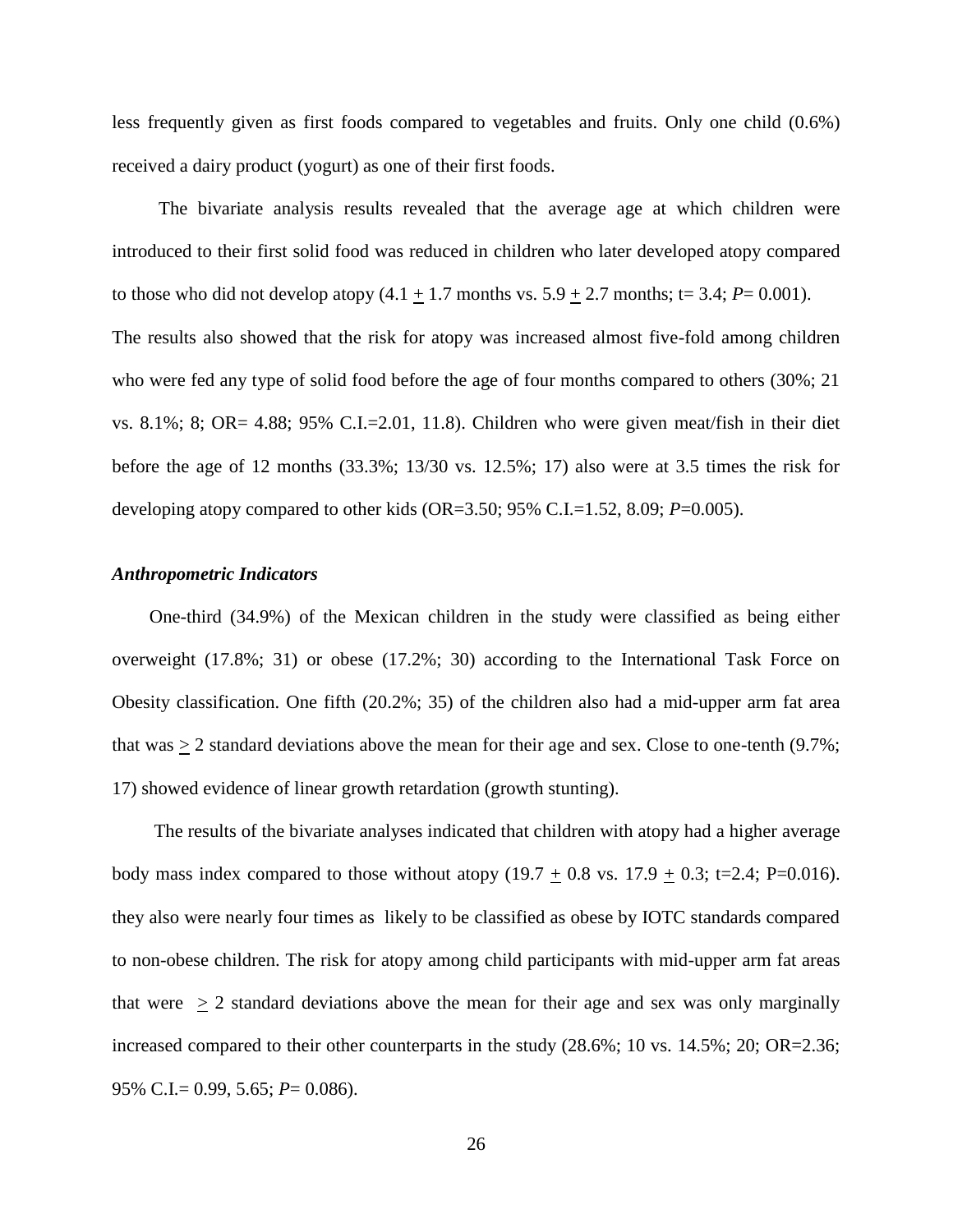#### **Infectious Factors**

#### *Respiratory System Infection History*

 None of the child study participants were reported to have a positive history for serious respiratory infections such as pulmonary tuberculosis, whooping cough or diphtheria. However, a number of children were reported to have experienced other respiratory infections such as pneumonia, severe bronchitis, and chronic sinus infections. Twelve percent (21) of the children had a history of hospitalization for severe respiratory infections including pneumonia (4.5%; 8), severe bronchitis (5.1%; 9), and asthma (2.3%; 4). Children with a history of severe respiratory infections were at increased risk for developing atopy compared to other children (46.7%; 7 vs. 14.4%; 23; OR= 5.21; 95% C.I. = 1.72, 15.8; *P*= 0.005).

#### *Intestinal Parasitic Infections*

 The prevalence of laboratory-diagnosed intestinal parasitic infections among the sample was low. Fewer than five percent had one or more stool samples that were positive for a pathogenic protozoal parasite, i.e., *Giardia intestinalis* (4.6%; 8) or *Amoeba histolytica* (2.6%; 4). None of the children were found to have adult or larvae from helminths in their stool samples. No difference in the risk for atopy was seen among children with intestinal protozoal infections compared to those without  $(16.7\%; 2 \text{ vs. } 17.2\%; 28; \text{ OR} = 0.96; 95\% \text{ C.I.} = (0.20, 4.64).$  It was not possible to investigate the potential association between intestinal helminth infection and atopic conditions.

#### **Multivariate Analysis of Atopy Risk Factors**

 The factors previously identified as significant in the bivariate analyses included current obesity, early solid food introduction, meat/fish introduction  $\leq 12$  months of age and positive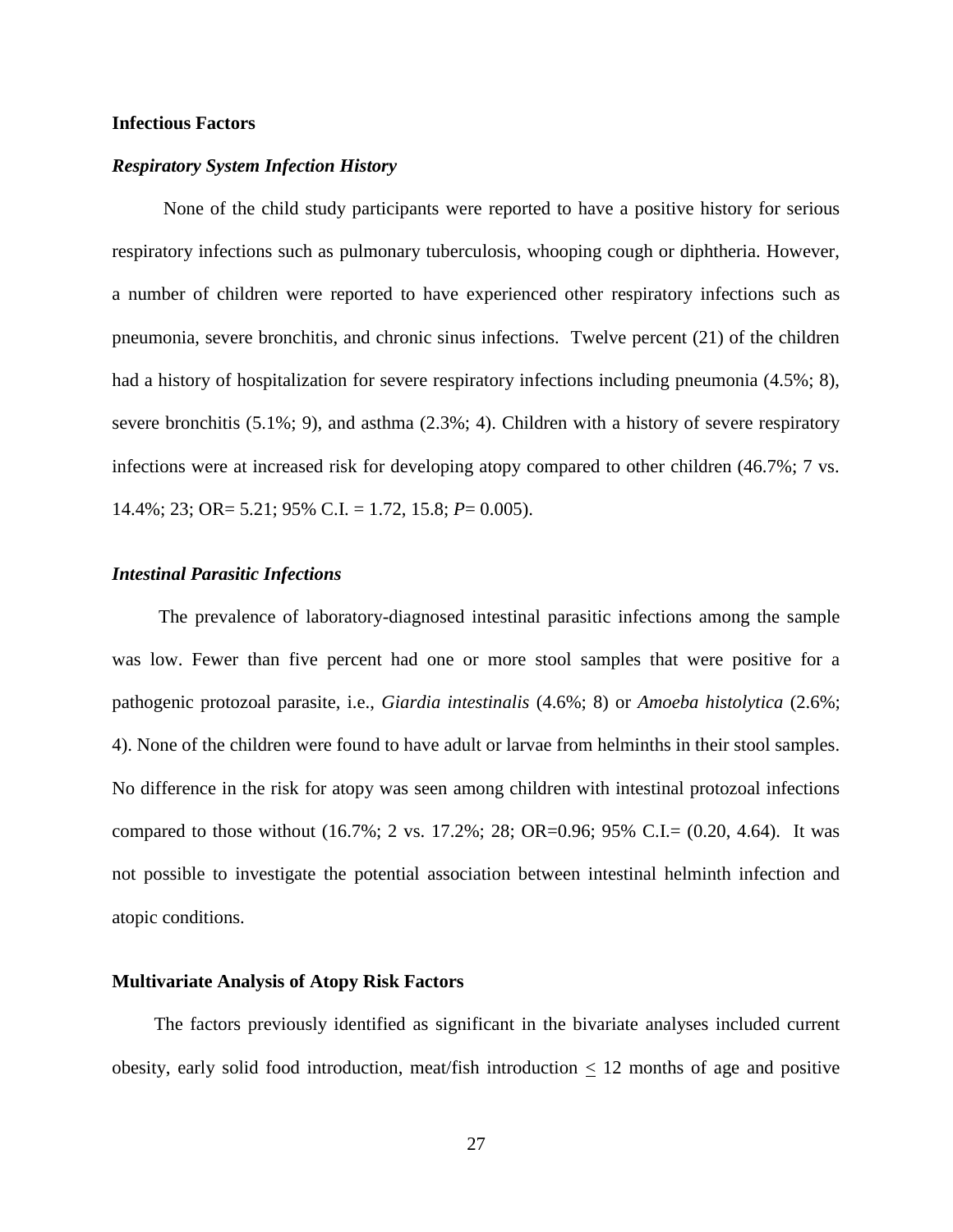history for severe respiratory history. The table shows the results of the multiple regression analysis that investigated the association of these factors with the risk for childhood atopy. As is indicated, the first three factors (obesity, early solid food introduction, meat/fish introduction before age 12 months) remained significant even when controlling for the influence of the other variables in the model. However, the contribution of severe respiratory history was no longer apparent and was dropped from the model.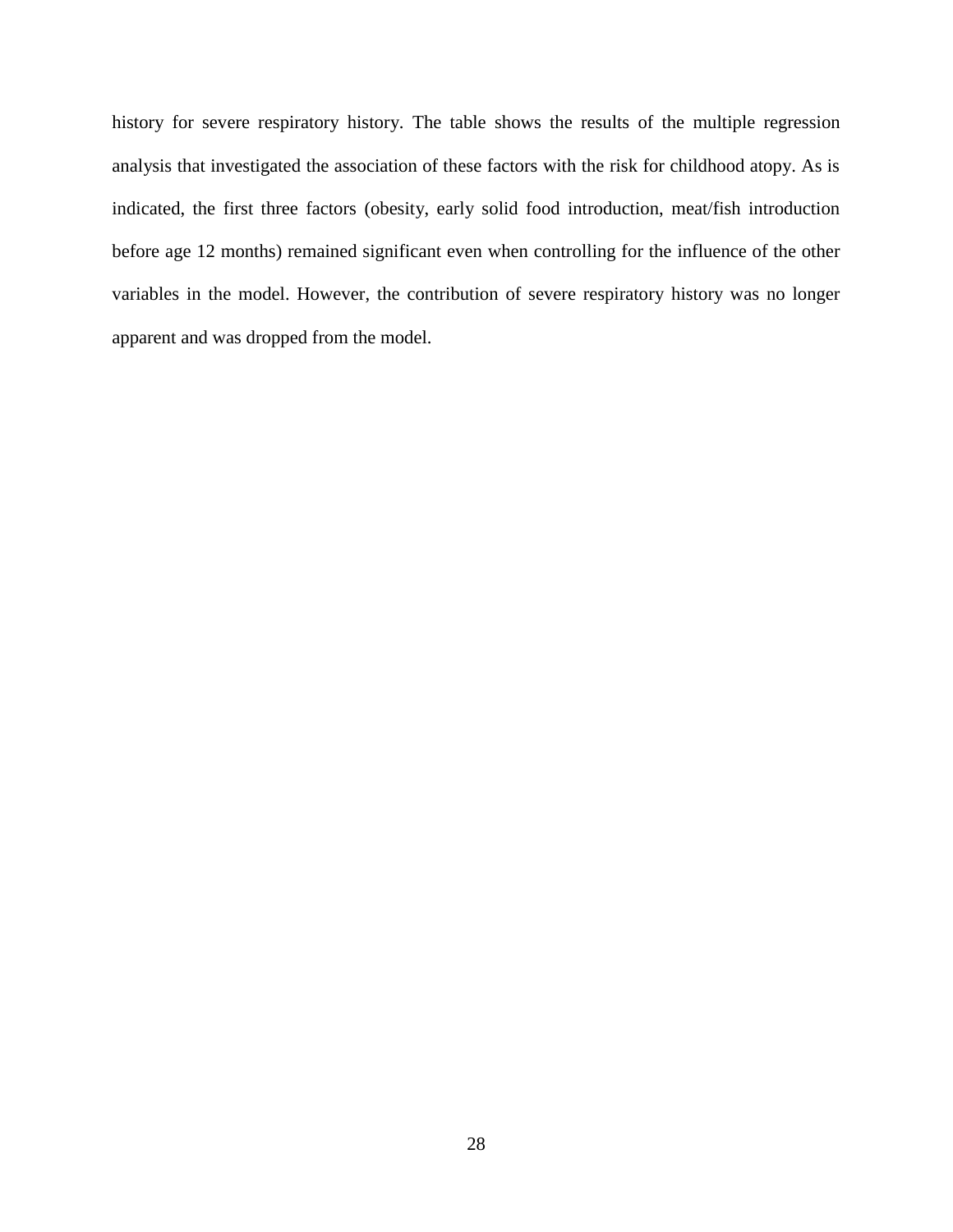#### **CHAPTER 5**

#### **DISCUSSION**

To the best of knowledge, the present study is the first to investigate the prevalence and factors associated with the atopy development in a U.S-Mexico border pediatric population. The results showed that atopy was common among the child border group studied since slightly more than one-fifth of the 175 participants had one or more atopic conditions. Medically diagnosed asthma was less common than other atopies such as rhinoconjunctivitis (hay fever) and atopic dermatitis. Consistent with previous reports from other global populations, almost all of the children with asthma also had other atopies. The different types of triggers for asthma and other atopic episodes were also congruent with the literature, i.e., dust/soil, pollen, mold, furred animal dander, specific types of foods, penicillin, and sulfa drugs. Children with a familial history of atopy had a fourfold increase in their risk for developing atopic conditions during childhood. The present study results are consistent with those finding that family history is the single most important risk factor associated with atopy development (Gefand, 2009; Tariq, 1998; COMPEDIA, 2008). Wilson et al., 1998 reported that kids weaned at 4 months or younger age had an increased risk for atopy development. Nathan (2008) reported that overweight kids have an increased risk for atopy, which is similar to our study results.

Baranowski et al. (1990) studied the relationship between ethnicity, infant-feeding practices and adiposity in the childhood, finding a weak relationship between the duration of breastfeeding and the children's body weight. Infants' breastfed during 12 months or more compared to formula-fed were leaner in a study that researched growth patterns for weight, length, head circumference, and body composition (Dewey, 1992). School age children aged 5 and 6 years who were exclusively breastfed during 2 to 12 months were less likely to be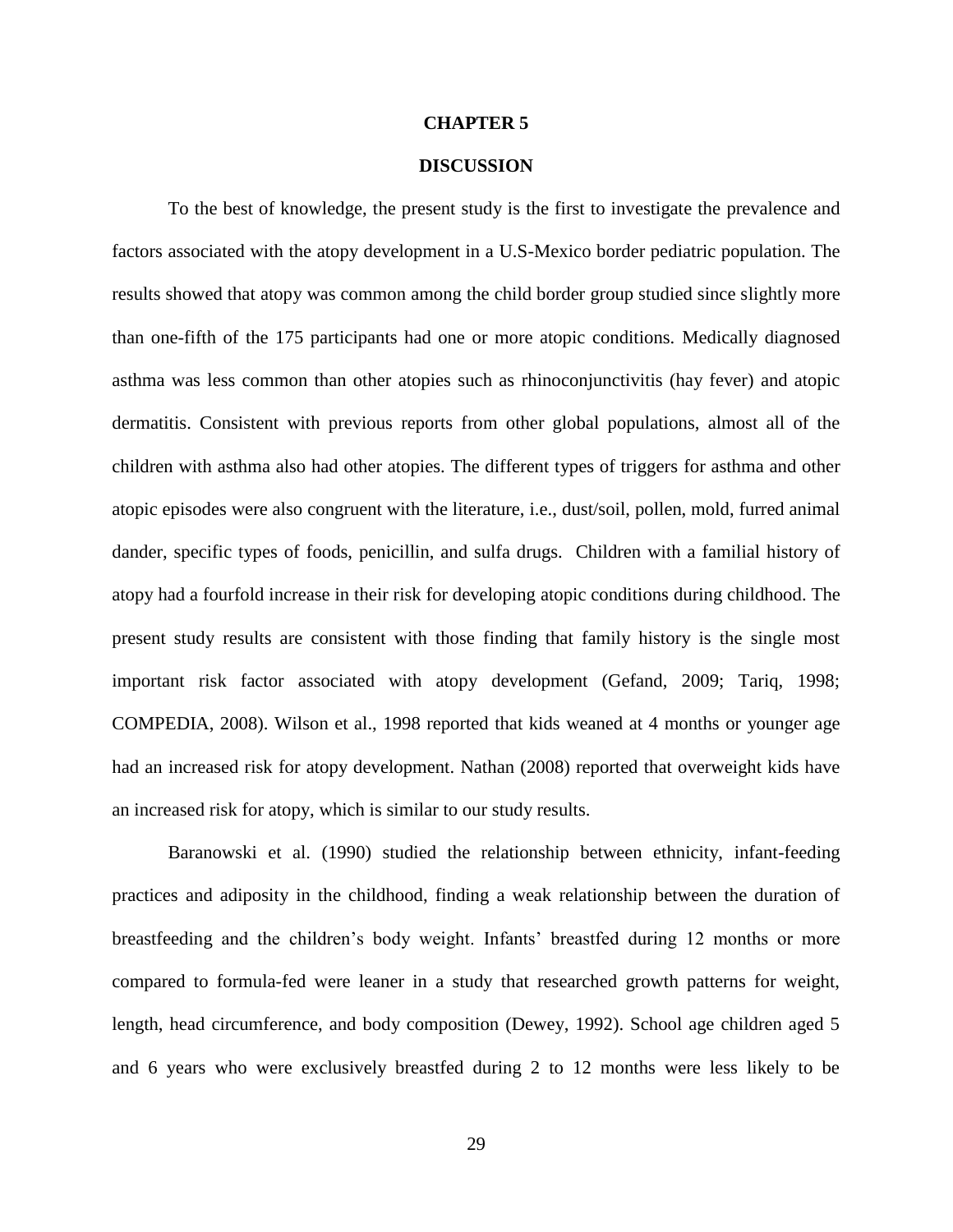overweight or obese. Breastfeeding was found to be a consistent and protective factor, not attributable to social classes or lifestyle (Von Kries, 1999).

Hediger et al. found similar results to those previously reported by the National Health and Nutrition Examination Survey III (NHANES 1988-1994): children of Mexican-American origin had an increased risk of become overweight when compared with non-Hispanic white children, he also found that the delay in introduction to solid foods may reduced the risk of become overweight at ages 3 to 5 years (Hediger, 2001). This author's second finding is an important foundation to our study results (by combining both, overweight and early childhood food introduction).

In conclusion, the study results confirmed that young children with history of family allergy are at very high risk for developing atopy compared to others. The three environmental factors (i.e., premature introduction of solid food and foreign animal proteins, and child obesity) associated with an increased risk for atopy is all potentially modifiable through dietary and physical activity education/promotion. Future studies with larger samples sizes and a greater age range of children should be conducted in Mexican and US- Mexico border population to fully investigate potential roles and interactions of prenatal and postnatal risk factors.

#### **Study Limitations**

Every study has strengths and limitations. Both should be considered when interpreting their results. This study major strength was the use of objective clinical, anthropometric, and laboratory indicators that minimizes potential systematic error, and the use of multivariate analytic techniques that controlled for possible confounding sources. Other strength was that the participants' parents or guardians were supplied with their children tests results and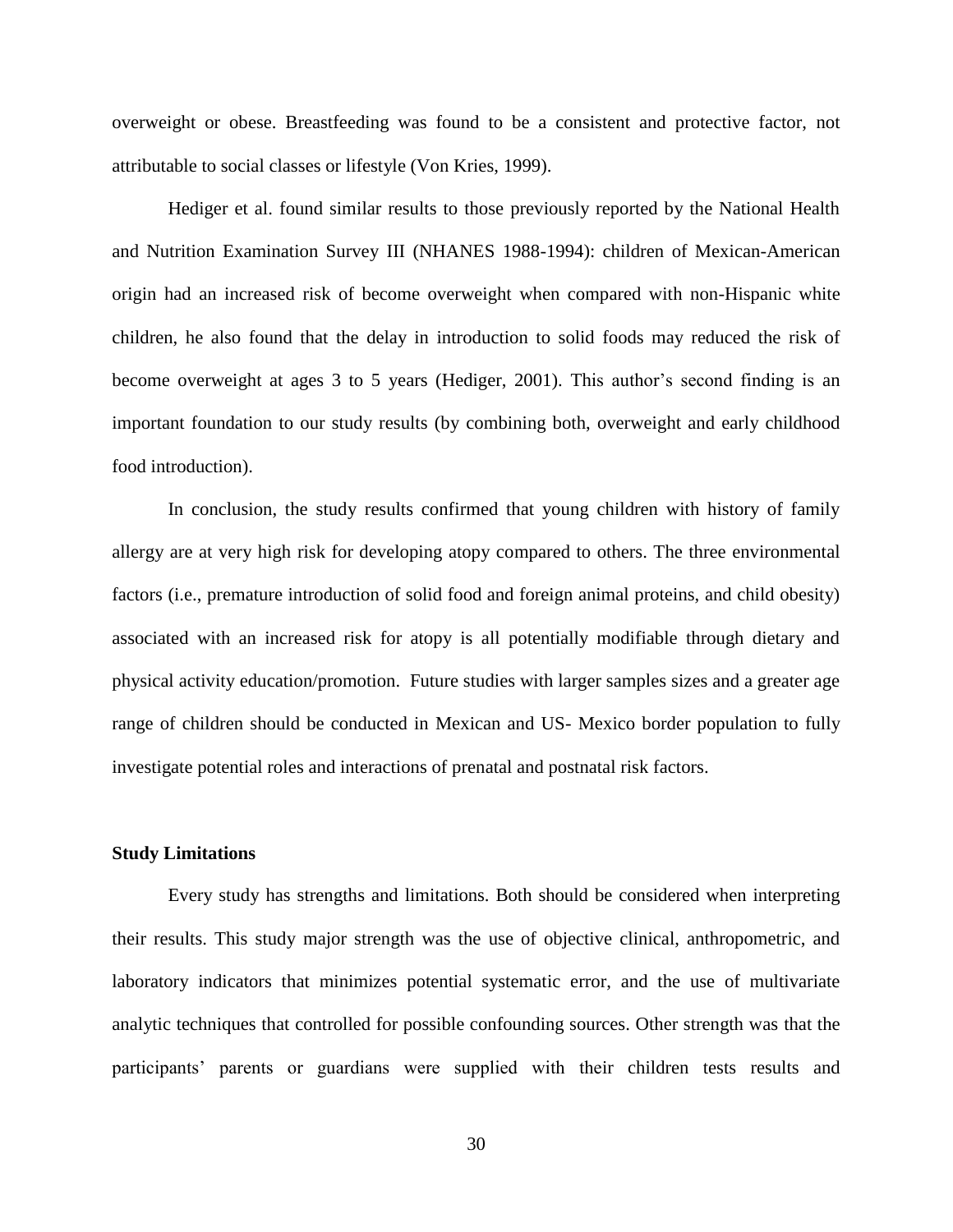recommendations in case that any alteration were found in their children; this point is especially important because many of the participants had none or limited access to proper medical care. Another possible limitation was the use of only one overweight and obesity classification (International Task Force on Obesity) that disallowed the comparison between two or more classifications.

Some of the limitations of the study were the use of a relatively small sample size of 175 participants who completed all the study stages, with a narrow child age range; it was a pilot study with convenience sampling. Other limitation to take in consideration is the lack of an objective test to determine the participant's atopic response as expected if uses a prick-test (gold standard) to document allergy or sensitization. The use of self-reported questionnaires may affect the results by increasing memory bias since mothers or respondents may forget important information about their children (mainly related to dates, weaning information, food given to children, and/or childhood diseases). Atopy and asthma are self-reported conditions. Finally this research did not investigate the role of maternal prenatal factors, such as tobacco use or tobacco smoke exposure, maternal infections, diet during pregnancy, antibiotics or other medication use, etc.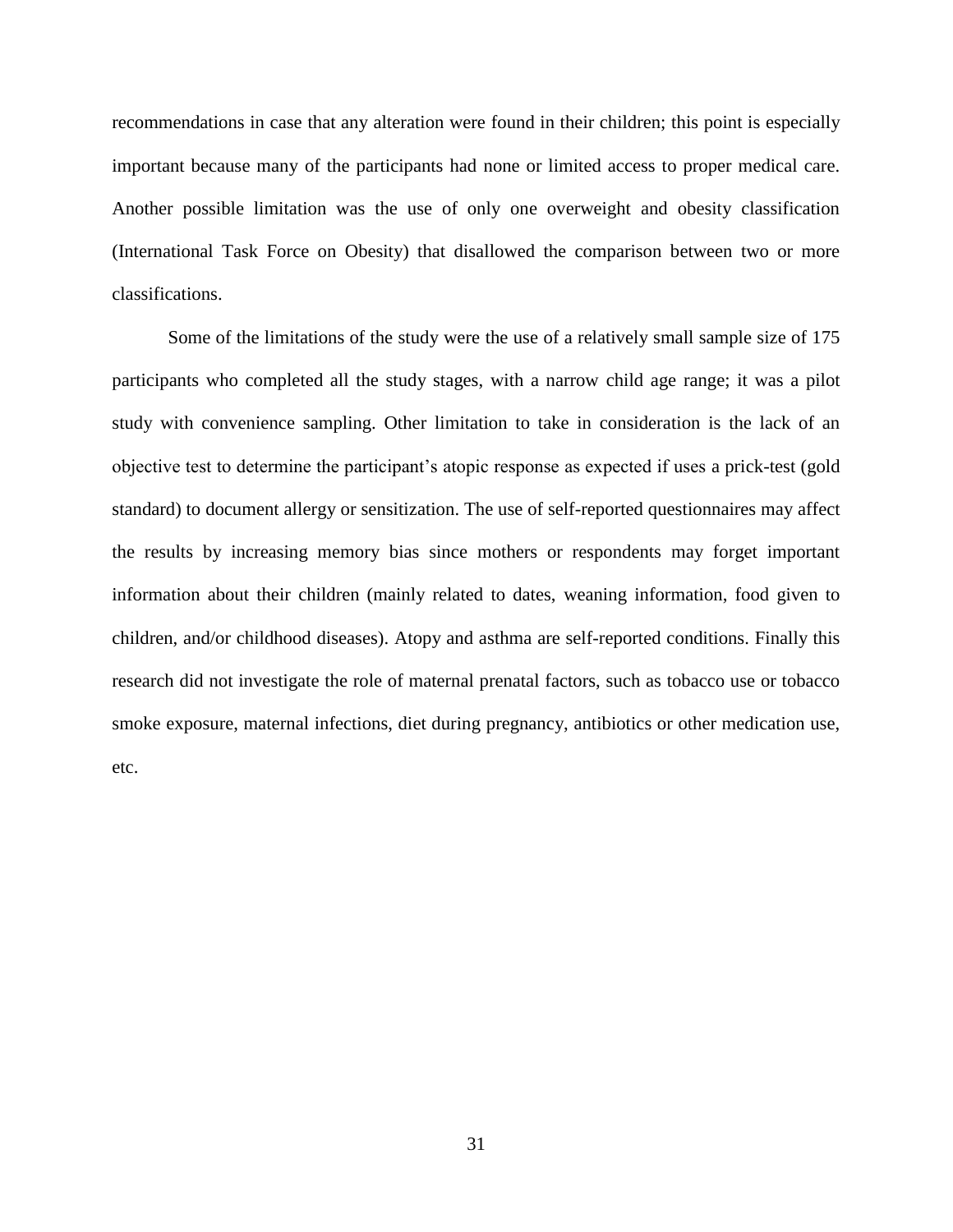#### **REFERENCES**

- Alm, B., Erdes, L., & Mollborg, P. (2008). Neonatal antibiotic treatment is a risk factor for early wheezing. *Pediatrics,* 121:697-702
- Almqvist, C., Egmar, A.C., & Hedlin, G. (2003). Direct and indirect exposure to pets: risk of sensitization and asthma at 4 years in a birth cohort. *Clinical and Experimental Allergy*, 33: 1190-1197
- Arbes, S. J., Gergen, P. J., Vaughn, B., & Zeldin, D. C. (2007). Asthma Cases Attributable to Atopy: Results from the Third National Health and Nutrition Examination Survey. *Journal of Allergy and Clinical Immunology*, 120(5):1139-1145
- American Lung Association. Retrieved on February 19, 2010. Available at: http:www.lungusa.org
- Asher I, et al. (2006). Worldwide time trends in the prevalence of symptoms of asthma, allergic rhinoconjunctivitis, and eczema in childhood: ISAAC Phases One and Three repeat multicountry cross-sectional surveys. *The Lancet,* 368(9537):733-743
- Asher, M.I., Keil, U., Anderson, H.R., Beasley, R., Crane, J., Martinez, F., Mitchell, E.A., Pearce, N., Sibbald, B., & Stewart, A.W. (1995). International Study of Asthma and Allergies in Childhood (ISAAC): Rationale and methods. *European Respiratory Journal,* 8:483-491
- Ayers, A. (2009). Obesity Linked to Allergy and Inflammation. Increasing Prevalence of Overweight and Allergic Children. Retrieved on February 18, 2010. Available at: http://allergies.suite101.com/article.cfm/obesity\_linked\_to\_allery\_and\_inflammation
- Baranowski, T., Bryan, G. T., Rassin, D. K., Harrison, J. A., & Henske, J. C. (1990). Ethnicity, infant-feeding practices, and childhood adiposity. *Journal of Developmental & Behavioral Pediatrics*, 11(5):234-239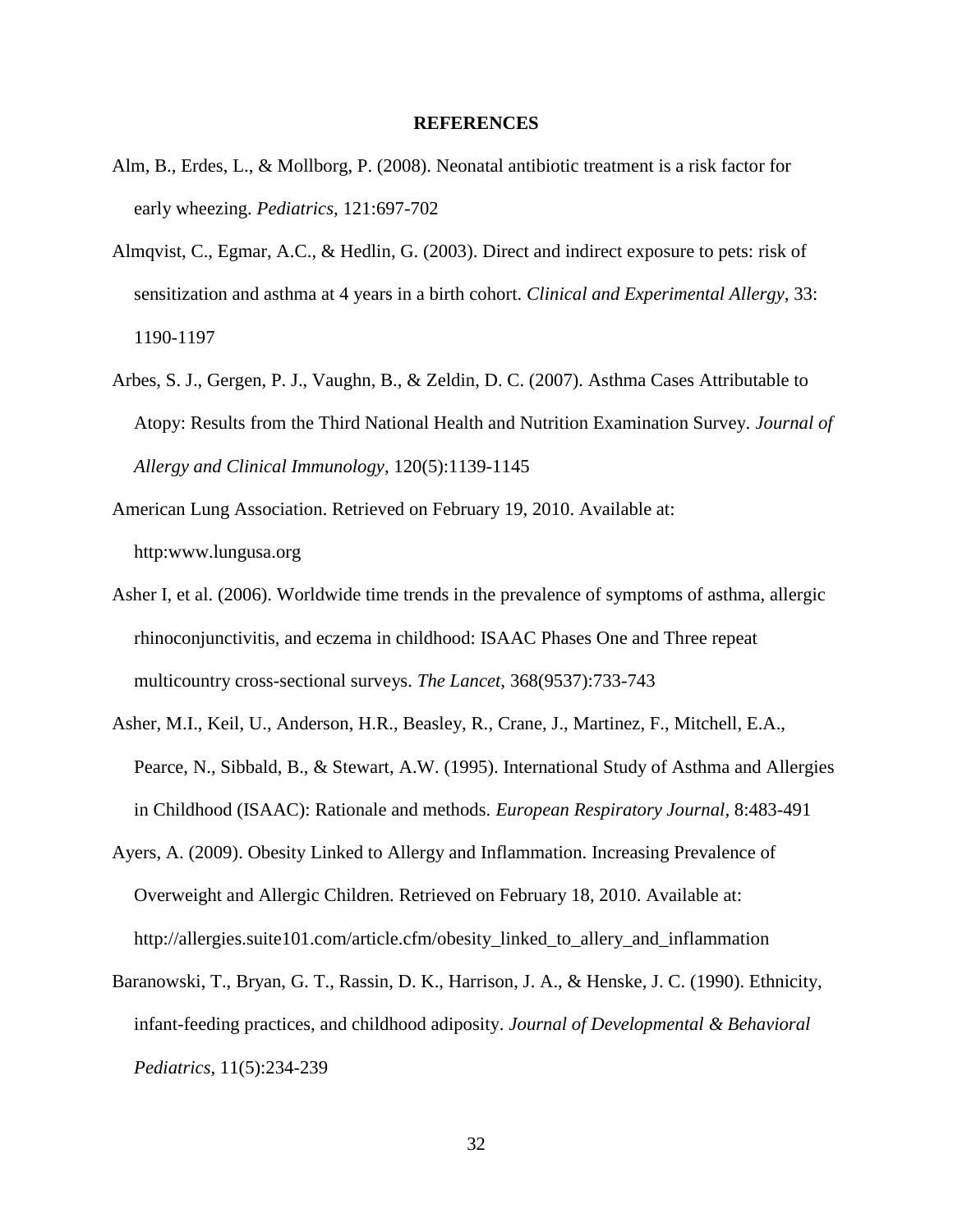- Barraza-Villarreal, A., Sanin, L. H., Tellez, M. M., Lacasaña, M., & Romieu, I. (2003). Risk factors for asthma in school children from Ciudad Juarez, Chihuahua. *Journal of Asthma*, 40(4):413-423
- Barret, E. G. (2008) Maternal Influence in the Transmission of Asthma Susceptibility. P*ulmonary Pharmacology & Therapeutics*, 21(3):474-484
- Beasley, R. (1998). Worldwide variation in prevalence of symptoms of asthma, allergic rhinoconjunctivitis, and atopic eczema: ISAAC. *The Lancet*, 351(9111):1225-1232
- Bender, B. G., Fuhlbrigge, A., Walders, N., & Zhang, L. (2007) Overweight, Race, and Psychological Distress in Children in the Childhood Asthma Management Program. *Pediatrics*, 120(4):805-813
- Bergmann, R.L., Diepgen, T.L., & Kuss, O. (2002). Breastfeeding duration is a risk factor for atopic eczema. *Clinical and Experimental Allergy*, 32:205-209
- Beuther, D. A., Weiss, S. T., & Sutherland, E. R. (2006). Obesity and Asthma. *American Journal of Respiratory Critical Care Medicine*, 174(1):112-119
- Bodner, C., Godden, G., & Seaton, A. (1998). Family size, childhood infections and atopic diseases. The Aberdeen WHEASE Group. *Thorax*, 3:28-32
- Broide, D. H. (2008). Immunologic and inflammatory mechanisms that drive asthma progression to remodeling. *Journal of Allergy and Clinical Immunology*, 121(3):560-572
- Canino, G., Koinis-Mitchell, D., Ortega, A. N., McQuaid, E. L., Fritz, G. K., & Alegría, M. (2006). Asthma disparities in the prevalence, morbidity, and treatment of Latino children. *Social Science & Medicine*, 63(11):2926-2937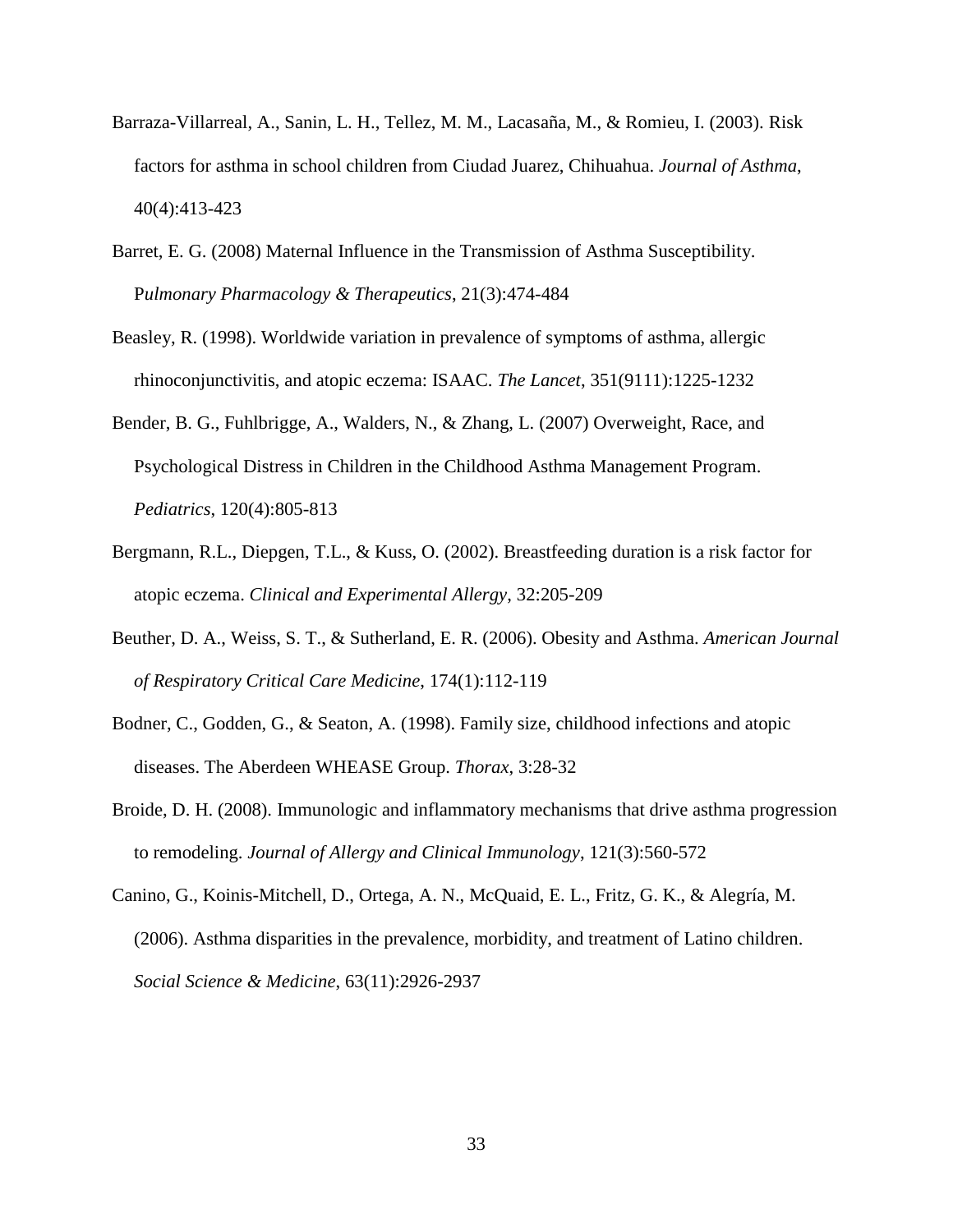- Carroll, W. D., Lenney, W., Child, F., Strange, R. C., Jones, P. W., Whyte, M. K., & Primhak, R. A. (2006). Asthma severity and atopy: how clear is the relationship? *Archives of Disease in Childhood*, 1(91):405-409.
- Carswell F, Meakins RH & Harland P.S. (1976). Parasites and asthma in Tanzanian children. *Lancet,* **2:** 706–707
- [Carvalho E.M.](http://www.ncbi.nlm.nih.gov/pubmed?term=%22Carvalho%20EM%22%5BAuthor%5D), [Bastos L.S.](http://www.ncbi.nlm.nih.gov/pubmed?term=%22Bastos%20LS%22%5BAuthor%5D), [Araújo M.I.](http://www.ncbi.nlm.nih.gov/pubmed?term=%22Ara%C3%BAjo%20MI%22%5BAuthor%5D) (2006). Worms and allergy. *[Parasite Immunology](javascript:AL_get(this,%20)*; 28(10):525-34
- Centers for Disease Control and Prevention. (2010). Retrieved on February 20, 2010, from the Centers for Disease Control and Prevention (CDC) InfoBase: Asthma
- Centers for Disease Control and Prevention –National Center for Health Statistics (2010). Asthma Prevalence, Health Care Use and Mortality: United States, 2003-2005. Available at: <http://www.cdc.gov/nchs/products/pubs/pubd/hestats/asthma03-05/asthma03-05.htm#fig1>
- Chatzi, L., Torrent, M., Romieu, I., Garcia-Esteban, R., Ferrer, C., Vioque, J., Kogevinas, M., & Sunyer, J. (2008). Mediterranean Diet in pregnancy protective for wheeze and atopy in childhood. *Thorax*, 63:507-513
- Colegio Mexicano de Pediatras Especialistas en Inmunologia Clinica y Alergia (COMPEDIA), 2008. Retrieved on February 19, 2010. Available at: [http://compedia.org.mx](http://compedia.org.mx/)
- Cookson H., Granell, R., Joinson, C., Ben-Shlomo, Y., & Henderson, A. J. (2009). Mother's anxiety during pregnancy is associated with asthma in their children. *Journal of Allergy and Clinical Immunology*, 123(4):847-853
- Cooper P.J., Chico M.E., Rodrigues L.C. et al. (2004). Risk factors for atopy among school children in a rural area of Latin America. *Clinical &l Experimental Allergy,* **34:** 845–852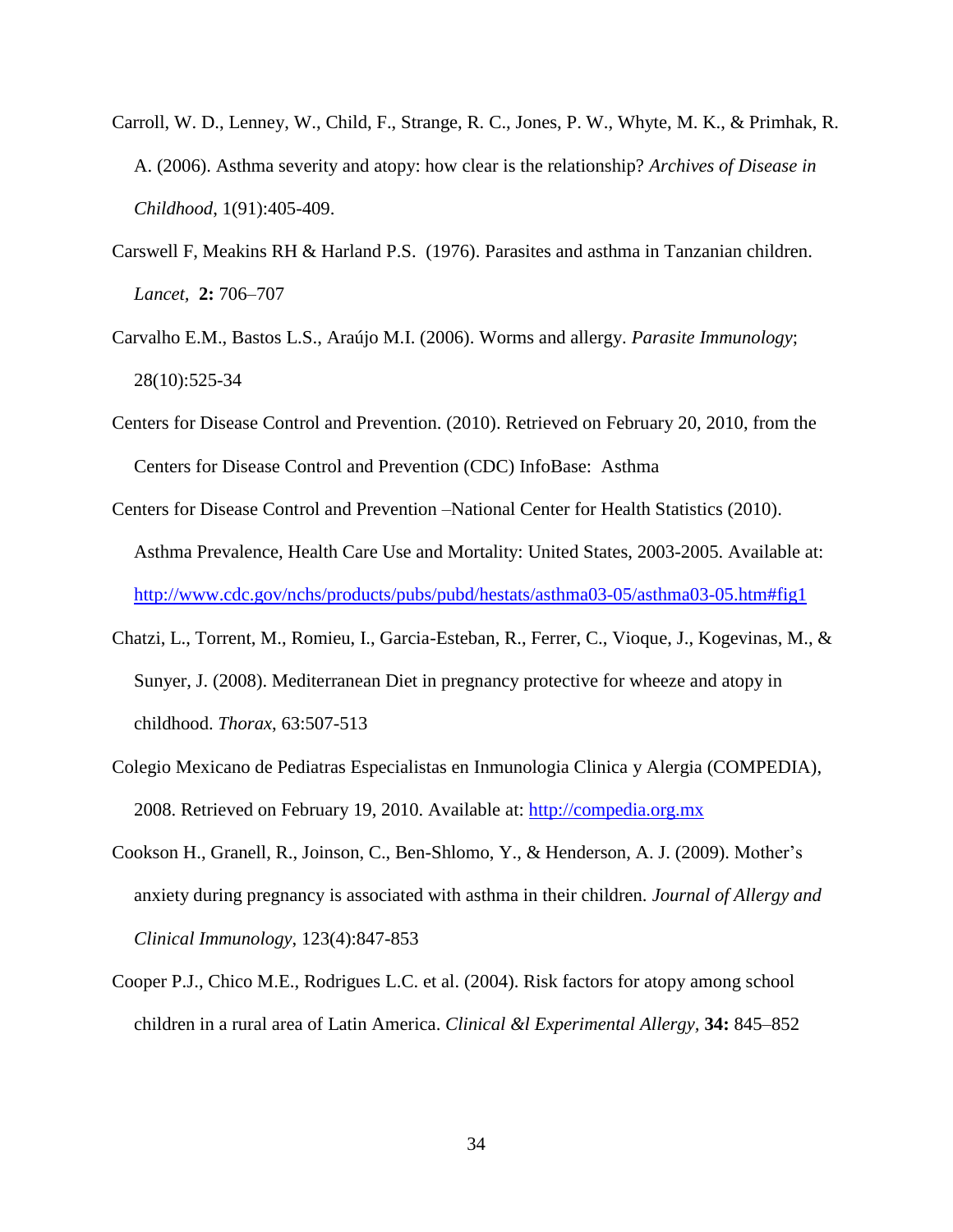- Cooper P.J., Chico M.E., Rodrigues LC et al. (2003). Reduced risk of atopy among school-age children infected with geohelminth parasites in a rural area of the tropics. *Journal of Allergy and Clinical Immunology,* 111: 995–1000
- Custovic, A. and Simpson, A. (2004). Environmental allergen exposure, sensitization and asthma: from whole populations to individuals at risk. *Thorax,* 59:825-827
- del Río Navarro, B. E., Luna, J. A., Berber, A., Zepeda, B., Avila, L., Del Rio-Chivardi, J. M., Baeza, M., & Sienra, J.J. L. (2007). Factors Associated with Allergic Rhinitis in Children from Northern Mexico City*. Journal of Investigational Allergology and Clinical Immunology*, 17(2):77-84
- Devereux, G., Turner, S.W., & Craig, L.C. (2006). Low maternal vitamin E intake during pregnancy is associated with asthma in 5-year-old children. *American Journal of Respiratory Critical Care Medicine*, 174:499-507
- Dezateux, C., Stocks, J., & Dundas, I. (1999). Impaired airway function and wheezing in infancy: the influence of maternal smoking and a genetic predisposition to asthma. *American Journal of Respiratory Critical Care Medicine*, 159:403-410
- Drake, K. A., Galanter, J. M., Gonzalez, E. (2008). Race, Ethnicity and Social Class and the Complex Etiologies of Asthma. *Pharmacogenomics*, 9(4):453-462
- Duncan J.M., Sears M.R. (2008). [Breastfeeding and allergies: time for a change in paradigm?](http://www.ncbi.nlm.nih.gov/pubmed/18769191) Current Opinion in Allergy and Clinical Immunology, 8(5):398-405
- Economu, E. V., Malamitsi-Puchner, A. V., Pitsavos, C. P., Kouskouni, E. E., Magaziotou, I., & Creatsas, G. (2005) Low-Grade Systemic Inflammation Profile, Unrelated to Homocysteinemia, in Obese Children. *Mediators of Inflammation*, 6:337-342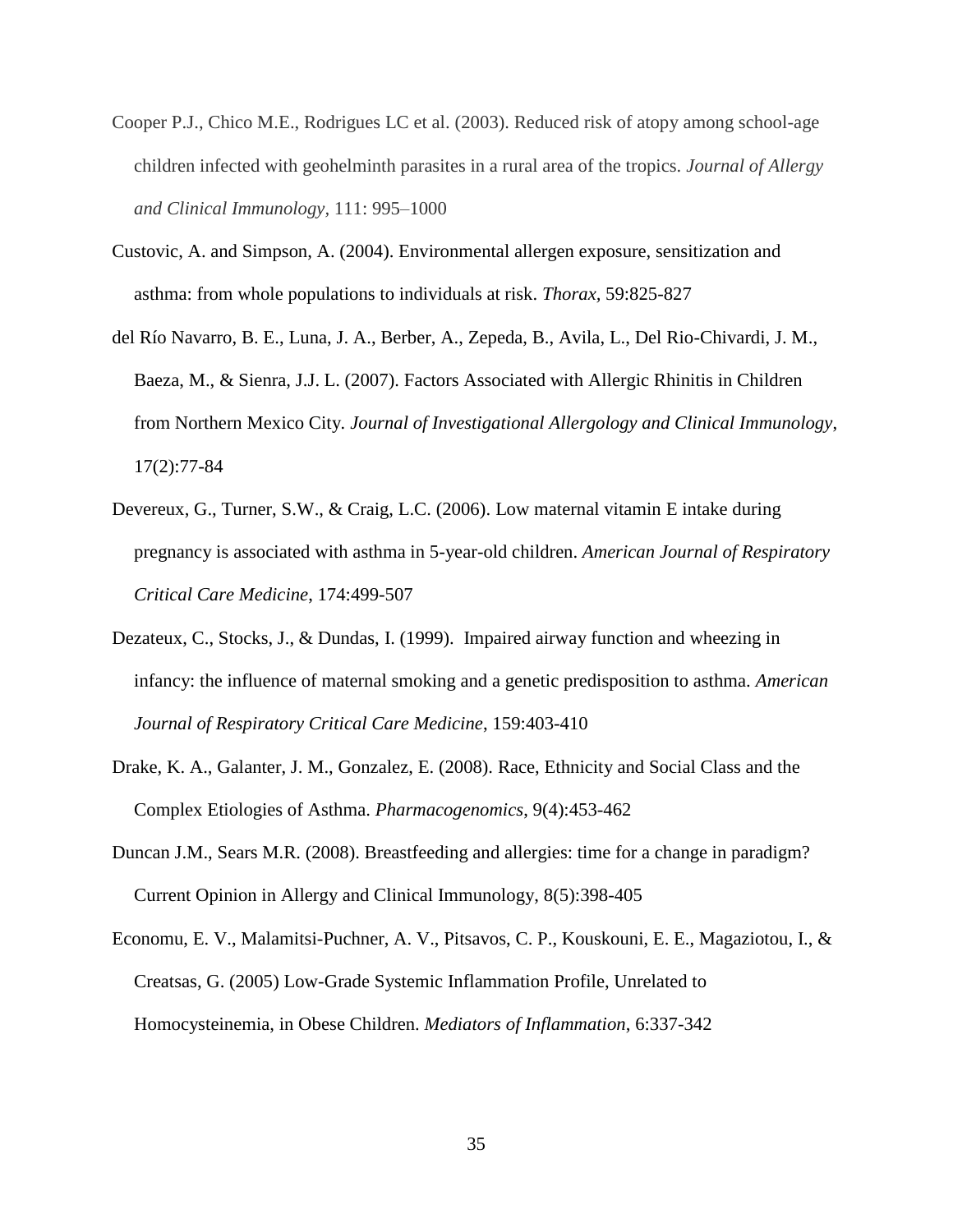- Eijkemans, M., Mommers, M., de Vries, S. I., van Buuren, S., Stafleu, A., Bakker, I., & Thijs, C. (2007). Asthmatic Symptoms, Physical Activity, and Overweight in Young Children: A Cohort Study. *Pediatrics*, 121:e666-e672
- Elliot, L., Henderson, J., Northstone, K., Chiu, G. Y., Dunson, D., & London, S. (2008). Prospective study of breastfeeding in relation to wheeze, atopy, and bronchial hyperresponsiveness in the Avon Longitudinal Study of Parents and Children. *Journal of Allergy and Clinical Immunology*, 122(1):49-54
- English, P. B., Von Behren, J., Harnly, M., & Neutra, R. R. (1998). Childhood asthma along the United States/Mexico border: hospitalizations and air quality in two California counties. *Pan American Journal of Public Health*, 3(6):392-399
- Fireman, P. (2003). Understanding asthma pathophysiology. *Allergy and Asthma Proceedings*, 24(2):79-83
- Flaherman, V., Rutherford G.W. (2006). [A meta-analysis of the effect of high weight on asthma.](http://www.ncbi.nlm.nih.gov/pubmed/16428358) *Archives of Disease in Childhood*, 91(4):334-9
- Gaffin, J., M.., & Phipatanakul, W. (2009). The Role of Indoor Allergens in the Development of Asthma. *Current Opinion in Allergy and Clinical Immunology*, 9(2):128-135
- Galli, S.J., Tsai, M. & Piliponsky, A.M. (2008). The development of allergic inflammation. N*ature,* 454: 445–454
- Gelfand, E.W. (2009). Pediatric Asthma A Different Disease. [Proceeding of the American](javascript:AL_get(this,%20)  [Thoracic Society, 6](javascript:AL_get(this,%20)(3):278-82
- Global Initiative for Asthma (GINA, 2003). Retrieved March 7, 2010, from the Global Burden of Asthma InfoBase. Available at:<http://www.ginasthma.com/globalburden>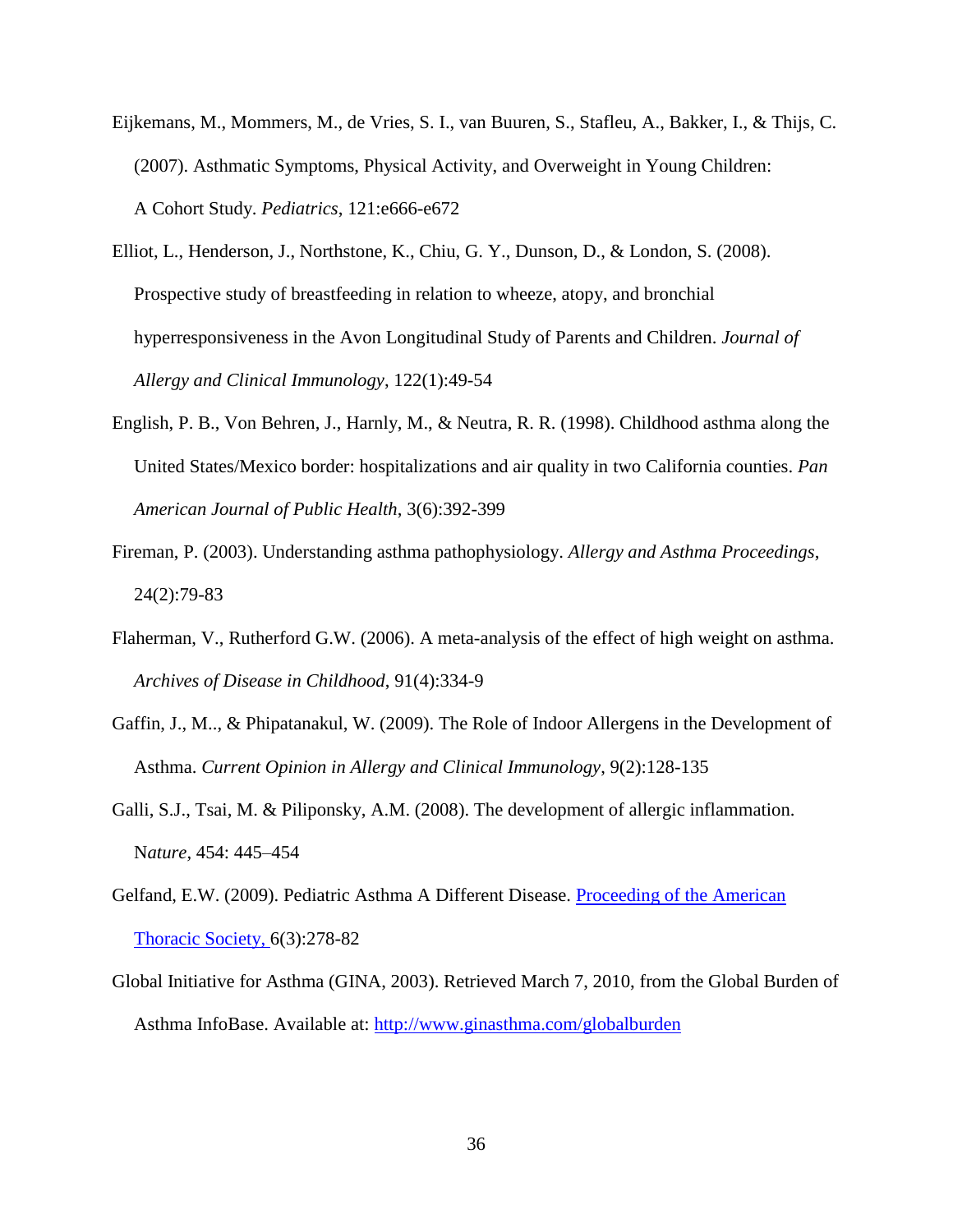- Global Initiative for Asthma (GINA, 2010). Retrieved March 10, 2010, from the Global Initiative for Asthma InfoBase. Available at: [http://www.ginasthma.com](http://www.ginasthma.com/)
- Gold, M. S. & Kemp, A. S. (2005). Atopic disease in childhood. *The Medical Journal of Australia*, 182(6):298-304
- Gonzales, M., Malcoe, L. H., Myers, O. B. & Espinoza, J. (2007) Risk factors for asthma and cough among Hispanic children in the southwestern United States of America. *Revista Panamericana de Salud Pública*, 21(5):274-281
- Grinesky, S. (2007). Characterizing Children's Asthma Hospitalizations on the Texas-Mexico Border. *Journal of Asthma*, 44(9):783-787
- Guement, J.M. (1973). Bronchial asthma, spasmodic coryza and parasitic diseases. La *Nouvelle Presse Médicale,* **2**: 2125
- Hagel, I., Lynch, N.R., DiPrisco, M.C., Lopez, R.I. & Garcia, N.M. (1993). Allergic reactivity of children of different socioeconomic levels in tropical populations. *International Archives of Allergy and Immunology*, 101: 209–214
- Hediger, M. L., Overpeck, M. D., Kuczmarski, R. J., & Ruan, W. J. (2001). Association between Infant Breastfeeding ad Overweight in Young Children. *Journal of the American Medical Association*, 285(19):2453-2460
- Henriksen, A.H., Holmen, T.L., & Bjermer, L. (2001). Sensitization and exposure to pet allergens in asthmatics versus non-asthmatics with allergic rhinitis. *Respiratory Medicine*, 95: 122-9
- Hersoug, L. G., Linneberg, A. (2007). The link between the epidemics of obesity and allergic diseases: does obesity induce decreased immune tolerance? *Allergy*, 62(10):1205-1213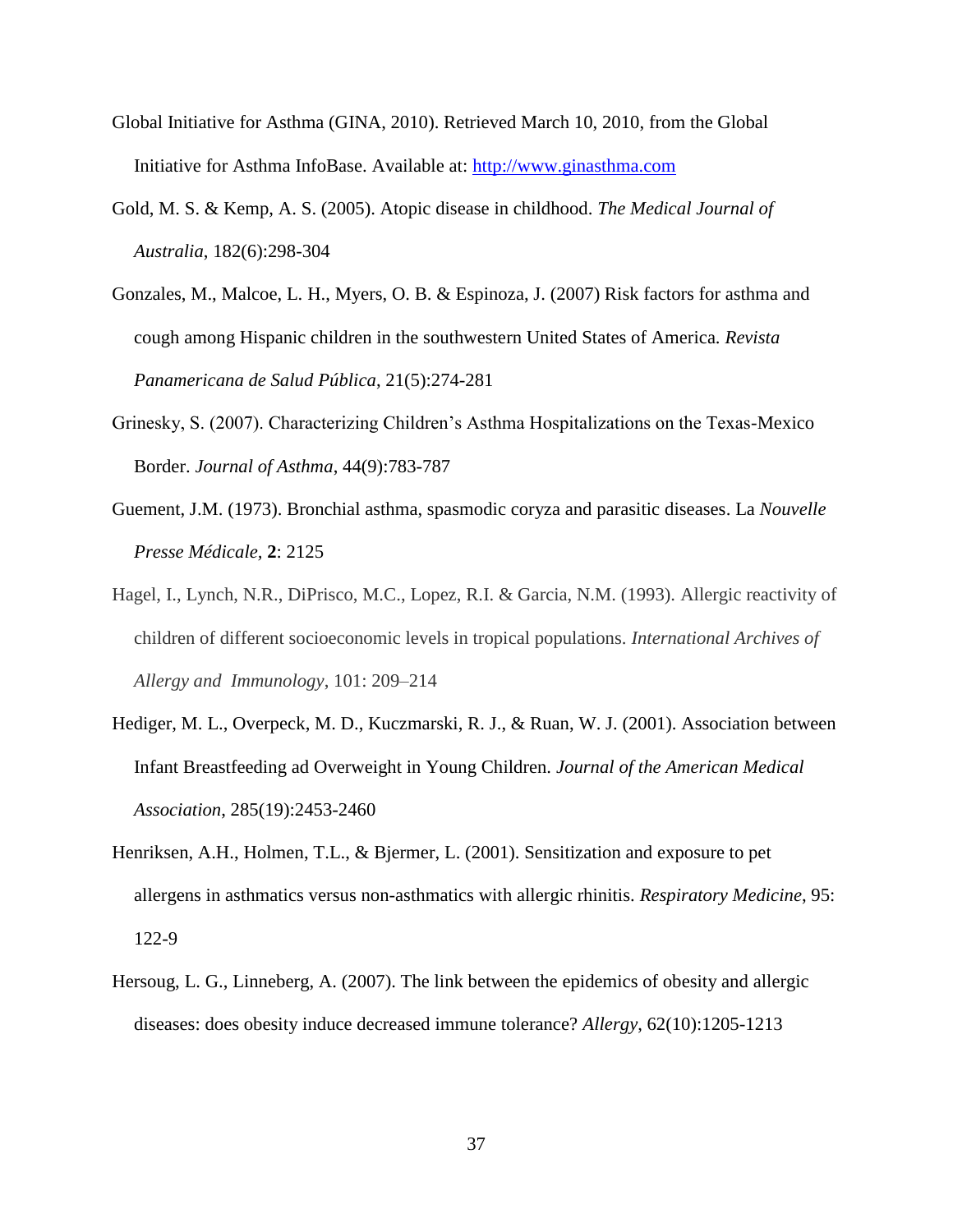- Hidalgo, E. M., Del Río, B. E., Sienra, J. J. L. (2009). Risk factors in food allergy*. Revista Alergia México*, 56 (5):155-161
- Ho, W., Hartley, W. R., Myers, L., Lin, M., Lin, Y., Lien, C., Lin, R. (2007). Air pollution, weather, and associated risk factors related to asthma prevalence and attack rate. *Environmental Research*, 104:402-409
- Holgate, S. T., Arshad, H. S., Roberts, G. C., Howarth, P. H., Thurner, P., & Davies, D. (2009). A new look at the pathogenesis of asthma. *Clinical Science*, 118(Pt 7):439-450l
- Hopkin, J. (2009). Immune and genetic aspects of asthma, allergy and parasitic worm infections: evolutionary links *Parasite Immunology,* 31**:**267–273
- Hotamisligil, G. S., Arner, P., Caro, J. F., Atkinson, R., L., & Spiegelman, B. M. (1995). Increased Adipose Tissue Expression of Tumor Necrosis Factor-α in Human Obesity and Insulin Resistance. *Journal of Clinical Investigation*, 95:2409-2415
- Hunninghake, G. M., Weiss, S. T., & Celedon, J. C. (2005). Asthma in Hispanics. *American Journal of Respiratory Critical Care Medicine*, 173:143-163
- Huss, K., Adkinson, N.F., & Eggleston, P.A. (2001). House dust mite and cockroach exposure are strong risk factors for positive allergy skin test responses in the Childhood Asthma Management Program. *Journal of Allergy Clinical Immunology*, 107:48-54
- International Study of Asthma and Allergies in Childhood (ISAAC) Committee. Worldwide variations in the prevalence of asthma symptoms: the International Study of Asthma and Allergies in Childhood (ISAAC). *European Respiratory Journal,* 12:315-335
- Karmaus, W., Dobai, A., Ogbuanu, I., Arshard, S. H., Matthews, S., & Ewart, S. (2008). Long-Term Effects of Breastfeeding, Maternal Smoking During Pregnancy, and Recurrent Lower Respiratory Tract Infections on Asthma in Children. *Journal of Asthma*, 45(8):688-695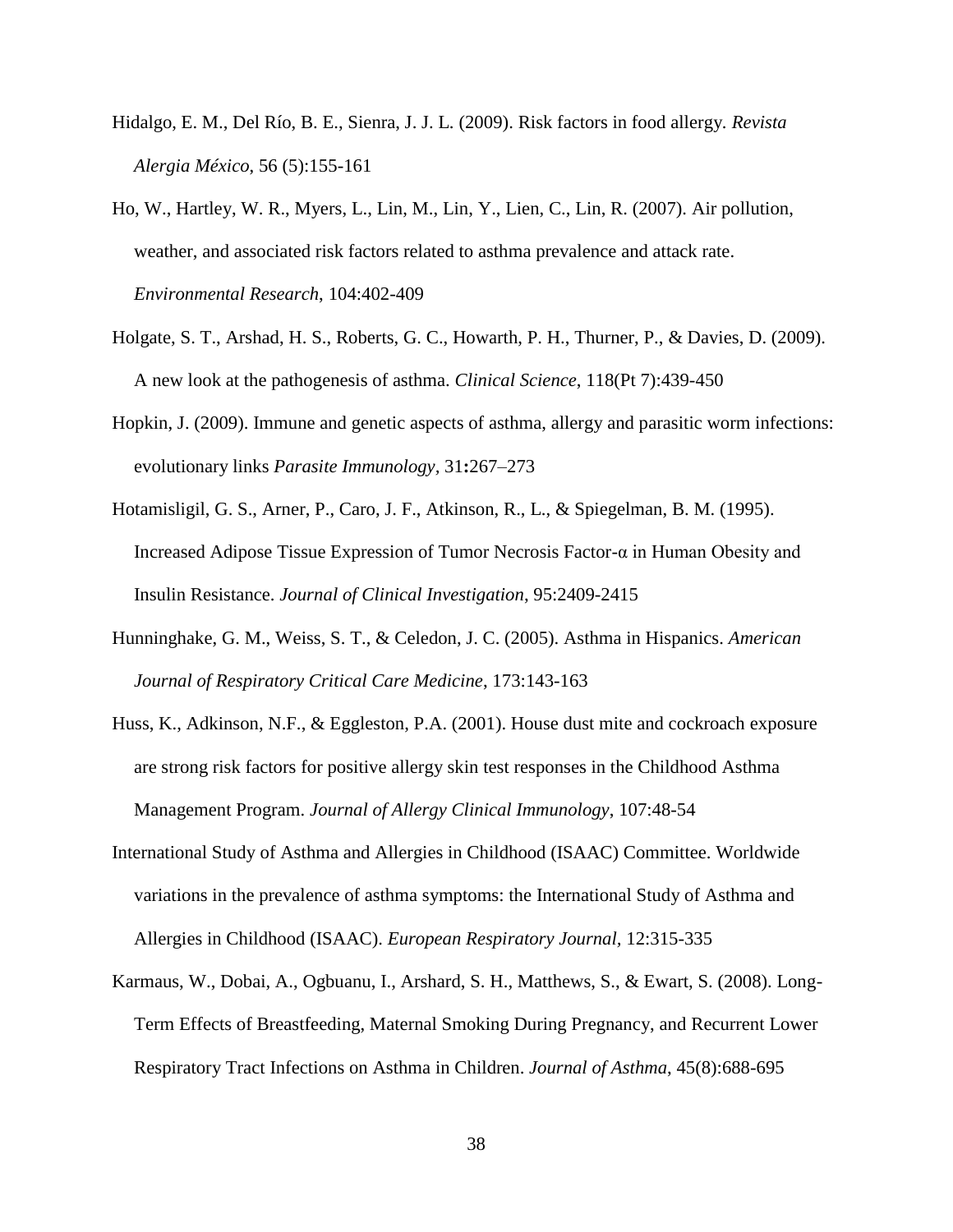- Kayhan B., Telatar H. & Karacadag S. (1978) Bronchial asthma associated with intestinal parasites. *American Journal of Gastroent*erology, **69**: 605–606
- Kim, J. S., Ouyang, F., Pongracic, J. A., Fang, Y., Wang, B., Liu, X., Xing, H., Caruso, D., Liu, X., Zhang, S., Xu, X., & Wang, X. (2008). Dissociation between the Prevalence of Atopy and Allergic Disease in Rural China among Children and Adults. *Journal of Allergy and Clinical Immunology*, 122(5):929-935
- Kramer, M.S., & Kakuma, R. (2006). Maternal dietary antigen avoidance during pregnancy or lactation, or both, for preventing or treating atopic disease in the child [review]. *Cochrane Database Systems Review*, (3):CD000133
- Kumar, R. (2008). Prenatal factors and the development of asthma. *Current Opinion in Pediatrics*, 20(6):682-687
- Kummeling, I., Stelma, F.F., & Dagnelie, P.C. (2007). Early life exposure to antibiotics and the subsequent development of eczema, wheeze, and allergic sensitization in the first two years of life: the KOALA Birth Cohort Study. *Pediatrics,* 119: e225-231
- Le Souë, P.N., Sears, M.R., & Sherrill, D. (1995). The effect of size and age of subject on airway responsiveness in children. *American Journal of Respiratory Critical Care Medicine*, 152:576-579
- Lezana, V., & Arancibia, J. C. (2006). Consideraciones epidemiológicas del asma en Latinoamérica. *Neumología Pediátrica Chile* (Diciembre). Pags. 45-48
- Liem, J.J., Huq, S.I., Ekuma, O., Becker, A.B., Kozyrskyj, A.L. (2007). Transient tachypnea of the newborn may be an early clinical manifestation of wheezing symptoms. *Journal of Pediatric,* 151:29–33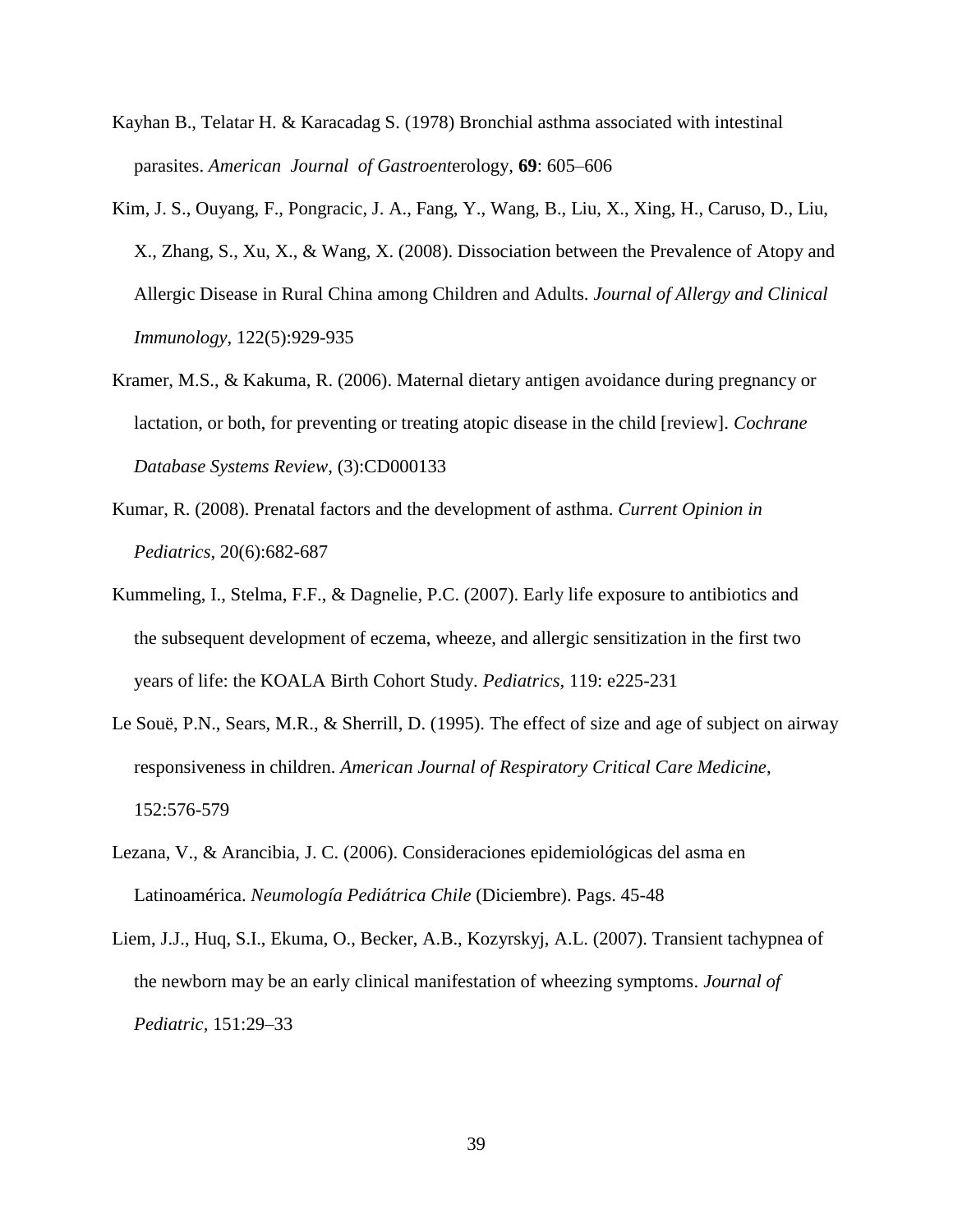- Litonjua, A. A. (2008). Dietary Factors and the Development of Asthma. *Immunology and Allergy Clinics of North America*, 28(3):603-616
- Lopez-Perez, G., Morfin, B. M., Huerta, J., Mejia, F., Lopez, J., Aguilar, G., Rivera, J. L., Lopez, L, & Vargas, F. (2009). Prevalence of allergic diseases in Mexico City. *Revista de Alergia Mexicana*, 56(3)72-79
- Lowe, A.J., Carlin, J.B., Bennett, C.M., Hosking, C.S., Abramson, M.J., Hill, D.J., Dharmage, S.C. (2008). Do boys do the atopic march while girls dawdle? *Journal of Allergy and Clinical Immunology,* 121:1190–1195
- Lynch, N.R., Hagel, I., Perez, M., Di Prisco, M.C., Lopez, R. & Alvarez, N. (1993). Effect of antihelmintic treatment on the allergic reactivity of children in a tropical slum. *Journal of Allergy and Clinical Immunology,* **92:** 404–411
- Martindale, S., McNeill, G., & Devereux, G. (2005). Antioxidant intake in pregnancy in relation to wheeze and eczema in the first two years of life. American Journal of Respiratory Critical Care Medicine, 171:121-128
- Mayo Clinic. Childhood asthma (2010). Retrieved on March 10, 2010. Available at: <http://www.mayoclinic.com/health/childhood-asthma/DS00849>
- Merck Manual (2010). Atopic and Allergic Disorders. Retrieved on March 2, 2010. Available at: <http://www.merck.com/mmpe/sec13/ch165/ch165c.html?qt=atopy&alt=sh>
- Miller, R.L. (2008). Prenatal maternal diet affects asthma risk in offspring. *Journal of Clinical Investigation*, 118:3265-3268
- Moffatt, M.F., Kabesch, M., & Liang, L. (2007). Genetic variants regulating ORMDL3 expression contribute to the risk of childhood asthma. *Nature*, 448:470-473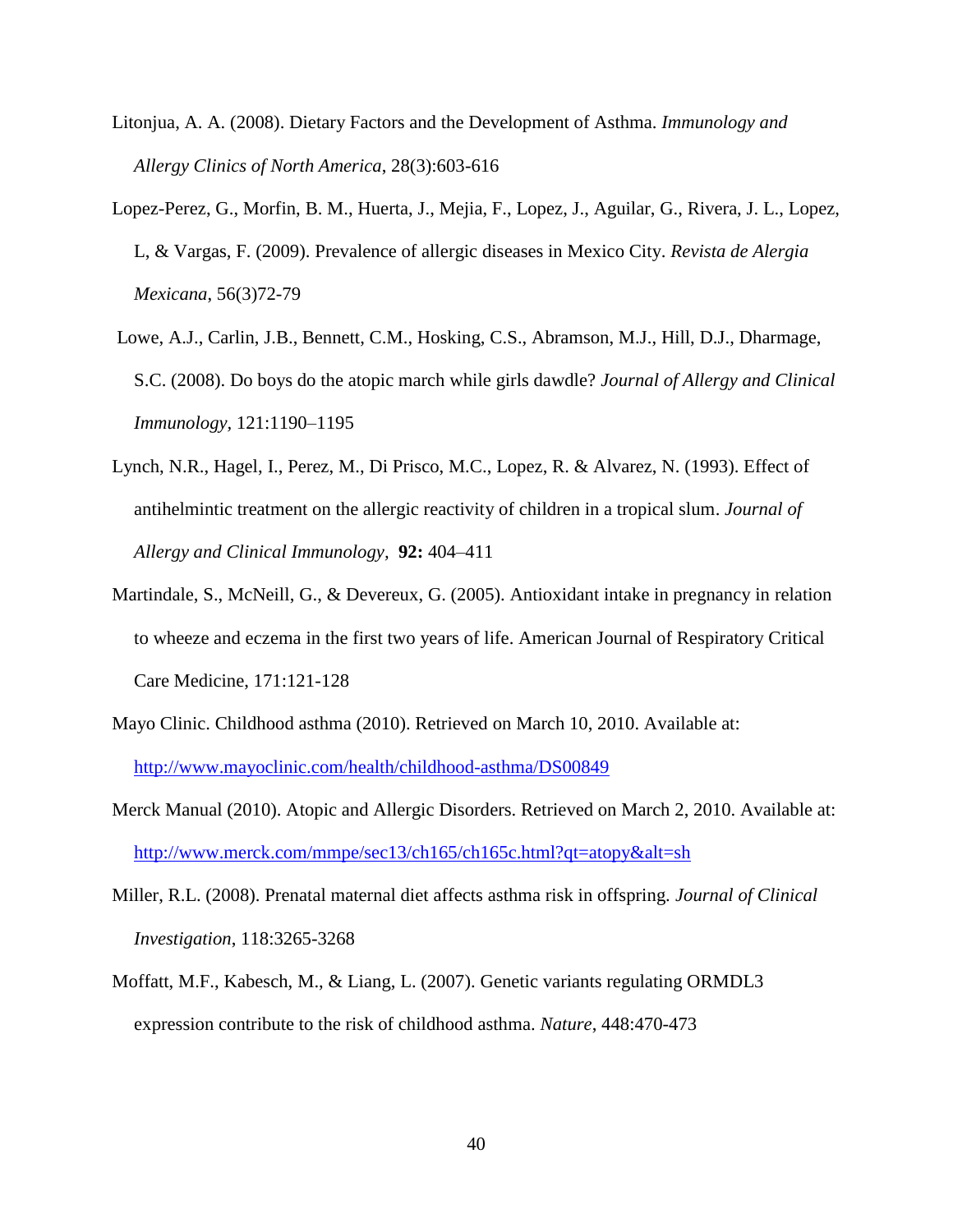- Muraro, A., Dreborg, S., & Halken, S. (2004). Dietary prevention of allergic diseases in infants and small children. Part III: Critical review of published peer-reviewed observational and interventional studies and final recommendations. *Pediatric Allergy Immunology*, 15:291-307
- Nafstad, P., Jaakkola, J. J., Hagen, J., Botten, G., & Kongerud, J. (2003). Breastfeeding, maternal smoking and lower respiratory tract infections. European Respiratory Journal, 9:2623-2629
- Nathan, C. (2008). Epidemic Inflammation: Pondering Obesity. *Molecular Medicine*, 14(7):485- 492
- National Asthma Education and Prevention Program Expert Panel Report 3 (2007). Asthma Definition and Implications for Treatment. U.S. Department of Health and Human Services National Institutes of Health. Publication Number 08-5846, October 2007
- Neas, L. N. & Gonzalez, M. (2004). Preliminary research findings of the El Paso children's health study. U. S. Environmental Protection Agency.
- Neffen, H., Friestcher, C., Cuevas, F., Levy, G., Chiarella, P., Soriano, J., & Mechali, D. (2005). Asthma control in Latin America: the Asthma Insights and Reality in Latin America (AIRLA) survey. *Revista Panamericana de Salud Publica*, 17(3):191-197
- Oddy, W. H., Holt, P. G., Sly, P. D., Read, A. W., Landau, L. I., Stanley, F. J., Kendall, G. E ., & Burton, P. R. (1999). Association between breast feeding and asthma in 6 years old children: findings of a prospective birth cohort study. *British Medical Journal*, 319:815-819
- Oddy, W. H., Sheriff, J. L., de Klerk, N. H., Kendall, G. E., Sly, P. D., Beilin, L. J., Blake, K. B., Landau, L. I., & Stanley, F. J. (2004). The Relation of Breastfeeding and Body Mass Index to Asthma and Atopy in Children: A Prospective Cohort Study to Age 6 Years. *American Journal of Public Health*, 94(9):1531-1537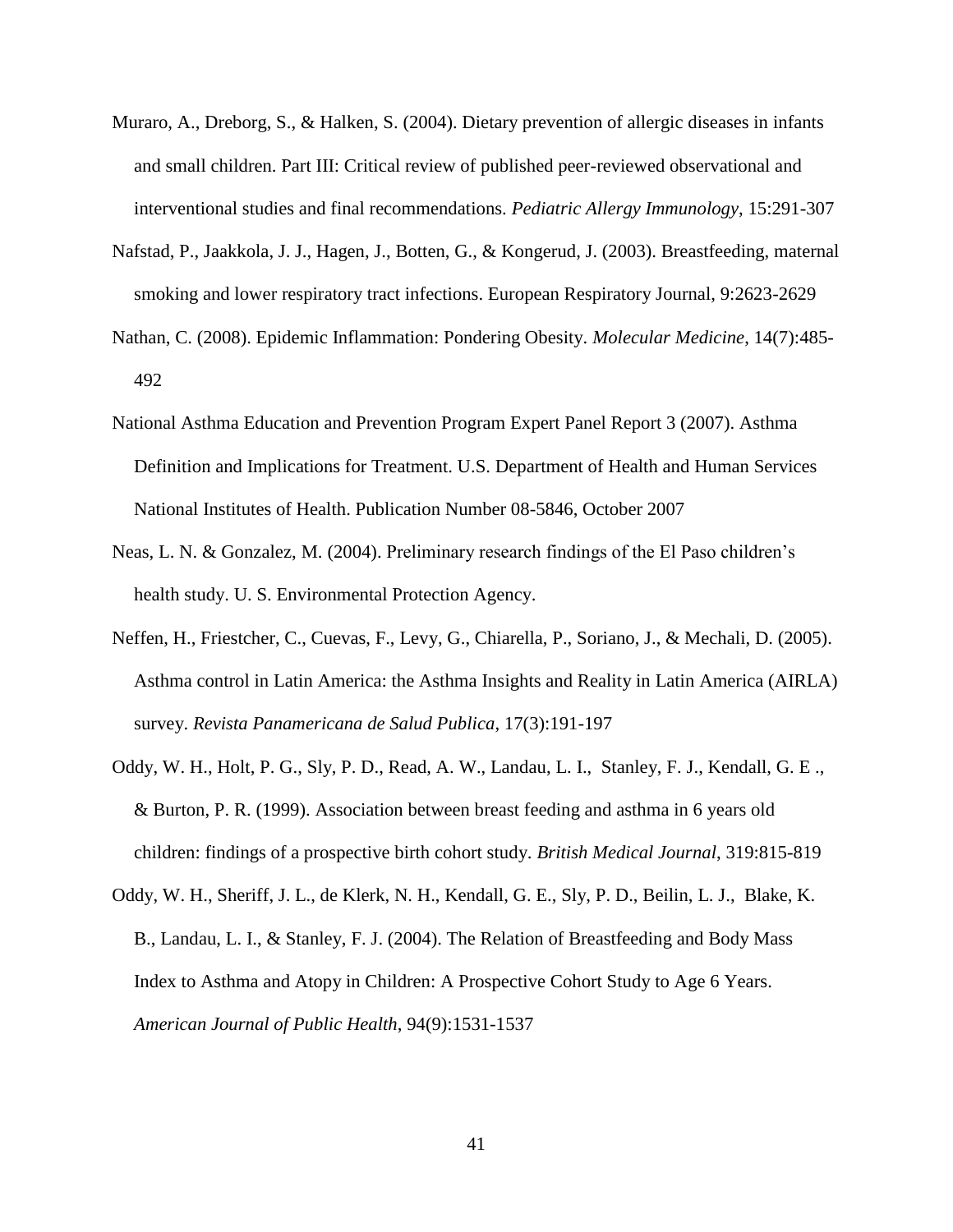- Oryszczyn, M.P., Bouzigon, E., & Maccario, J. (2007). Interrelationships of quantitative asthma-related phenotypes in the Epidemiological Study on the Genetics and Environment of Asthma, Bronchial Hyperresponsiveness, and Atopy. *Journal of Allergy Clinical Immunology*, 119:57-63
- Palmer L.J, Celedon J.C., Weiss S.T., Wang B., Fang Z. & Xu X. (2002). *Ascaris lumbricoides* infection is associated with increased risk of childhood asthma and atopy in rural China. *American Journal of Respiratory and Critical Care Medicine*, 1**65**: 1489–1493
- Patel, S. P., Järvelin, M., & Little M. P. (2008). Systematic review of worldwide variations of the prevalence of wheezing symptoms in children. *Environmental Health*, 7(1):57-66
- Pearce, N., Pekkanen, J., & Beasley, R. (1999). How much asthma is really attributable to atopy? *Thorax*, 54:268-272
- Perzanowski, M.S., Ng'ang'a, L.W., Carter, M.C., Odhiambo, J., Ngari, P., Vaughan, J.W., Chapman, M.D., Kennedy, M.W., & Platts-Mills, T.A. (2002). Atopy, asthma, and antibodies to Ascaris among rural and urban children in Kenya. *Journal of Pediatrics,* 140:582-588
- Robison, R., & Kumar, R. (2010). The effect of prenatal and postnatal dietary exposures on childhood development of atopic disease. *Current Opinion in Allergy and Clinical Immunology*. Retrieved on March 5, 2010 from: [http://biomedsearch.com/nih/effect-prenatal](http://biomedsearch.com/nih/effect-prenatal-postnatal-dietary-exposure/20164763.html)[postnatal-dietary-exposure/20164763.html](http://biomedsearch.com/nih/effect-prenatal-postnatal-dietary-exposure/20164763.html)
- Romieu, I., Torrent, M., & Garcia-Esteban, R. (2007). Maternal fish intake during pregnancy and atopy and asthma in infancy. Clinical Experimental Allergy, 37:518-525
- Saarinen, U. M. & Kajosaari, M. (1995). Breastfeeding as prophylaxis against atopic disease: prospective follow-up study until 17 years old. *The Lancet*, 346(8982):1065-1069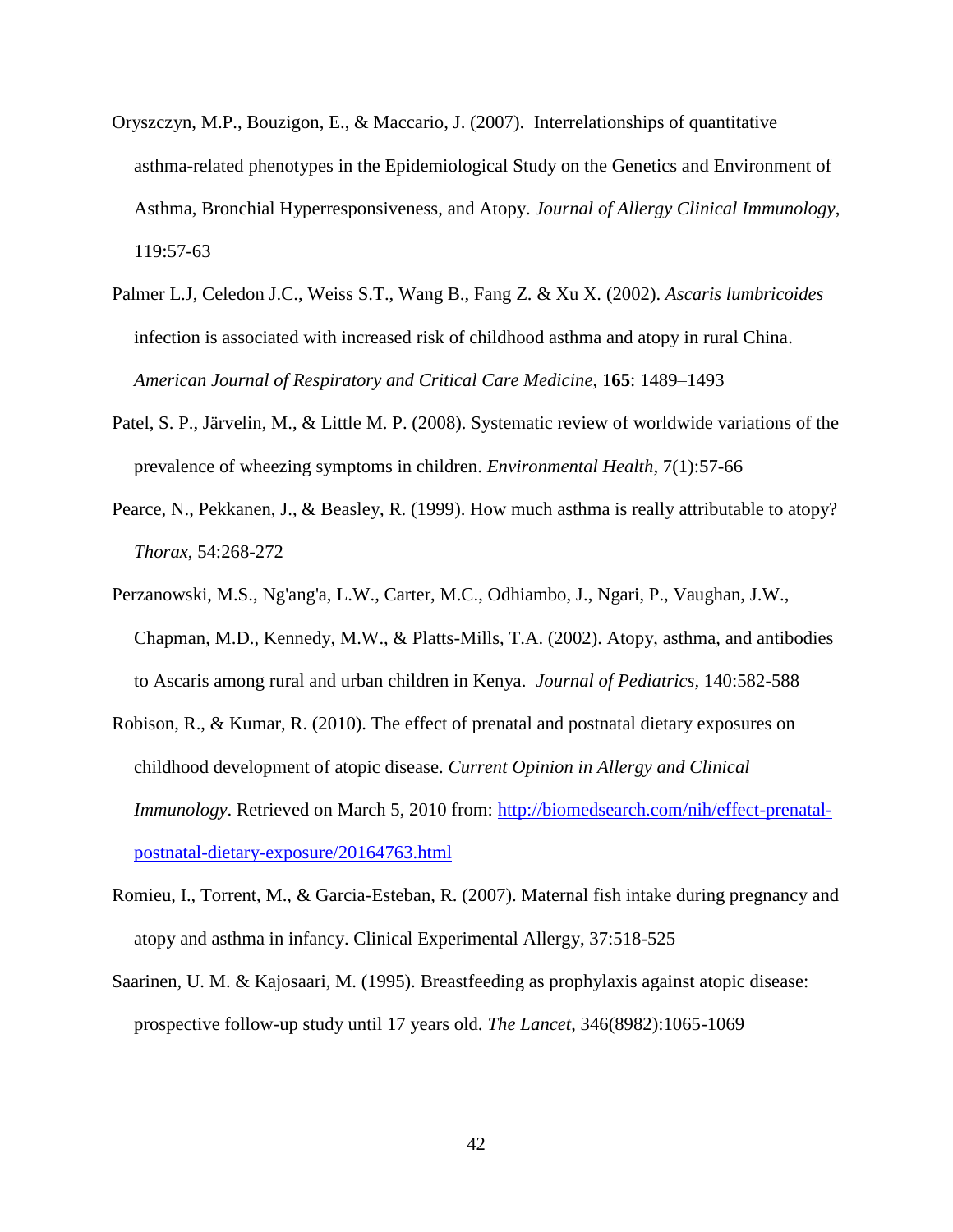- Salsberry, P. J. & Reagan, P. B. (2005). Dynamics of Early Childhood Overweight. *Pediatrics*, 116(6):1329-1338
- Schachter, L. M., Peat, J. K., & Salome, C. M. (2003). Asthma and atopy in overweight children. *Thorax*, 58(1):1031-1035
- Schwartz, N. A. (2004). Childhood Asthma on the Northern Mexico Border*. Medical Anthropology Quarterly*, 18(2):214-229
- Scrivener, S., Yemaneberhan, H., Zebenigus, M., Tilahun, D., Girma, S., Ali, S., McElroy, P., Custovic, A., Woodcock, A., Pritchard, D., Venn, A., and Britton, J. (2001). Independent effects of intestinal parasite infection and domestic allergen exposure on risk of wheeze in Ethiopia: a nested case-control study*. The Lancet,* 358:1493-1499
- Sears, M. R., Greene, J. M., Willan, A. R., Taylor, D. R., Flannery, E. M., Cowan, J. O., & Herbison, G. P. (2002). Long-term relation between breastfeeding and development of atopy and asthma in children and young adults: a longitudinal study. *The Lancet*, 360:901-907
- Shin, J., Sue, J., Song, T., Kim, K., Kim, E., Sohn, M., & Kim, K. (2005). Atopy and House Dust Mite Sensitization as Risk Factors for Asthma in Children. *Yonsei Medical Journal*, 46(5):629-634
- Sly, P.D., Boner, A. L., Björksten, B., Bush, a., Custovic, A, et al. (2008) Early identification of atopy in the prediction of persistent asthma in children. *The Lancet*, 372(9643):1100-1106
- Stephen, G. A., Mcrill, C., Mack, M., O'Rourke, M. K., Flood, T., J., & Lebowitz, M. D. (2003). Assessment of Respiratory Symptoms and Asthma Prevalence in a U.S.-Mexico Border Region. *Archives of Environmental Health: An International Journal*, 58(3):156-162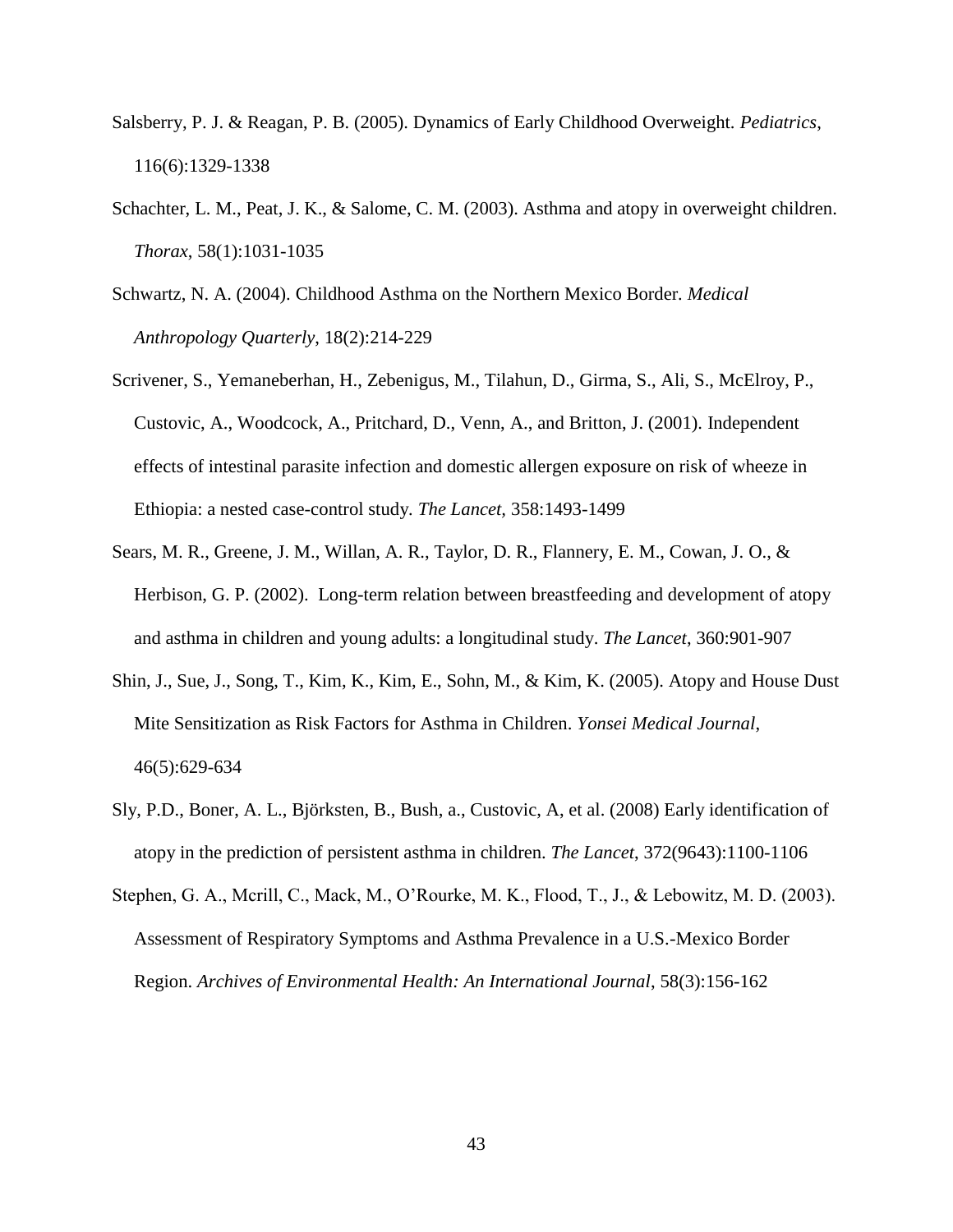- Stein, R. T. (2008). Proceedings of Congress on Pediatric Pulmonology 2008. Available at: [http://www.cipp-meeting.com/proceedings2008/CONTENT/1-SATURDAY\\_MORNING/2-](http://www.cipp-meeting.com/proceedings2008/CONTENT/1-SATURDAY_MORNING/2-Epidemiology_of_Asthma/1-Renato_Stein.pdf) [Epidemiology\\_of\\_Asthma/1-Renato\\_Stein.pdf](http://www.cipp-meeting.com/proceedings2008/CONTENT/1-SATURDAY_MORNING/2-Epidemiology_of_Asthma/1-Renato_Stein.pdf)
- Subbararo, P., Mandhane, P., & Sears, M. (2009) Asthma: epidemiology, etiology, and risk factors. *Canadian Medical Association*, 181(9): E181-E190
- Sunyer, J., Jarvis, D., Pekkanen, J., Chinn, S., Janson, C., Leynaert, B., Luczynska, C., Garcia-Esteban, R., Burney, P., Anton, J.M., and the European Community Respiratory Health Survey Study Group. (2004). Geographic variations in the effect of atopy on asthma in the European Community Respiratory Health Study. *Journal of Allergy and Clinical Immunology,* 114:1033-1039
- Sutherland, E. R. (2008). Obesity and Asthma. *Immunology and Allergy Clinic from North America*, 28(3):589-62
- Svendsen, E., Gonzales, M., Ross, M., & Neas L. M. (2009). Variability in childhood allergy and asthma across ethnicity, language, and residency duration in El Paso, Texas: a cross-sectional study. *Environmental Health*, 8(55)1-15
- Tariq, S.M., Arshad, S.H., & Matthews, S.M. (1998). Elevated cord serum IgE increases the risk of aeroallergen sensitization without increasing respiratory allergic symptoms in early childhood. *Clinical and Experimental Allergy*, 29:1042-1048
- von Hertzen, L. C. & Haahtela, T. (2004). Asthma and atopy the price of affluence? *Allergy*, 59:124-137
- von Kries, R., Koletzko, B., Sauerwald, T., von Mutius, E., Barnert, D., Grunert, V., & vonVoss, H. (1999). Breast feeding and obesity: cross sectional study. *British Medical Journal*, 319:147-151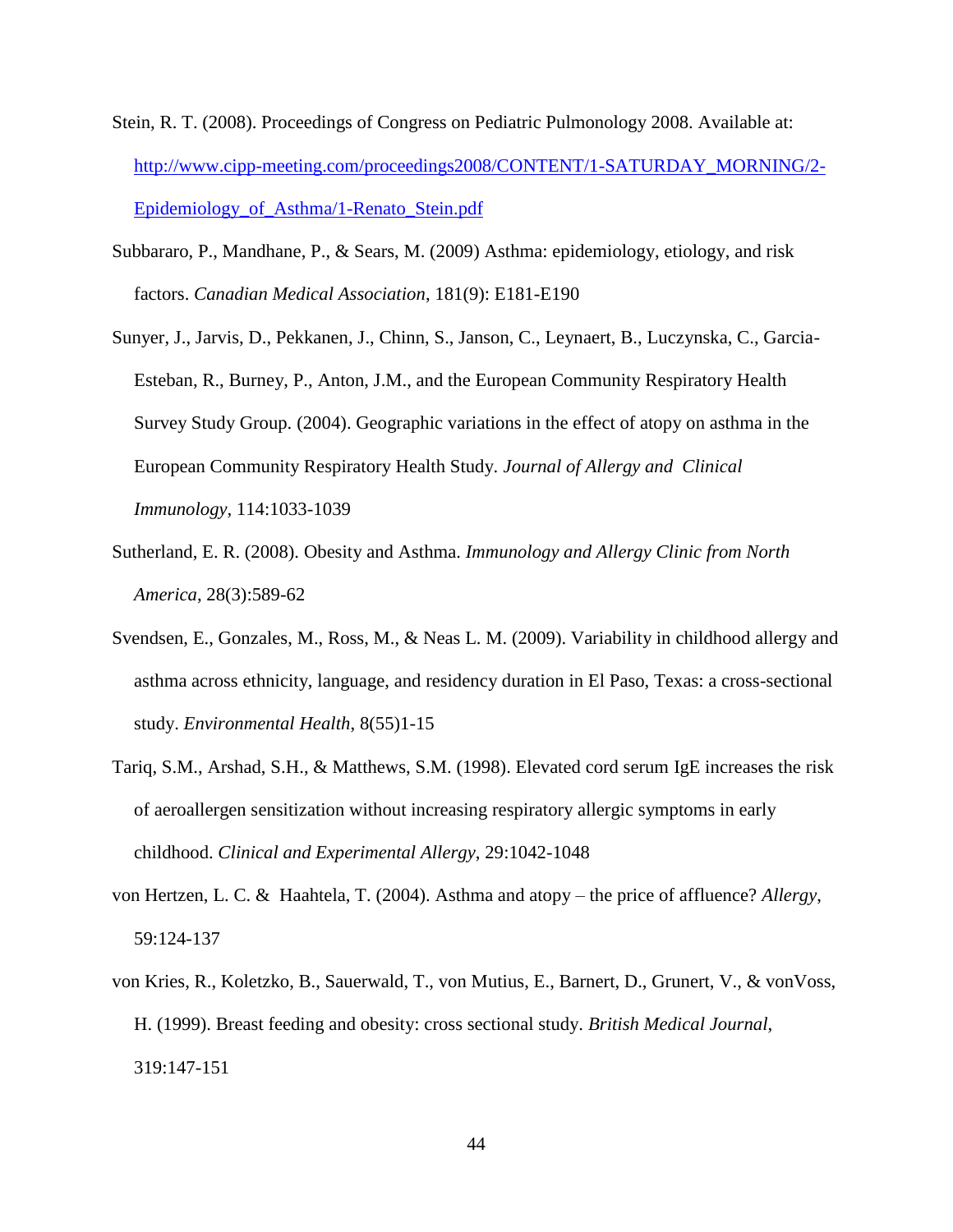- von Mutius, E. (2002).Environmental factors influencing the development and progression of pediatric asthma. *Journal ofAllergy and Clinical Immunoogy,*109:S525-S532
- Walton, R.P., Johnston, S.L. (2008). [Role of respiratory viral infections in the development of](http://www.ncbi.nlm.nih.gov/pubmed/18317024)  [atopic conditions.](http://www.ncbi.nlm.nih.gov/pubmed/18317024) *Current Opinion in Allergy and Clinical Immunology*, 8(2):150-3
- Weidinger, S., O'Sullivan, M., Illig, T., Baurecht, H., Depner, M., Rodriguez, E., Ruether, A., Klopp, N., Vogelberg, C., Weiland, S.K., et al.(2008). Filaggrin mutations, atopic eczema, hay fever, and asthma in children. *Journal of Allergy and Clinical Immunology*, 121:1203– 1209
- Weiland, S.K., Weinmayr, G., Rzehak, P., Büchele, G., Björkstén, B., Garcia-Marcos, L., Brunekreef, B., Cookson, W.O.C., von Mutius, E., Strachan, D., and the ISAAC II study group. (2006). International variation in the prevalence of asthma in children: the role of atopic sensitisation and economic development [abstract]. *The European Respiratory Journal*, 28(Suppl.50):835s-836s
- Weiland, S.K., Björkstén, B., Brunekreef, B., Cookson, W.O.C., von Mutius, E., Strachan, D., and the ISAAC II study group. (2004). Phase II of the International Study of Asthma and Allergies in Childhood (ISAAC II): rationale and methods. *The European respiratory journal*, 24:406- 412
- Weinmayr, G., Weiland, S. K., Björkstén, B., Brunekreef, B., Bủchele, G., Cookson, W.O.C., Garcia-Marcos, L., & al. (2007). Atopic Sensitization and the International Variation of Asthma Symptom Prevalence in Children. *American Journal of Respiratory and Critical Care Medicine*, 176:565-574
- Williams, H., Robertson, C., Stewart, A., Aït-Khaled, N., Anabwani, G., Anderson, A., Asher, I., Beasley, R., Björkstén, B., & Burr, M. (1999). Worldwide variations in the prevalence of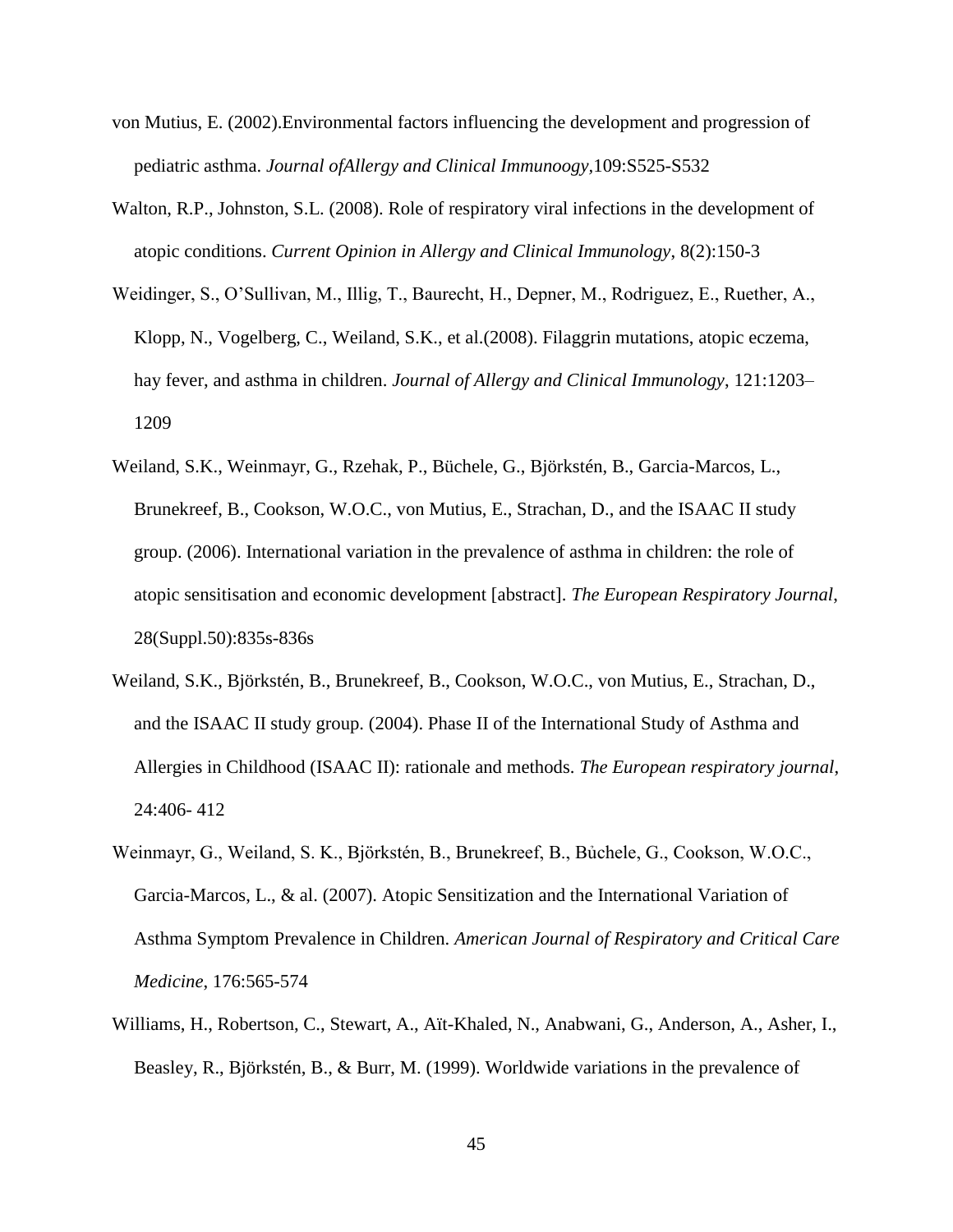symptoms of atopic eczema in the international study of asthma and allergies in childhood. *Journal of Allergy and Clinical Immunology;* 103(1):125-138

- Wilson, A. C., Forsyth, J. S., Greene, S. A., Irvine, L., Hau, C., & Howie, P. W. (1998). Relation of infant diet to childhood health: seven year follow up of cohort of children in Dundee infant feeding study. British Medical Journal, 316: 21-25
- Wördemann, M., Polman, K., Diaz, R. J., Menocal-Heredia, L. T., Madurga, A. M., C., Sague, K. A., Gryseels, B., & Gorbea, M. B. (2006). The challenge of diagnosing atopic diseases: outcomes in Cuban children depend on definition and methodology. *Allergy*, 61:1125-1131
- World Health Organization (2010). Retrieved February 11, 2010 from World Health Organization InfoBase: Fact sheet No. 307 May, 2008. Available at: [http://www.who.org](http://www.who.org/)
- Wu, H., Romieu, I., Sienra, J. J., Del Río, B. E., Burdett, L., Yuenger, J., Li, H., Chanock, S. J., & London, S. J. (2008). Lack of association between genetic variation in G-protein-coupled receptor for asthma susceptibility and childhood asthma and atopy. *Genes and Immunity*, 9(3):224-230
- Wu, Q. & Chu, H. W. (2009). Role of infections in the induction and development of asthma: genetic and inflammatory drivers. *Expert Review of Clinical Immunology*, 5(1):97-109
- Yemaneberhan, H., Bekele, Z., Venn, A., Lewis, S., Parry, E., and Britton, J. (1997). Prevalence of wheeze and asthma and relation to atopy in urban and rural Ethiopia. *Lancet,* 350:85-90
- Zutavern, A., Brockow, I., Schaaf, B., von Berg, A., Diez, U., Borte, M., Kraemer, U., Herbarth, O., et al. (2008). Timing of Solid Food Introduction in Relation to Eczema, Asthma, Allergic Rhinitis, ad Food and Inhalant Sensitization at the Age of 6 Years. Results from the Prospective Birth Cohort Study LISA. *Pediatrics*, 121:e44-e52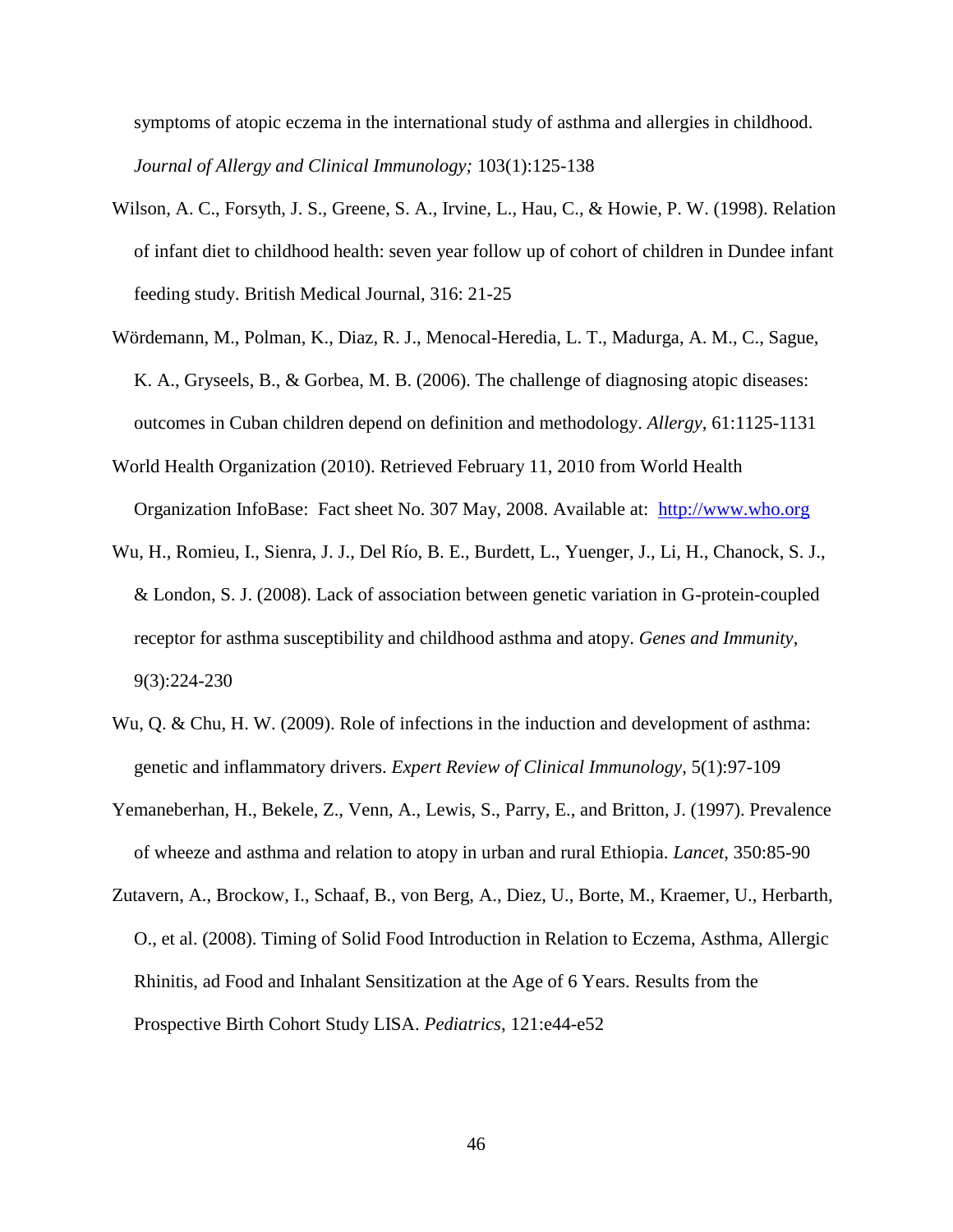#### **GLOSSARY**

**Child Overweight and Obesity Classification.** Body Mass Index (BMI) or Quetelet's Index is a formula to calculate the body fatness. BMI is calculated from a person by dividing the body weight by height; in other words, weight in kilograms divided by height in meters squared (CDC, 2009). Body mass index (BMI) is the most widely accepted standard method for classifying adult overweight and obesity in both individuals and populations (WHO, 1995; CDC, 2007). Two of the most widely used child BMI classification systems are the Centers for Disease Control and Prevention (CDC) and the International Obesity Task Force (IOTF) classification standards, since it does not exists an accepted international standard for classifying children BMI.

**Eczema.** Term used for a group of medical conditions that causes the skin to become irritated, itchy, or inflamed.

**International Task Force on Obesity (IOTF) definition of overweight and obesity.** The IOTD percentile recommendations for children are based on the adult BMI cut-off points of 25 and 30 that were adopted by WHO, reflecting values in children which track to future adult overweight and obesity (Troinao & Flegal, 1998; Cole at al., 2000; Flegal et al., 2001).

**Rhinoconjunctivitis.** Combination of allergic nasal and ocular symptoms.

47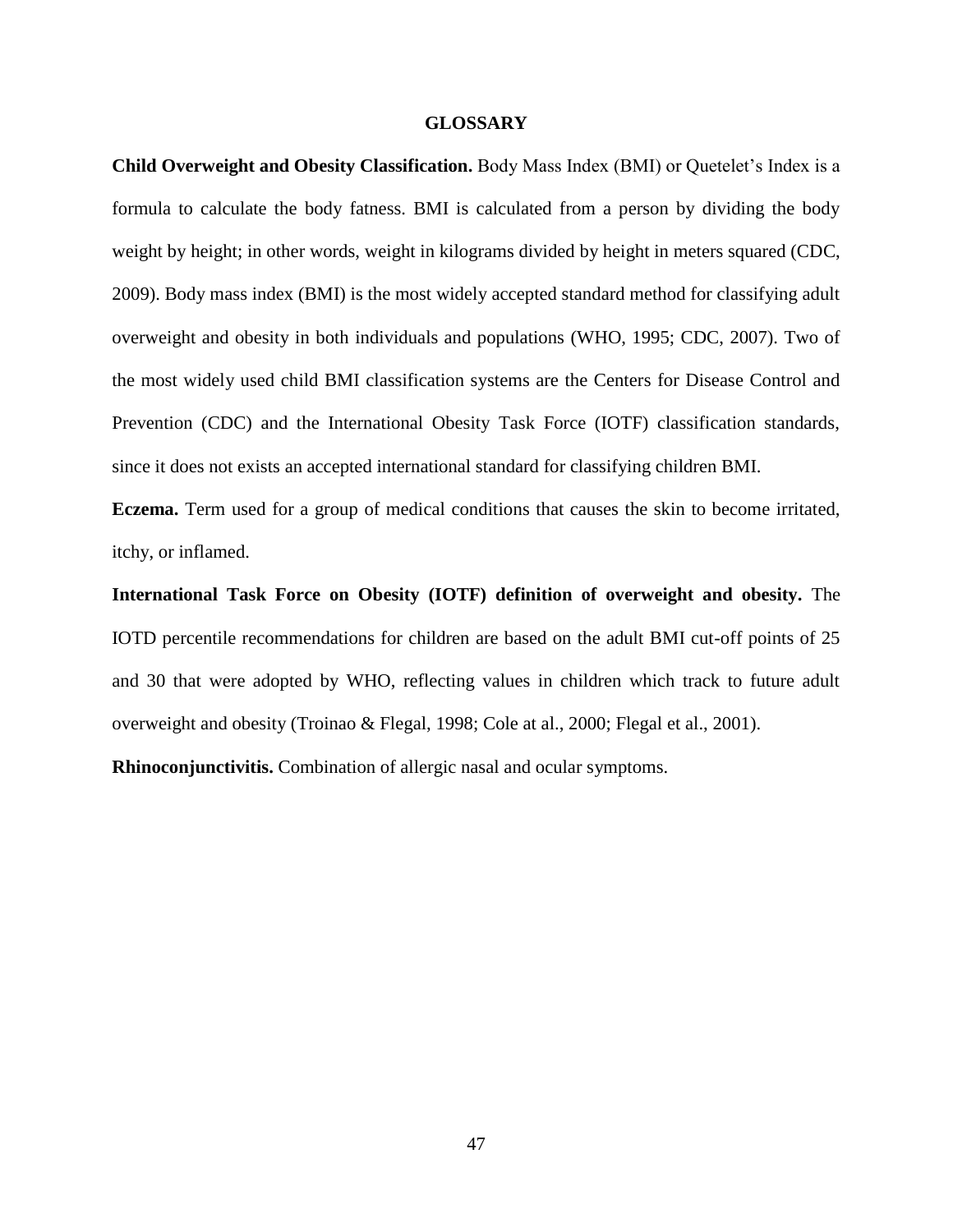# **TABLES**

**Table 1. Results of the Multiple Logistic Regression Analysis Showing the** 

# **Association of Environmental Risk Factors with Childhood Atopy (n=175)**

|                                | No. $(\% )$ | OR (95% C.I.)     | $\boldsymbol{P}$ | AOR (95%         | $\boldsymbol{P}$ |
|--------------------------------|-------------|-------------------|------------------|------------------|------------------|
|                                |             |                   |                  | C.I.             |                  |
|                                |             |                   |                  |                  |                  |
| <b>Current body mass index</b> |             |                   |                  |                  |                  |
| Obese                          | 14(34.1)    | 3.82(1.67, 8.77)  | 0.002            | 2.78(1.11, 6.96) | 0.029            |
| Non-obese                      | 16(11.9)    | 1.00 (reference)  |                  | 1.00 (reference) |                  |
|                                |             |                   |                  |                  |                  |
| <b>Early solid food</b>        |             |                   |                  |                  |                  |
| introduction                   |             |                   |                  |                  |                  |
| $(< 4$ mos.)                   |             |                   |                  |                  |                  |
| Yes                            | 21(30.0)    | 4.88(2.01, 11.8)  | 0.007            | 3.66(1.43, 9.33) | 0.007            |
| No                             | 8(8.1)      | 1.00 (reference)  |                  | 1.00 (reference) |                  |
|                                |             |                   |                  |                  |                  |
| <b>Meat/fish introduction</b>  |             |                   |                  |                  |                  |
| before age of 12 mos.          |             |                   |                  |                  |                  |
| Yes                            | 13(33.3)    | 3.50(1.52, 8.09)  | 0.005            | 3.15(1.24, 8.02) | 0.016            |
| N <sub>o</sub>                 | 17(12.5)    | 1.00 (reference)  |                  | 1.00 (reference) |                  |
|                                |             |                   |                  |                  |                  |
| <b>History of respiratory</b>  |             |                   |                  |                  |                  |
| tract infection                |             |                   |                  |                  |                  |
| Yes                            | 7(46.7)     | 5.21 (1.72, 15.8) | 0.005            | 3.36(0.95, 12.0) | 0.062            |
| N <sub>o</sub>                 | 23 (14.4)   | 1.00 (reference)  |                  | 1.00 (reference) |                  |
|                                |             |                   |                  |                  |                  |

Homer-Lemeshow goodness of fit  $X^2$ =6.111; P=0.191